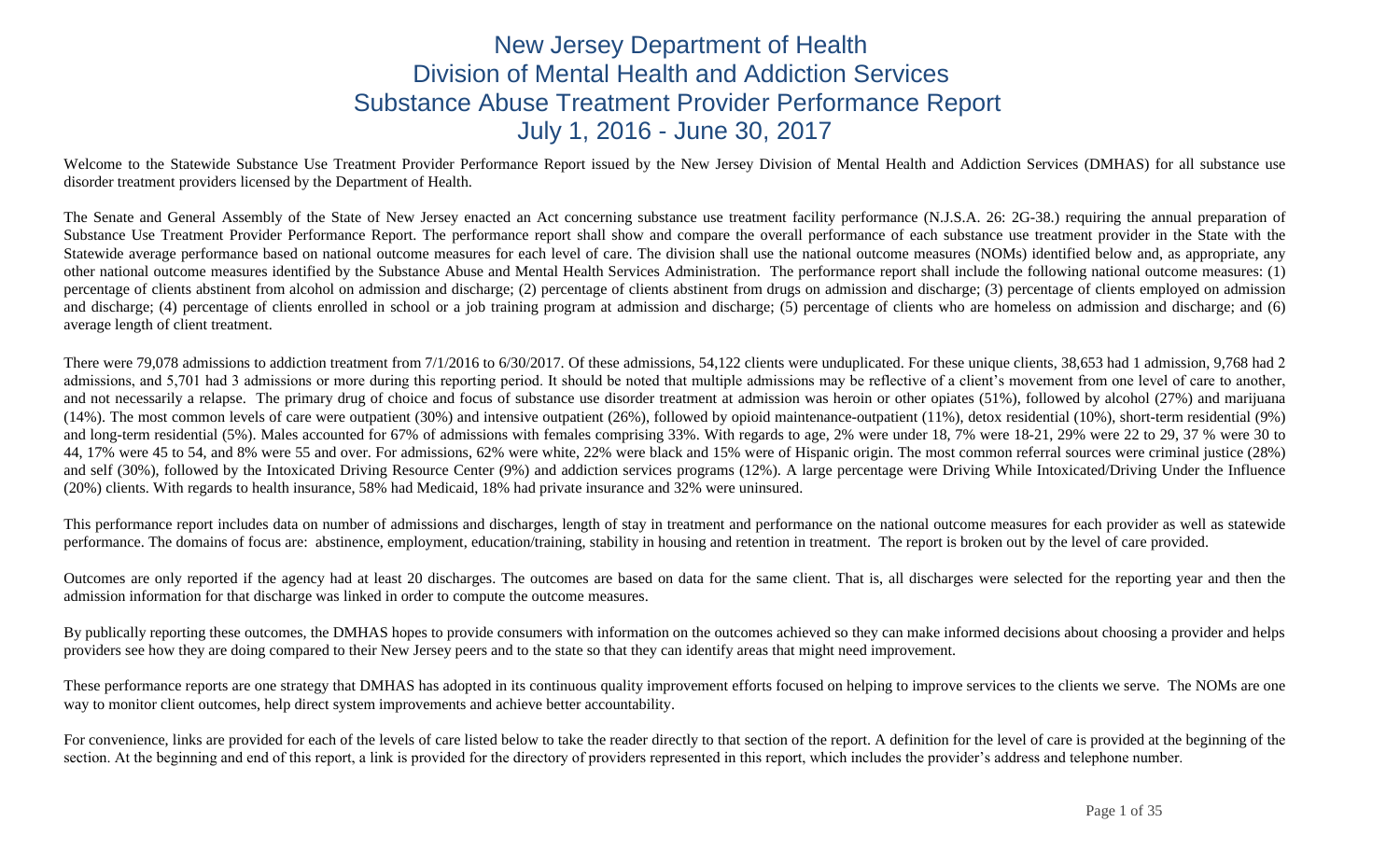## **Level of Care**

|                                                                                                                                                                                                                                | $3 - 12$  |
|--------------------------------------------------------------------------------------------------------------------------------------------------------------------------------------------------------------------------------|-----------|
|                                                                                                                                                                                                                                | $13 - 22$ |
|                                                                                                                                                                                                                                | $23 - 25$ |
|                                                                                                                                                                                                                                | $26 - 28$ |
| Opioid-Maintenance Intensive Outpatient contract and a series of the Maintenance Intensive Outpatient contract and a series of the Maintenance Intensive Outpatient contract and a series of the Maintenance Intensive Outpati | 29-30     |
|                                                                                                                                                                                                                                |           |
|                                                                                                                                                                                                                                |           |
|                                                                                                                                                                                                                                | 33        |
|                                                                                                                                                                                                                                | 34        |
|                                                                                                                                                                                                                                | 35        |
|                                                                                                                                                                                                                                |           |

Treatment directory at directory.pdf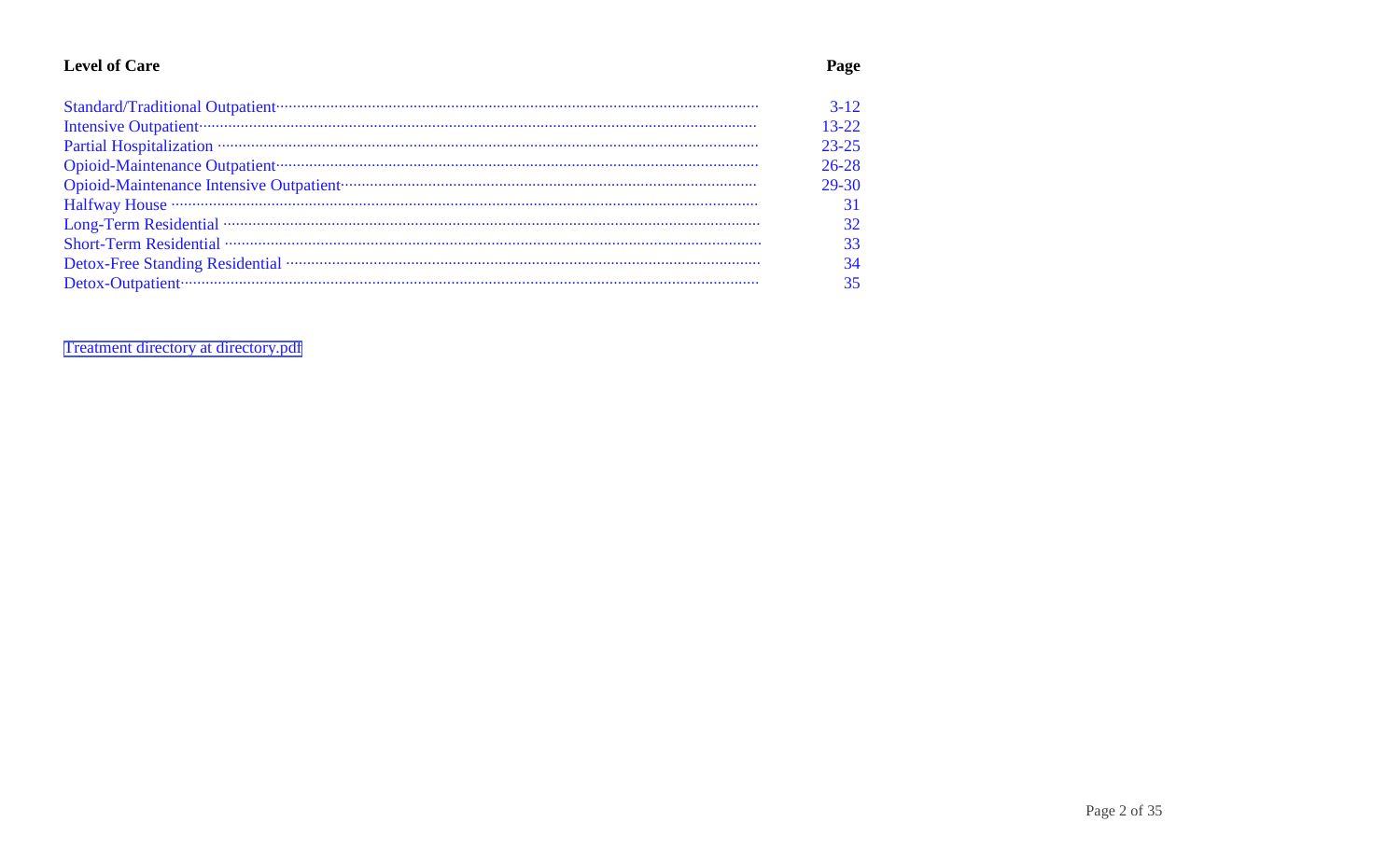#### **Standard/Traditional Outpatient**

Professionally directed screening, evaluation, treatment and ongoing recovery and disease management services are offered. Services are provided in regularly scheduled individual, group and/or licensed family counseling for less than 9 hours a week.

#### **Standard/Traditional Outpatient**

|                                                                           | July 1, 2016 - June 30, 2017 |                           |                             |                      |                                                              |                                   | <b>Admission Baseline</b> |                                                                    |                                  |                                                   |                                                 | <b>Discharge Outcomes</b> |                                                                    |                                  |
|---------------------------------------------------------------------------|------------------------------|---------------------------|-----------------------------|----------------------|--------------------------------------------------------------|-----------------------------------|---------------------------|--------------------------------------------------------------------|----------------------------------|---------------------------------------------------|-------------------------------------------------|---------------------------|--------------------------------------------------------------------|----------------------------------|
| <b>Agency</b>                                                             |                              | # of<br><b>Admissions</b> | $#$ of<br><b>Discharges</b> | Avg<br>LOS<br>(days) | $\frac{0}{0}$<br><b>Abstinent</b><br>from Alcohol from Drugs | $\frac{0}{0}$<br><b>Abstinent</b> | $\frac{0}{0}$             | $\frac{0}{0}$<br><b>Employed</b> In School/ Job<br><b>Training</b> | $\frac{0}{0}$<br><b>Homeless</b> | $\frac{0}{0}$<br><b>Abstinent</b><br>from Alcohol | $\frac{0}{0}$<br><b>Abstinent</b><br>from Drugs | $\frac{0}{0}$             | $\frac{0}{0}$<br><b>Employed</b> In School/ Job<br><b>Training</b> | $\frac{0}{0}$<br><b>Homeless</b> |
| # of Agencies Below:<br>130                                               | <b>STATEWIDE</b>             | 23799                     | 22772                       | 186                  | 72.2%                                                        | 70.3%                             | 51.8%                     | 10.4%                                                              | 2.1%                             | 91.5%                                             | 83.4%                                           | 60.4%                     | 10.3%                                                              | 1.3%                             |
| ADDICTION RECOVERY<br>PROGRAM(902791)                                     |                              | 334                       | 307                         | 108                  | 67.1%                                                        | 76.9%                             | 64.8%                     | 9.1%                                                               | 1.3%                             | 96.1%                                             | 86.4%                                           | 83.8%                     | 8.9%                                                               | 1.3%                             |
| <b>ADDICTION SERVICES AT</b><br><b>OVERLOOK MEDICAL</b><br>CENTER(902007) |                              | 25                        | 20                          | 63                   | 25.0%                                                        | 25.0%                             | 45.0%                     | 20.0%                                                              | 5.0%                             | 50.0%                                             | 56.3%                                           | 55.0%                     | 10.0%                                                              | 5.0%                             |
| <b>AGAPE COUNSELING</b><br>SERVICE(100642)                                |                              | 48                        | 68                          | 413                  | 58.8%                                                        | 83.8%                             | 75.0%                     | 5.9%                                                               | 0.0%                             | 100.0%                                            | 94.6%                                           | 80.3%                     | 4.9%                                                               | 0.0%                             |
| <b>AIRMID COUNSELING</b><br><b>SERVICES(101888)</b>                       |                              | 130                       | 123                         | 87                   | 43.9%                                                        | 43.9%                             | 9.8%                      | 4.1%                                                               | 12.2%                            | 77.2%                                             | 63.3%                                           | 22.5%                     | 10.0%                                                              | 10.0%                            |
| ALPHA HEALING CENTER(100580,<br>Closed)                                   |                              | 50                        | 40                          | 80                   | 47.5%                                                        | 55.0%                             | 47.5%                     | 15.0%                                                              | 0.0%                             | 91.7%                                             | 66.7%                                           | 55.0%                     | 10.0%                                                              | 0.0%                             |
| AMERICAN DAY CD CENTERS<br><b>D/B/A/HIGH FOCUS</b><br>CENTERS(103499)     |                              | 43                        | 23                          | 62                   | 69.6%                                                        | 82.6%                             | 73.9%                     | 8.7%                                                               | 0.0%                             | 95.0%                                             | 95.0%                                           | 78.3%                     | $0.0\%$                                                            | 0.0%                             |
| ANOTHER DOOR OPENS RECOVERY<br>CENTER(102629)                             |                              | 235                       | 220                         | 163                  | 73.6%                                                        | 73.2%                             | 54.1%                     | 5.5%                                                               | 4.1%                             | 87.8%                                             | 80.0%                                           | 57.3%                     | 2.3%                                                               | 1.8%                             |
| ARS OF SOMERS POINT, LLC(000221)                                          |                              | 61                        | 105                         | 1,189                | 75.2%                                                        | 64.8%                             | 54.3%                     | 8.7%                                                               | 1.0%                             | 95.1%                                             | 90.2%                                           | 71.9%                     | 11.5%                                                              | 1.0%                             |
| <b>ATLANTIC PREVENTION</b><br>RESOURCES(100776)                           |                              | 32                        | 28                          | 172                  | 85.7%                                                        | 89.3%                             | 57.1%                     | 3.6%                                                               | 3.6%                             | 96.0%                                             | 80.0%                                           | 89.3%                     | 0.0%                                                               | 0.0%                             |
| <b>ATLANTICARE BEHAVIORAL</b><br>HEALTH(100883)                           |                              | 241                       | 228                         | 110                  | 73.2%                                                        | 74.6%                             | 52.6%                     | 4.8%                                                               | 0.4%                             | 91.4%                                             | 86.2%                                           | 61.4%                     | 3.9%                                                               | 0.0%                             |
| BAYONNE COMMUNITY MENTAL<br>HEALTH CENTER(102152)                         |                              | 75                        | 99                          | 288                  | 74.2%                                                        | 53.6%                             | 34.0%                     | 6.6%                                                               | 2.0%                             | 80.6%                                             | 65.3%                                           | 42.1%                     | 7.4%                                                               | 2.1%                             |
| BEHAVIORAL CROSSROADS<br>RECOVERY, LLC(101970)                            |                              | 191                       | 140                         | 91                   | 81.4%                                                        | 75.0%                             | 47.9%                     | 5.7%                                                               | 2.9%                             | 92.5%                                             | 81.3%                                           | 63.3%                     | 7.2%                                                               | 0.7%                             |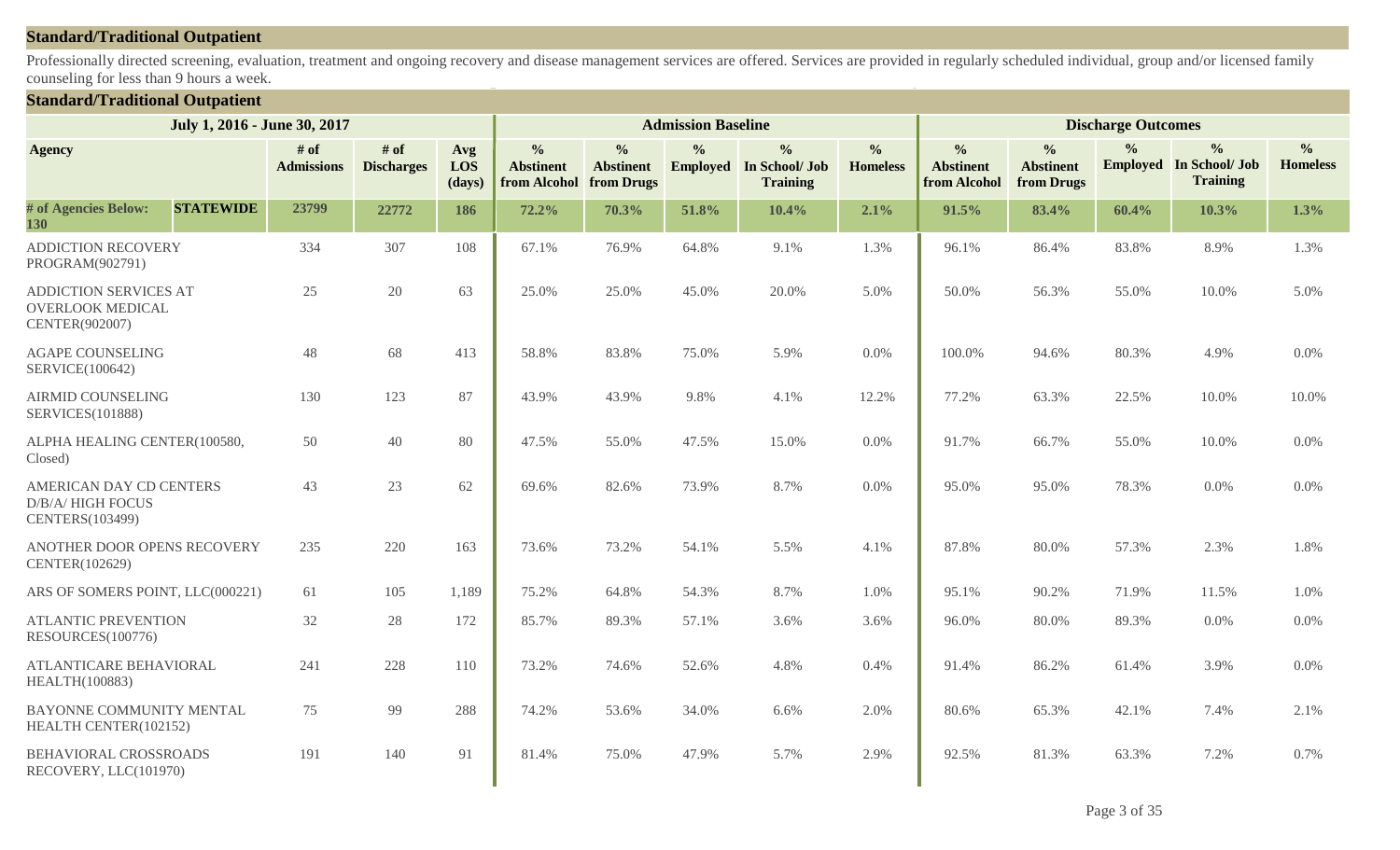| <b>Standard/Traditional Outpatient</b>                                       |                              |                             |                      |                                                   |                                                 |                           |                                                                    |                                  |                                                   |                                                 |                           |                                                                    |                                  |
|------------------------------------------------------------------------------|------------------------------|-----------------------------|----------------------|---------------------------------------------------|-------------------------------------------------|---------------------------|--------------------------------------------------------------------|----------------------------------|---------------------------------------------------|-------------------------------------------------|---------------------------|--------------------------------------------------------------------|----------------------------------|
|                                                                              | July 1, 2016 - June 30, 2017 |                             |                      |                                                   |                                                 | <b>Admission Baseline</b> |                                                                    |                                  |                                                   |                                                 | <b>Discharge Outcomes</b> |                                                                    |                                  |
| <b>Agency</b>                                                                | # of<br><b>Admissions</b>    | $#$ of<br><b>Discharges</b> | Avg<br>LOS<br>(days) | $\frac{0}{0}$<br><b>Abstinent</b><br>from Alcohol | $\frac{0}{0}$<br><b>Abstinent</b><br>from Drugs | $\frac{0}{0}$             | $\frac{0}{0}$<br><b>Employed</b> In School/ Job<br><b>Training</b> | $\frac{0}{0}$<br><b>Homeless</b> | $\frac{0}{0}$<br><b>Abstinent</b><br>from Alcohol | $\frac{0}{0}$<br><b>Abstinent</b><br>from Drugs | $\frac{0}{0}$             | $\frac{0}{0}$<br><b>Employed</b> In School/ Job<br><b>Training</b> | $\frac{0}{0}$<br><b>Homeless</b> |
| # of Agencies Below:<br><b>STATEWIDE</b><br>130                              | 23799                        | 22772                       | 186                  | 72.2%                                             | 70.3%                                           | 51.8%                     | 10.4%                                                              | 2.1%                             | 91.5%                                             | 83.4%                                           | 60.4%                     | 10.3%                                                              | 1.3%                             |
| CAPE ASSIST(101016)                                                          | 99                           | 117                         | 157                  | 79.5%                                             | 88.0%                                           | 58.1%                     | 7.7%                                                               | $0.0\%$                          | 90.9%                                             | 88.3%                                           | 70.2%                     | 1.8%                                                               | 0.0%                             |
| CAPE COUNSELING SERVICES,<br>INC.(306126)                                    | 247                          | 281                         | 107                  | 71.1%                                             | 66.8%                                           | 44.8%                     | 22.4%                                                              | 0.4%                             | 88.8%                                             | 80.0%                                           | 53.0%                     | 19.6%                                                              | 0.0%                             |
| CAPITOL CARE, INC.(100960)                                                   | 106                          | 90                          | 105                  | 85.6%                                             | 86.7%                                           | 53.3%                     | 4.4%                                                               | 1.1%                             | 93.2%                                             | 87.7%                                           | 63.3%                     | 3.3%                                                               | 1.1%                             |
| CARE PLUS NEW JERSEY,<br>INC.(750760)                                        | 111                          | 111                         | 177                  | 72.1%                                             | 64.0%                                           | 42.3%                     | 13.5%                                                              | 0.9%                             | 87.9%                                             | 84.8%                                           | 67.3%                     | 7.7%                                                               | 1.0%                             |
| <b>CATHOLIC CHARITIES - PROJECT</b><br>FREE (ASBURY PARK)(991301,<br>Closed) | 66                           | 80                          | 231                  | 76.3%                                             | 73.8%                                           | 57.7%                     | 5.0%                                                               | 2.5%                             | 96.8%                                             | 91.9%                                           | 76.6%                     | 7.8%                                                               | 1.3%                             |
| <b>CATHOLIC CHARITIES (EAST</b><br>BRUNSWICK)(106310)                        | 96                           | 83                          | 346                  | 61.4%                                             | 73.5%                                           | 69.9%                     | 10.8%                                                              | 0.0%                             | 95.5%                                             | 90.9%                                           | 76.0%                     | 9.3%                                                               | 0.0%                             |
| <b>CATHOLIC CHARITIES</b><br>(TRENTON)(902247)                               | 36                           | 29                          | 276                  | 67.9%                                             | 89.3%                                           | 64.3%                     | 10.7%                                                              | 0.0%                             | 91.7%                                             | 91.7%                                           | 84.6%                     | 11.5%                                                              | $0.0\%$                          |
| CENTER FOR FAMILY SERVICES,<br>INC.(900159)                                  | 435                          | 402                         | 168                  | 78.3%                                             | 77.8%                                           | 43.0%                     | 2.0%                                                               | 1.7%                             | 91.9%                                             | 83.1%                                           | 54.9%                     | 4.5%                                                               | 1.3%                             |
| CENTER FOR PREVENTION AND<br>COUNSELING(100853)                              | 206                          | 179                         | 155                  | 62.9%                                             | 67.4%                                           | 64.2%                     | 8.9%                                                               | 2.8%                             | 84.4%                                             | 73.0%                                           | 75.1%                     | 7.7%                                                               | 1.2%                             |
| CHRIST HOSPITAL(903047)                                                      | 51                           | 62                          | 120                  | 64.5%                                             | 62.9%                                           | 50.0%                     | 32.3%                                                              | 0.0%                             | 90.0%                                             | 82.0%                                           | 55.7%                     | 31.1%                                                              | 1.6%                             |
| <b>CLARITY TREATMENT</b><br>SERVICES(100507)                                 | 262                          | 229                         | 98                   | 71.2%                                             | 63.3%                                           | 54.6%                     | 12.7%                                                              | 0.9%                             | 86.3%                                             | 76.5%                                           | 55.9%                     | 9.0%                                                               | 0.9%                             |
| C-LINE COMMUNITY OUTREACH<br><b>SERVICES</b> (101656)                        | 188                          | 181                         | 164                  | 66.1%                                             | 62.8%                                           | 33.7%                     | 6.1%                                                               | 2.8%                             | 83.1%                                             | 76.1%                                           | 47.5%                     | 9.0%                                                               | 0.6%                             |
| COMMUNITY REHAB, INC.(102415)                                                | 47                           | 38                          | 97                   | 59.5%                                             | 75.7%                                           | 54.1%                     | 2.7%                                                               | 2.7%                             | 85.7%                                             | 96.4%                                           | 56.8%                     | 8.1%                                                               | $0.0\%$                          |
| COMMUNITY YMCA FAMILY<br><b>SERVICES</b> (306399)                            | 128                          | 151                         | 105                  | 80.1%                                             | 72.2%                                           | 58.7%                     | 18.7%                                                              | 0.7%                             | 90.6%                                             | 78.1%                                           | 69.3%                     | 20.0%                                                              | $0.0\%$                          |
| <b>COOPERATIVE CARE</b><br>PARTNERSHIP, INC(100001)                          | 109                          | 85                          | 98                   | 70.6%                                             | 72.9%                                           | 62.4%                     | 12.9%                                                              | $0.0\%$                          | 81.1%                                             | 64.2%                                           | 63.4%                     | 8.5%                                                               | 1.2%                             |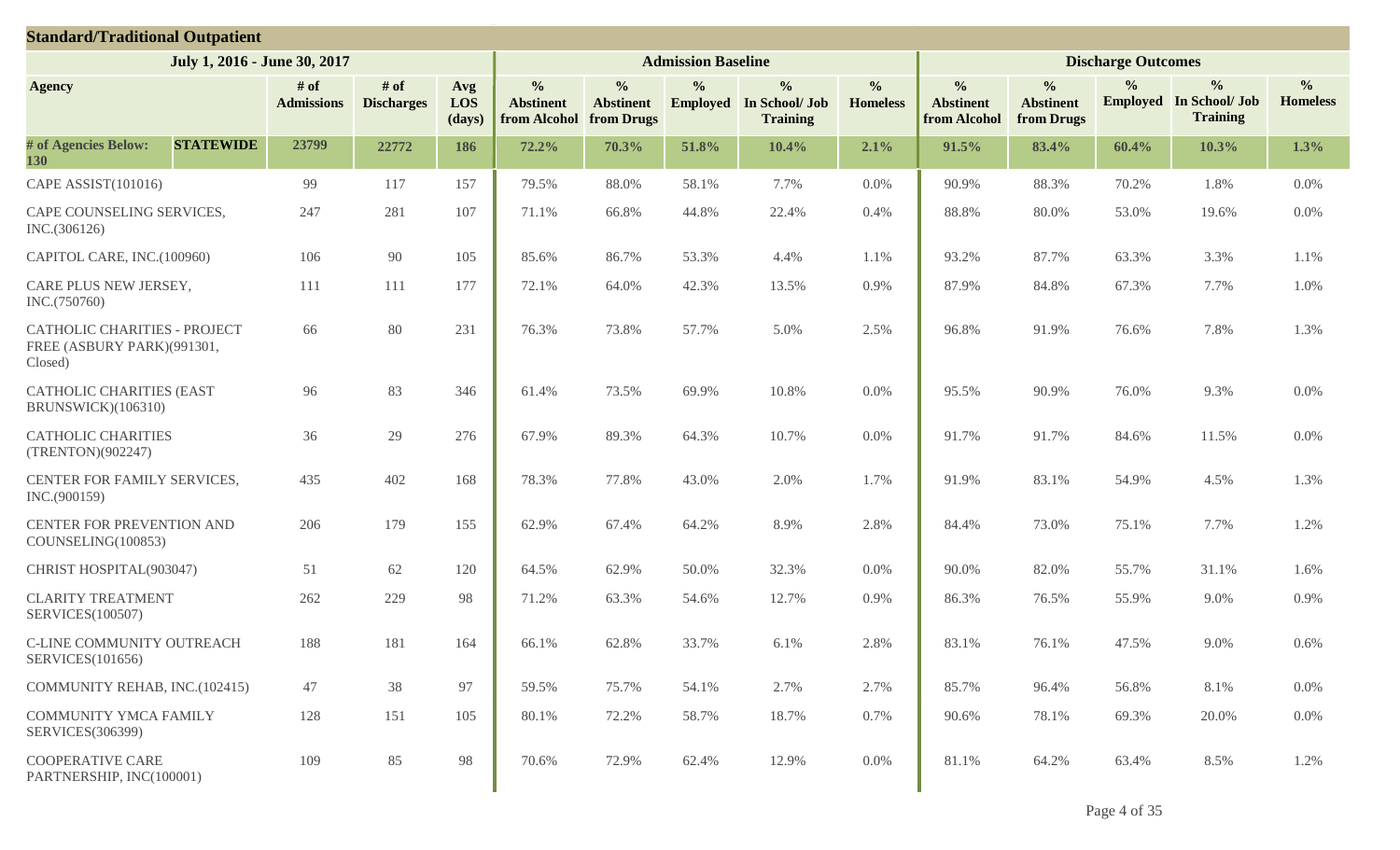| <b>Standard/Traditional Outpatient</b>                          |                              |                             |                      |                                                   |                                                 |                           |                                                                    |                                  |                                                   |                                                 |                           |                                                                    |                                  |
|-----------------------------------------------------------------|------------------------------|-----------------------------|----------------------|---------------------------------------------------|-------------------------------------------------|---------------------------|--------------------------------------------------------------------|----------------------------------|---------------------------------------------------|-------------------------------------------------|---------------------------|--------------------------------------------------------------------|----------------------------------|
|                                                                 | July 1, 2016 - June 30, 2017 |                             |                      |                                                   |                                                 | <b>Admission Baseline</b> |                                                                    |                                  |                                                   |                                                 | <b>Discharge Outcomes</b> |                                                                    |                                  |
| <b>Agency</b>                                                   | # of<br><b>Admissions</b>    | $#$ of<br><b>Discharges</b> | Avg<br>LOS<br>(days) | $\frac{0}{0}$<br><b>Abstinent</b><br>from Alcohol | $\frac{0}{0}$<br><b>Abstinent</b><br>from Drugs | $\frac{0}{0}$             | $\frac{0}{0}$<br><b>Employed</b> In School/ Job<br><b>Training</b> | $\frac{0}{0}$<br><b>Homeless</b> | $\frac{0}{0}$<br><b>Abstinent</b><br>from Alcohol | $\frac{0}{0}$<br><b>Abstinent</b><br>from Drugs | $\frac{0}{0}$             | $\frac{0}{0}$<br><b>Employed</b> In School/ Job<br><b>Training</b> | $\frac{0}{0}$<br><b>Homeless</b> |
| # of Agencies Below:<br><b>STATEWIDE</b><br>130                 | 23799                        | 22772                       | 186                  | 72.2%                                             | 70.3%                                           | 51.8%                     | 10.4%                                                              | 2.1%                             | 91.5%                                             | 83.4%                                           | 60.4%                     | 10.3%                                                              | 1.3%                             |
| COPE CENTER, INC.(371104)                                       | 336                          | 296                         | 129                  | 68.2%                                             | 74.7%                                           | 54.1%                     | 11.5%                                                              | 2.7%                             | 89.5%                                             | 86.1%                                           | 59.9%                     | 11.9%                                                              | 1.7%                             |
| <b>CORNER HOUSE COUNSELING</b><br>CENTER(300715)                | 110                          | 113                         | 179                  | 78.8%                                             | 71.7%                                           | 55.8%                     | 12.5%                                                              | $0.0\%$                          | 87.9%                                             | 72.5%                                           | 62.7%                     | 13.6%                                                              | 0.0%                             |
| <b>CPC BEHAVIORAL</b><br>HEALTHCARE(301010)                     | 431                          | 396                         | 197                  | 72.2%                                             | 64.8%                                           | 43.9%                     | 15.7%                                                              | 1.0%                             | 90.5%                                             | 84.6%                                           | 42.4%                     | 9.5%                                                               | 0.5%                             |
| CURA, INC.(305300)                                              | 238                          | 235                         | 156                  | 61.3%                                             | 68.5%                                           | 53.6%                     | 2.6%                                                               | 3.8%                             | 91.7%                                             | 80.6%                                           | 65.1%                     | 2.6%                                                               | 3.8%                             |
| DAMON HOUSE(306167)                                             | 146                          | 167                         | 113                  | 59.3%                                             | 46.7%                                           | 48.5%                     | 6.0%                                                               | 0.0%                             | 97.3%                                             | 73.5%                                           | 71.3%                     | 1.2%                                                               | 1.2%                             |
| DAYTOP VILLAGE, INC.(101261)                                    | 212                          | 177                         | 151                  | 81.9%                                             | 65.0%                                           | 35.6%                     | 20.3%                                                              | 9.0%                             | 95.7%                                             | 85.0%                                           | 53.5%                     | 18.9%                                                              | 8.8%                             |
| <b>DIAMOND COUNSELING</b><br>CENTER(102402)                     | 165                          | 170                         | 94                   | 61.8%                                             | 77.6%                                           | 58.8%                     | 6.5%                                                               | 0.0%                             | 90.8%                                             | 88.1%                                           | 67.5%                     | 24.3%                                                              | $0.0\%$                          |
| DISCOVERY INSTITUTE FOR<br>ADDICTIVE DISORDERS,<br>INC.(300236) | 32                           | 48                          | 92                   | 87.5%                                             | 79.2%                                           | 14.6%                     | 0.0%                                                               | 0.0%                             | 100.0%                                            | 91.4%                                           | 64.6%                     | 2.1%                                                               | 4.2%                             |
| DOORS INTO THE FUTURE,<br>INC.(101986)                          | 220                          | 217                         | 99                   | 68.2%                                             | 68.2%                                           | 48.8%                     | 7.8%                                                               | 0.9%                             | 87.4%                                             | 77.5%                                           | 62.8%                     | 12.6%                                                              | 1.4%                             |
| EAST ORANGE SUBSTANCE ABUSE<br>TREATMENT PROGRAM(300806)        | 8                            | 21                          | 811                  | 100.0%                                            | 33.3%                                           | 66.7%                     | 4.8%                                                               | 0.0%                             | 100.0%                                            | 80.0%                                           | 40.0%                     | 0.0%                                                               | $0.0\%$                          |
| <b>ENLIGHTENED SOLUTIONS(100638)</b>                            | 44                           | 39                          | 16                   | 74.4%                                             | 17.9%                                           | 33.3%                     | 7.7%                                                               | 25.6%                            | 100.0%                                            | 94.3%                                           | 55.3%                     | 7.9%                                                               | 2.6%                             |
| EVAS VILLAGE, INC.(101329)                                      | 215                          | 202                         | 150                  | 76.7%                                             | 40.1%                                           | 57.9%                     | 5.9%                                                               | 13.9%                            | 97.3%                                             | 93.9%                                           | 65.6%                     | 12.0%                                                              | 4.2%                             |
| FAMILIES MATTER, LLC(101696)                                    | 167                          | 147                         | 123                  | 82.3%                                             | 81.0%                                           | 55.8%                     | 4.8%                                                               | 0.7%                             | 97.1%                                             | 77.1%                                           | 66.7%                     | 6.8%                                                               | 0.0%                             |
| FAMILY AND COMMUNITY<br><b>SERVICES(103010)</b>                 | 144                          | 99                          | 148                  | 76.5%                                             | 80.6%                                           | 78.8%                     | 7.1%                                                               | 1.0%                             | 96.5%                                             | 97.7%                                           | 83.9%                     | 5.4%                                                               | $0.0\%$                          |
| FAMILY CARE CONNECTIONS,<br>LLC(101979)                         | 101                          | 93                          | 125                  | 65.6%                                             | 72.0%                                           | 58.1%                     | 5.4%                                                               | $0.0\%$                          | 81.8%                                             | 81.8%                                           | 60.0%                     | 7.8%                                                               | $0.0\%$                          |
| FAMILY CONNECTIONS(300855)                                      | 194                          | 182                         | 129                  | 67.4%                                             | 50.3%                                           | 48.9%                     | 9.9%                                                               | 2.2%                             | 85.6%                                             | 75.4%                                           | 57.3%                     | 6.2%                                                               | 2.2%                             |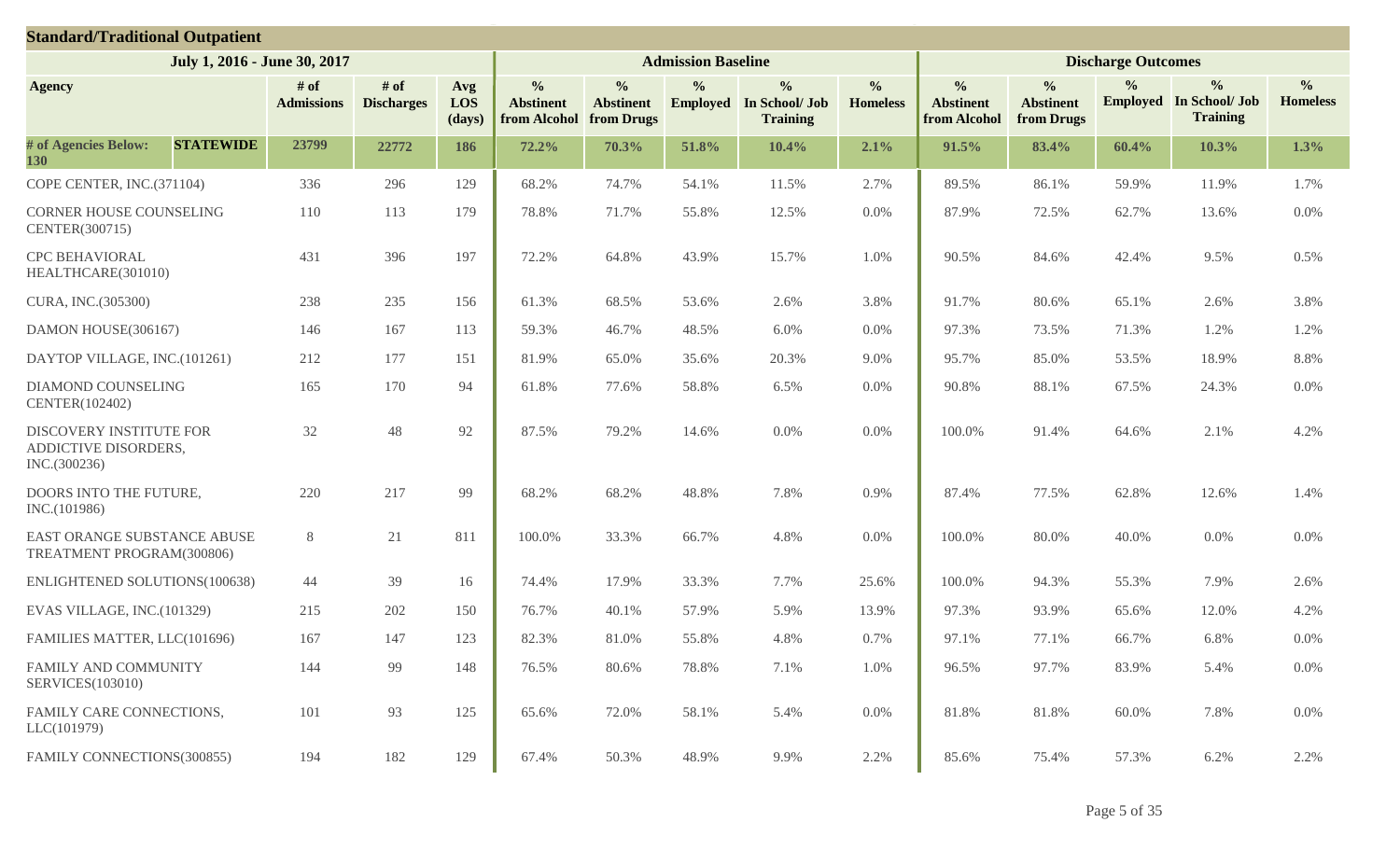| <b>Standard/Traditional Outpatient</b>                      |                           |                             |                      |                                                   |                                                 |                           |                                                                    |                                  |                                                   |                                                 |                           |                                                                    |                                  |
|-------------------------------------------------------------|---------------------------|-----------------------------|----------------------|---------------------------------------------------|-------------------------------------------------|---------------------------|--------------------------------------------------------------------|----------------------------------|---------------------------------------------------|-------------------------------------------------|---------------------------|--------------------------------------------------------------------|----------------------------------|
| July 1, 2016 - June 30, 2017                                |                           |                             |                      |                                                   |                                                 | <b>Admission Baseline</b> |                                                                    |                                  |                                                   |                                                 | <b>Discharge Outcomes</b> |                                                                    |                                  |
| <b>Agency</b>                                               | # of<br><b>Admissions</b> | $#$ of<br><b>Discharges</b> | Avg<br>LOS<br>(days) | $\frac{0}{0}$<br><b>Abstinent</b><br>from Alcohol | $\frac{0}{0}$<br><b>Abstinent</b><br>from Drugs | $\frac{0}{0}$             | $\frac{0}{0}$<br><b>Employed</b> In School/ Job<br><b>Training</b> | $\frac{6}{6}$<br><b>Homeless</b> | $\frac{0}{0}$<br><b>Abstinent</b><br>from Alcohol | $\frac{0}{0}$<br><b>Abstinent</b><br>from Drugs | $\frac{0}{0}$             | $\frac{0}{0}$<br><b>Employed</b> In School/ Job<br><b>Training</b> | $\frac{0}{0}$<br><b>Homeless</b> |
| # of Agencies Below:<br><b>STATEWIDE</b><br>130             | 23799                     | 22772                       | 186                  | 72.2%                                             | 70.3%                                           | 51.8%                     | 10.4%                                                              | 2.1%                             | 91.5%                                             | 83.4%                                           | 60.4%                     | 10.3%                                                              | 1.3%                             |
| <b>FAMILY GUIDANCE CENTER</b><br>CORPORATION(300723)        | 109                       | 145                         | 218                  | 76.6%                                             | 56.6%                                           | 40.7%                     | 23.6%                                                              | 1.4%                             | 86.9%                                             | 65.6%                                           | 50.0%                     | 21.1%                                                              | 1.4%                             |
| FAMILY GUIDANCE CENTER OF<br>WARREN COUNTY(902635)          | 60                        | 49                          | 398                  | 67.3%                                             | 85.7%                                           | 38.8%                     | 2.0%                                                               | 2.0%                             | 80.6%                                             | 93.5%                                           | 54.3%                     | 2.2%                                                               | 2.2%                             |
| FAMILY SERVICES BUREAU OF<br><b>NEWARK(100940)</b>          | 92                        | 75                          | 130                  | 82.7%                                             | 53.3%                                           | 60.0%                     | 2.7%                                                               | 6.7%                             | 80.6%                                             | 74.2%                                           | 43.1%                     | 0.0%                                                               | 5.6%                             |
| FIRST STEP CLINIC(750091)                                   | 262                       | 259                         | 116                  | 79.1%                                             | 74.0%                                           | 47.1%                     | 21.2%                                                              | $0.0\%$                          | 97.0%                                             | 77.5%                                           | 50.2%                     | 25.9%                                                              | 0.4%                             |
| FREEDOM HOUSE, INC.(101162)                                 | 40                        | 48                          | 79                   | 89.6%                                             | 79.2%                                           | 81.3%                     | 6.3%                                                               | 2.1%                             | 97.0%                                             | 97.0%                                           | 85.4%                     | 0.0%                                                               | 4.2%                             |
| FREEDOM OF CHOICE<br>HEALTHCARE INC(100005)                 | 193                       | 176                         | 96                   | 65.3%                                             | 41.5%                                           | 31.8%                     | 30.1%                                                              | 2.3%                             | 89.3%                                             | 76.1%                                           | 31.6%                     | 34.5%                                                              | 1.7%                             |
| <b>GENESIS COUNSELING</b><br>CENTER(101899)                 | 431                       | 396                         | 133                  | 73.2%                                             | 72.2%                                           | 47.5%                     | 24.7%                                                              | 1.8%                             | 93.1%                                             | 85.8%                                           | 54.8%                     | 11.6%                                                              | 0.5%                             |
| <b>GREATER ESSEX COUNSELING</b><br><b>SERVICE(101676)</b>   | 134                       | 65                          | 155                  | 90.8%                                             | 89.2%                                           | 49.2%                     | 6.2%                                                               | 14.1%                            | 82.6%                                             | 76.1%                                           | 51.8%                     | 1.8%                                                               | 3.6%                             |
| <b>GUIDED LIFE STRUCTURES(104612)</b>                       | 133                       | 126                         | 103                  | 41.3%                                             | 78.6%                                           | 69.0%                     | 2.4%                                                               | 0.0%                             | 84.7%                                             | 81.4%                                           | 84.6%                     | 0.0%                                                               | 0.0%                             |
| HACKETTSTOWN COMMUNITY<br>HOSPITAL(902882)                  | 56                        | 50                          | 134                  | 61.2%                                             | 81.6%                                           | 65.3%                     | 4.1%                                                               | 0.0%                             | 84.4%                                             | 78.1%                                           | 75.0%                     | 2.1%                                                               | $0.0\%$                          |
| HEALTH PATH CAMINO DE SALUD,<br>CONSULTING SERVICES(106807) | 57                        | 52                          | 118                  | 88.5%                                             | 94.2%                                           | 80.8%                     | 0.0%                                                               | 0.0%                             | 100.0%                                            | 98.0%                                           | 88.5%                     | 1.9%                                                               | 1.9%                             |
| HELPING HAND BEHAVIORAL<br>HEALTH(100470)                   | 216                       | 192                         | 109                  | 80.7%                                             | 81.3%                                           | 40.1%                     | 6.3%                                                               | 1.6%                             | 95.1%                                             | 74.7%                                           | 58.6%                     | 6.3%                                                               | 0.0%                             |
| HIGH POINT PROGRAM, LLC(102009)                             | 80                        | 81                          | 89                   | 88.9%                                             | 84.0%                                           | 29.6%                     | 2.5%                                                               | 7.4%                             | 94.4%                                             | 88.9%                                           | 60.0%                     | 0.0%                                                               | $0.0\%$                          |
| HISPANIC FAMILY CENTER OF<br>SOUTHERN NEW JERSEY(306357)    | 72                        | 87                          | 147                  | 67.8%                                             | 57.5%                                           | 49.4%                     | 1.1%                                                               | 1.1%                             | 90.9%                                             | 79.5%                                           | 56.8%                     | 1.2%                                                               | 1.2%                             |
| HOBOKEN UNIVERSITY MEDICAL<br>CENTER(102194)                | 238                       | 246                         | 70                   | 75.2%                                             | 29.7%                                           | 15.0%                     | 64.6%                                                              | 2.0%                             | 87.4%                                             | 57.8%                                           | 19.5%                     | 67.1%                                                              | 0.8%                             |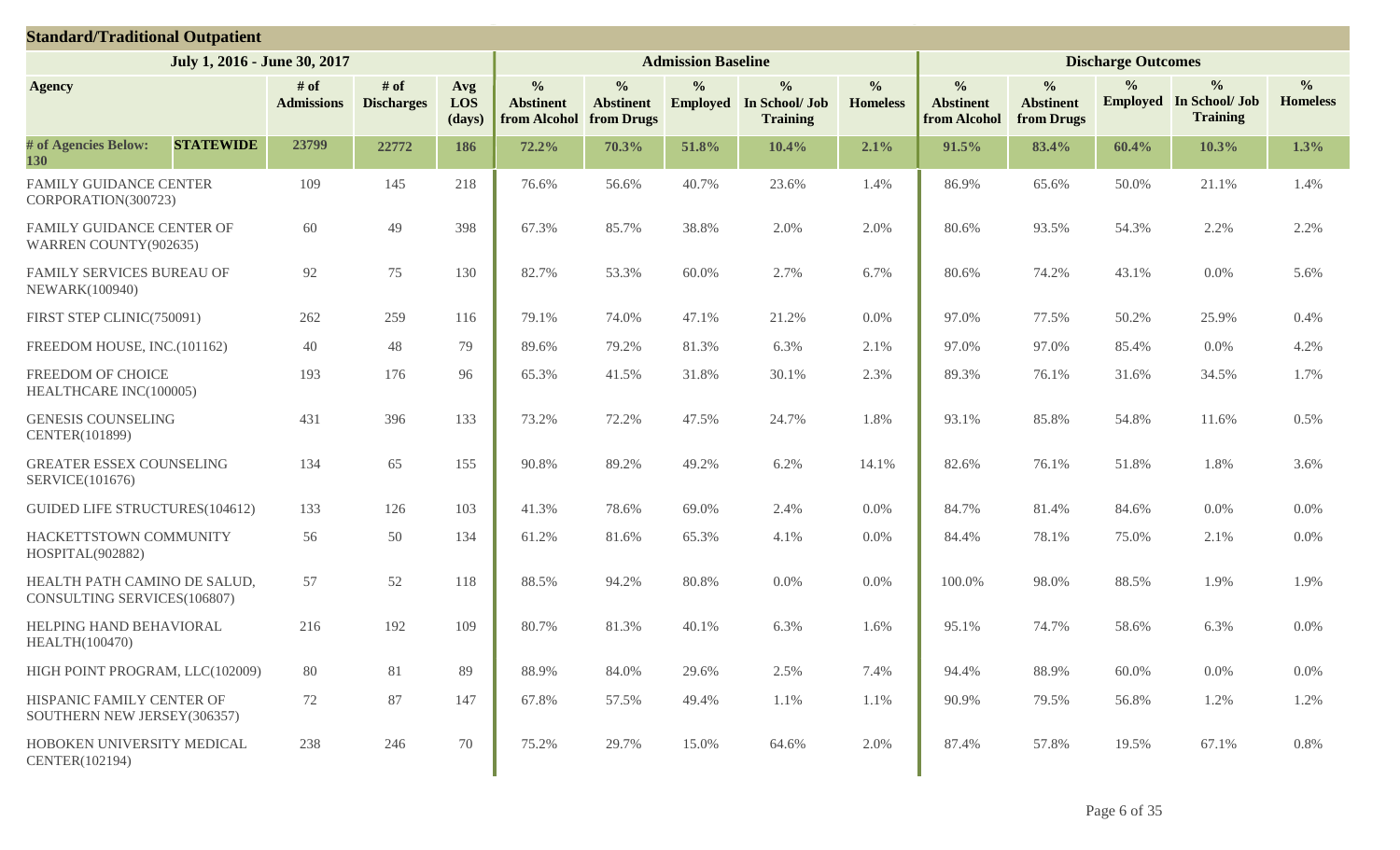| <b>Standard/Traditional Outpatient</b>                                           |                  |                              |                             |                      |                                                   |                                                 |                           |                                                                    |                                  |                                                   |                                                 |                           |                                                                    |                                  |
|----------------------------------------------------------------------------------|------------------|------------------------------|-----------------------------|----------------------|---------------------------------------------------|-------------------------------------------------|---------------------------|--------------------------------------------------------------------|----------------------------------|---------------------------------------------------|-------------------------------------------------|---------------------------|--------------------------------------------------------------------|----------------------------------|
|                                                                                  |                  | July 1, 2016 - June 30, 2017 |                             |                      |                                                   |                                                 | <b>Admission Baseline</b> |                                                                    |                                  |                                                   |                                                 | <b>Discharge Outcomes</b> |                                                                    |                                  |
| <b>Agency</b>                                                                    |                  | # of<br><b>Admissions</b>    | $#$ of<br><b>Discharges</b> | Avg<br>LOS<br>(days) | $\frac{0}{0}$<br><b>Abstinent</b><br>from Alcohol | $\frac{0}{0}$<br><b>Abstinent</b><br>from Drugs | $\frac{0}{0}$             | $\frac{0}{0}$<br><b>Employed</b> In School/ Job<br><b>Training</b> | $\frac{0}{0}$<br><b>Homeless</b> | $\frac{0}{0}$<br><b>Abstinent</b><br>from Alcohol | $\frac{0}{0}$<br><b>Abstinent</b><br>from Drugs | $\frac{0}{0}$             | $\frac{0}{0}$<br><b>Employed</b> In School/ Job<br><b>Training</b> | $\frac{0}{0}$<br><b>Homeless</b> |
| # of Agencies Below:<br>130                                                      | <b>STATEWIDE</b> | 23799                        | 22772                       | 186                  | 72.2%                                             | 70.3%                                           | 51.8%                     | 10.4%                                                              | 2.1%                             | 91.5%                                             | 83.4%                                           | 60.4%                     | 10.3%                                                              | 1.3%                             |
| HOPE HOUSE(306217)                                                               |                  | 262                          | 264                         | 80                   | 67.4%                                             | 73.1%                                           | 45.8%                     | 12.1%                                                              | 1.9%                             | 86.9%                                             | 84.1%                                           | 57.0%                     | 7.2%                                                               | 0.8%                             |
| HUNTERDON DRUG AWARENESS<br>PROGRAM, INC.(306241)                                |                  | 179                          | 174                         | 155                  | 75.9%                                             | 82.2%                                           | 66.7%                     | 21.3%                                                              | 1.7%                             | 89.6%                                             | 86.6%                                           | 65.3%                     | 26.0%                                                              | 0.0%                             |
| HUNTERDON MEDICAL<br>CENTER(100743)                                              |                  | 166                          | 162                         | 153                  | 57.4%                                             | 79.0%                                           | 51.2%                     | 8.1%                                                               | 1.9%                             | 76.9%                                             | 87.9%                                           | 58.6%                     | 8.6%                                                               | 0.6%                             |
| INTEGRITY HOUSE INC.(100420)                                                     |                  | 628                          | 495                         | 130                  | 81.0%                                             | 59.7%                                           | 42.3%                     | 7.3%                                                               | 3.2%                             | 90.9%                                             | 81.7%                                           | 56.5%                     | 7.2%                                                               | 2.1%                             |
| INTER COUNTY COUNCIL ON DRUG<br>AND ALCOHOL ABUSE, INC.(306209)                  |                  | 101                          | 122                         | 137                  | 73.8%                                             | 39.3%                                           | 36.1%                     | 46.7%                                                              | $0.0\%$                          | 97.8%                                             | 77.4%                                           | 44.3%                     | 40.2%                                                              | 0.0%                             |
| <b>INTERVENTION SPECIALIST(100714)</b>                                           |                  | 343                          | 290                         | 130                  | 80.0%                                             | 79.0%                                           | 35.9%                     | 0.7%                                                               | 5.2%                             | 91.9%                                             | 88.7%                                           | 44.0%                     | 2.1%                                                               | 2.5%                             |
| JERSEY CITY MEDICAL<br>CENTER(902544)                                            |                  | 90                           | 67                          | 73                   | 80.6%                                             | 74.6%                                           | 50.7%                     | 9.0%                                                               | 4.5%                             | 91.8%                                             | 83.7%                                           | 50.0%                     | 9.1%                                                               | 3.0%                             |
| JERSEY SHORE UNIVERSITY<br>MEDICAL CENTER, ADDICTION<br>RECOVERY SERVICE(102525) |                  | 91                           | 77                          | 96                   | 58.4%                                             | 62.3%                                           | 61.0%                     | 7.8%                                                               | 1.3%                             | 92.2%                                             | 92.2%                                           | 65.8%                     | 6.6%                                                               | 0.0%                             |
| JEWISH FAMILY AND CHILDRENS<br>SERVICE OF GREATER MONMOUTH<br>COUNTY(102035)     |                  | 210                          | 177                         | 101                  | 63.3%                                             | 67.2%                                           | 55.9%                     | 5.1%                                                               | 1.1%                             | 84.9%                                             | 83.3%                                           | 65.3%                     | 4.0%                                                               | 2.3%                             |
| JFK/CENTER FOR BEHAVIORAL<br>HEALTH(370908)                                      |                  | 164                          | 148                         | 127                  | 64.9%                                             | 80.4%                                           | 58.1%                     | 6.8%                                                               | 0.0%                             | 98.4%                                             | 94.6%                                           | 74.0%                     | 3.4%                                                               | 0.0%                             |
| <b>JOHN BROOKS RECOVERY</b><br>CENTER(300103)                                    |                  | 167                          | 226                         | 268                  | 87.5%                                             | 69.6%                                           | 35.1%                     | 1.3%                                                               | 0.9%                             | 95.7%                                             | 78.4%                                           | 44.5%                     | 6.8%                                                               | 0.0%                             |
| JOURNEY TO WELLNESS,<br>INC.(101852)                                             |                  | 308                          | 341                         | 95                   | 76.8%                                             | 72.1%                                           | 53.4%                     | 7.3%                                                               | 2.1%                             | 91.5%                                             | 80.3%                                           | 67.4%                     | 5.4%                                                               | 2.1%                             |
| JSAS HEALTHCARE, INC.(100156)                                                    |                  | 111                          | 157                         | 125                  | 75.8%                                             | 67.5%                                           | 54.8%                     | 6.4%                                                               | 2.5%                             | 96.5%                                             | 75.2%                                           | 69.7%                     | 5.8%                                                               | 1.3%                             |
| KHALEIDOSCOPE HEALTH CARE,<br>INC.(106328)                                       |                  | 27                           | 67                          | 188                  | 98.5%                                             | 9.0%                                            | 18.2%                     | 1.5%                                                               | 1.5%                             | 100.0%                                            | 26.3%                                           | 18.2%                     | 4.5%                                                               | $0.0\%$                          |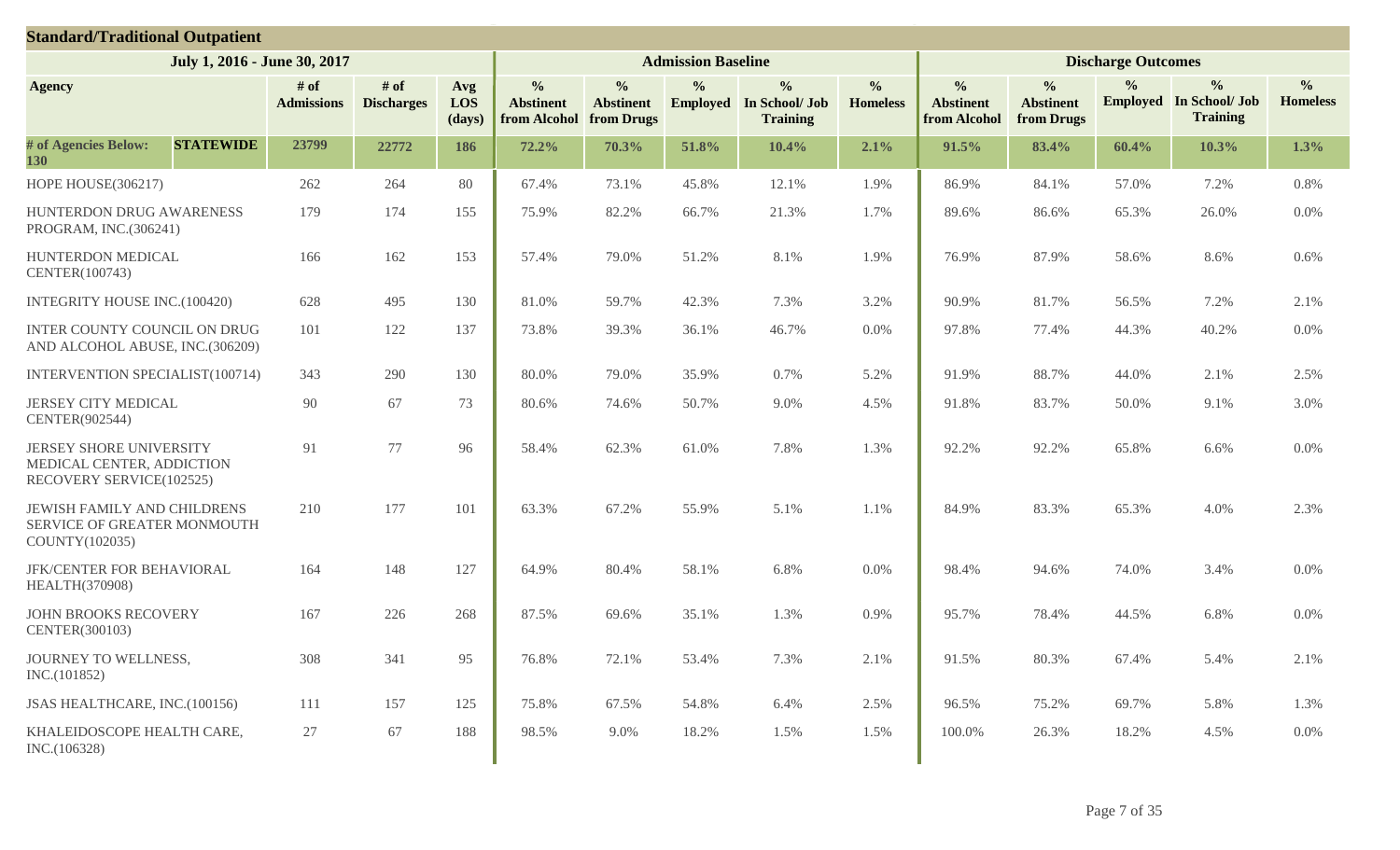| <b>Standard/Traditional Outpatient</b>                                             |                           |                             |                      |                                                   |                                                 |                           |                                                                    |                                  |                                                   |                                                 |                           |                                                                    |                                  |
|------------------------------------------------------------------------------------|---------------------------|-----------------------------|----------------------|---------------------------------------------------|-------------------------------------------------|---------------------------|--------------------------------------------------------------------|----------------------------------|---------------------------------------------------|-------------------------------------------------|---------------------------|--------------------------------------------------------------------|----------------------------------|
| July 1, 2016 - June 30, 2017                                                       |                           |                             |                      |                                                   |                                                 | <b>Admission Baseline</b> |                                                                    |                                  |                                                   |                                                 | <b>Discharge Outcomes</b> |                                                                    |                                  |
| <b>Agency</b>                                                                      | # of<br><b>Admissions</b> | $#$ of<br><b>Discharges</b> | Avg<br>LOS<br>(days) | $\frac{0}{0}$<br><b>Abstinent</b><br>from Alcohol | $\frac{0}{0}$<br><b>Abstinent</b><br>from Drugs | $\frac{0}{0}$             | $\frac{0}{0}$<br><b>Employed</b> In School/ Job<br><b>Training</b> | $\frac{0}{0}$<br><b>Homeless</b> | $\frac{0}{0}$<br><b>Abstinent</b><br>from Alcohol | $\frac{0}{0}$<br><b>Abstinent</b><br>from Drugs | $\frac{0}{0}$             | $\frac{0}{0}$<br><b>Employed</b> In School/ Job<br><b>Training</b> | $\frac{0}{0}$<br><b>Homeless</b> |
| # of Agencies Below:<br><b>STATEWIDE</b><br>130                                    | 23799                     | 22772                       | 186                  | 72.2%                                             | 70.3%                                           | 51.8%                     | 10.4%                                                              | 2.1%                             | 91.5%                                             | 83.4%                                           | 60.4%                     | 10.3%                                                              | 1.3%                             |
| KINTOCK GROUP OF NEWARK,<br>INC(100793)                                            | 444                       | 414                         | 90                   | 94.2%                                             | 84.3%                                           | 8.9%                      | 0.2%                                                               | 1.7%                             | 99.7%                                             | 93.6%                                           | 11.6%                     | 16.9%                                                              | 1.4%                             |
| <b>LAKESIDE RECOVERY</b><br>CENTER(102416, Closed)                                 | 17                        | 23                          | 118                  | 65.2%                                             | 78.3%                                           | 69.6%                     | 17.4%                                                              | $0.0\%$                          | 90.9%                                             | 86.4%                                           | 69.6%                     | 13.0%                                                              | 0.0%                             |
| <b>LEGACY TREATMENT</b><br><b>SERVICES(100475)</b>                                 | 151                       | 129                         | 139                  | 78.3%                                             | 84.5%                                           | 46.5%                     | 3.9%                                                               | 0.0%                             | 90.1%                                             | 72.8%                                           | 51.2%                     | 4.7%                                                               | 0.8%                             |
| MARYVILLE, INC.<br>(TURNERSVILLE)(100817)                                          | 233                       | 212                         | 106                  | 76.4%                                             | 75.0%                                           | 60.8%                     | 9.9%                                                               | 0.5%                             | 89.4%                                             | 89.4%                                           | 63.0%                     | 5.2%                                                               | 0.5%                             |
| MARYVILLE, INC.<br>(VINELAND)(100819)                                              | 334                       | 314                         | 98                   | 76.1%                                             | 73.2%                                           | 51.0%                     | 4.1%                                                               | 3.5%                             | 91.1%                                             | 83.1%                                           | 59.0%                     | 3.2%                                                               | 1.9%                             |
| MESSAGE OF HOPE<br>PROGRAM(100975)                                                 | 167                       | 174                         | 95                   | 70.1%                                             | 56.9%                                           | 55.7%                     | 7.5%                                                               | 4.0%                             | 95.6%                                             | 76.5%                                           | 67.2%                     | 9.8%                                                               | 1.7%                             |
| MT. OLIVE COUNSELING &<br>CLINIC(101777)                                           | 34                        | 39                          | 83                   | 28.2%                                             | 79.5%                                           | 69.2%                     | 5.1%                                                               | 2.6%                             | 78.9%                                             | 78.9%                                           | 76.9%                     | 12.8%                                                              | 0.0%                             |
| MY FATHER'S HOUSE, INC.(104059)                                                    | 303                       | 213                         | 107                  | 80.8%                                             | 70.4%                                           | 46.9%                     | 43.2%                                                              | 1.4%                             | 95.4%                                             | 82.8%                                           | 56.1%                     | 30.2%                                                              | 1.5%                             |
| NEW BRIDGE SERVICES,<br>INC.(101311)                                               | 48                        | 64                          | 360                  | 57.8%                                             | 93.8%                                           | 68.8%                     | 10.9%                                                              | 3.1%                             | 98.3%                                             | 96.6%                                           | 74.6%                     | 7.9%                                                               | 0.0%                             |
| NEW BRUNSWICK COUNSELING<br>CENTER(302026)                                         | 217                       | 218                         | 101                  | 71.1%                                             | 74.3%                                           | 56.0%                     | 20.6%                                                              | 3.7%                             | 94.5%                                             | 86.8%                                           | 64.0%                     | 23.8%                                                              | 1.4%                             |
| NEW DIRECTIONS BEHAVIORAL<br>HEALTH CENTER(100755)                                 | 33                        | 32                          | 237                  | 87.1%                                             | 41.9%                                           | 12.5%                     | 0.0%                                                               | 37.5%                            | 65.2%                                             | 34.8%                                           | 9.7%                      | 0.0%                                                               | 35.5%                            |
| NEW HOPE FOUNDATION<br>INC.(102467)                                                | 789                       | 725                         | 101                  | 72.2%                                             | 72.4%                                           | 59.3%                     | 12.6%                                                              | 1.0%                             | 89.7%                                             | 81.9%                                           | 66.9%                     | 11.4%                                                              | 1.0%                             |
| NEW HORIZON TREATMENT<br>SERVICES, INC.(100461)                                    | 169                       | 151                         | 248                  | 62.7%                                             | 53.3%                                           | 43.3%                     | 8.0%                                                               | 2.6%                             | 88.2%                                             | 67.7%                                           | 49.3%                     | 9.6%                                                               | 3.4%                             |
| NEW JERSEY ADDICTION<br>TREATMENT CENTER, LLC DBA<br>SUNRISE HOUSE(100745, Closed) | 44                        | 48                          | 71                   | 60.4%                                             | 75.0%                                           | 47.9%                     | 6.3%                                                               | 2.1%                             | 97.4%                                             | 87.2%                                           | 70.8%                     | 8.3%                                                               | $0.0\%$                          |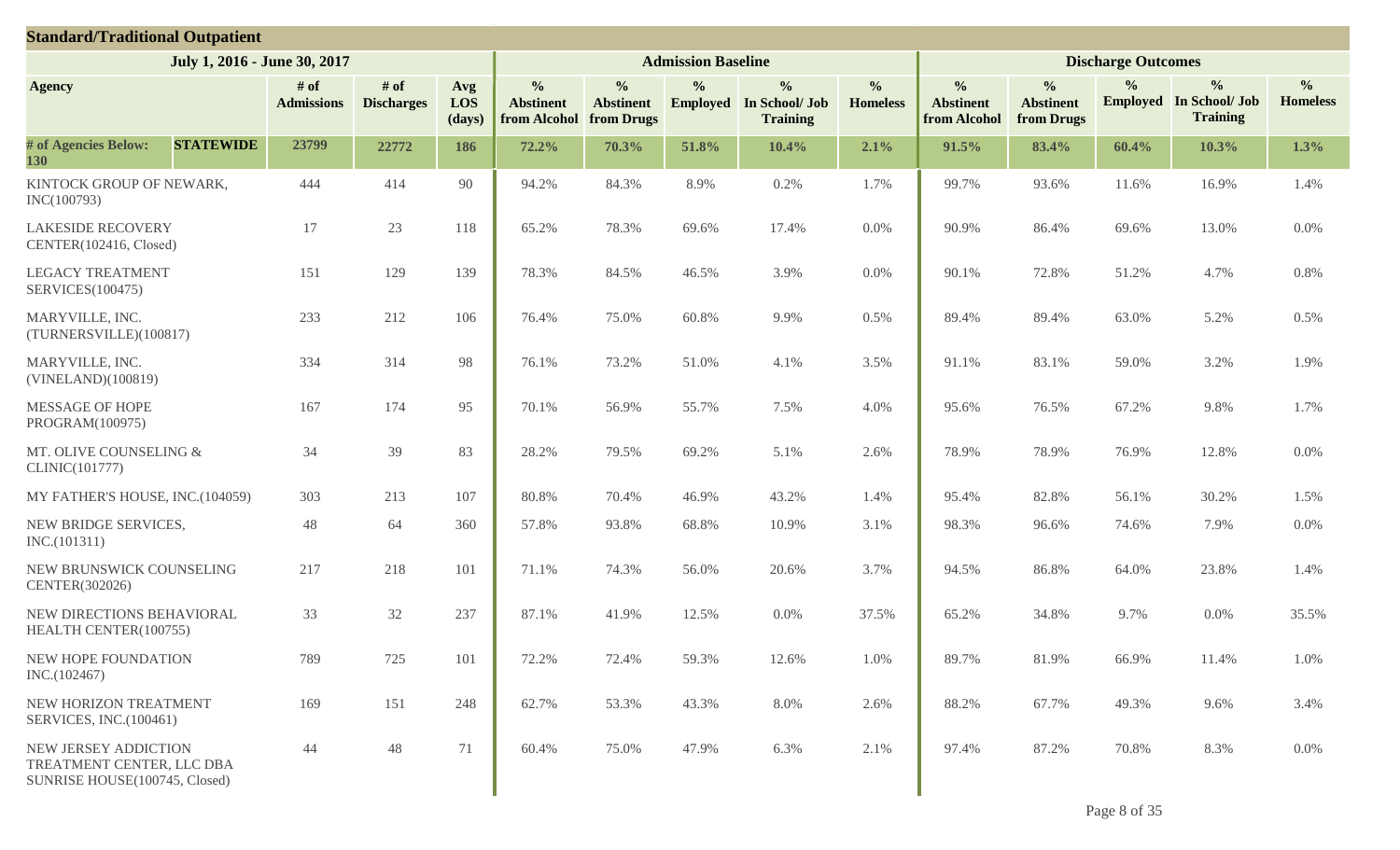| <b>Standard/Traditional Outpatient</b>                             |                             |                             |                      |                                                   |                                                 |                           |                                                                    |                                  |                                                   |                                                 |                           |                                                                    |                                  |
|--------------------------------------------------------------------|-----------------------------|-----------------------------|----------------------|---------------------------------------------------|-------------------------------------------------|---------------------------|--------------------------------------------------------------------|----------------------------------|---------------------------------------------------|-------------------------------------------------|---------------------------|--------------------------------------------------------------------|----------------------------------|
| July 1, 2016 - June 30, 2017                                       |                             |                             |                      |                                                   |                                                 | <b>Admission Baseline</b> |                                                                    |                                  |                                                   |                                                 | <b>Discharge Outcomes</b> |                                                                    |                                  |
| <b>Agency</b>                                                      | $#$ of<br><b>Admissions</b> | $#$ of<br><b>Discharges</b> | Avg<br>LOS<br>(days) | $\frac{0}{0}$<br><b>Abstinent</b><br>from Alcohol | $\frac{0}{0}$<br><b>Abstinent</b><br>from Drugs | $\frac{0}{0}$             | $\frac{0}{0}$<br><b>Employed</b> In School/ Job<br><b>Training</b> | $\frac{0}{0}$<br><b>Homeless</b> | $\frac{0}{0}$<br><b>Abstinent</b><br>from Alcohol | $\frac{0}{0}$<br><b>Abstinent</b><br>from Drugs | $\frac{0}{0}$             | $\frac{0}{0}$<br><b>Employed</b> In School/ Job<br><b>Training</b> | $\frac{0}{0}$<br><b>Homeless</b> |
| # of Agencies Below:<br><b>STATEWIDE</b><br>130                    | 23799                       | 22772                       | 186                  | 72.2%                                             | 70.3%                                           | 51.8%                     | 10.4%                                                              | 2.1%                             | 91.5%                                             | 83.4%                                           | 60.4%                     | 10.3%                                                              | 1.3%                             |
| NEW LIFE PROGRAM, WOMAN OF<br>HOPE RESOURCE CENTER(101635)         | 66                          | 62                          | 105                  | 82.3%                                             | 61.3%                                           | 45.2%                     | 9.7%                                                               | $0.0\%$                          | 86.0%                                             | 78.0%                                           | 56.5%                     | 8.1%                                                               | 0.0%                             |
| NEW PATHWAY COUNSELING<br>SERVICES, INC.(105106)                   | 287                         | 258                         | 88                   | 82.6%                                             | 69.8%                                           | 57.4%                     | 14.0%                                                              | 1.2%                             | 90.0%                                             | 75.0%                                           | 56.2%                     | 12.4%                                                              | 0.4%                             |
| NORTH HUDSON COMMUNITY<br><b>ACTION(750711)</b>                    | 105                         | 113                         | 99                   | 62.8%                                             | 69.9%                                           | 67.3%                     | 2.7%                                                               | 1.8%                             | 96.6%                                             | 89.8%                                           | 78.8%                     | 7.1%                                                               | 0.9%                             |
| OAR COUNSELING CENTER(100500,<br>Closed)                           | 14                          | 21                          | 86                   | 90.0%                                             | 40.0%                                           | 14.3%                     | 4.8%                                                               | 9.5%                             | 83.3%                                             | 83.3%                                           | 30.0%                     | 15.0%                                                              | 15.0%                            |
| OCEAN MENTAL HEALTH<br>SERVICES, INC., PROJECT<br>RECOVERY(107581) | 326                         | 290                         | 98                   | 82.1%                                             | 71.7%                                           | 42.8%                     | 22.1%                                                              | 0.3%                             | 92.5%                                             | 77.0%                                           | 51.7%                     | 18.9%                                                              | 0.0%                             |
| OPTIONS COUNSELING CENTER,<br>INC.(100815)                         | 42                          | 50                          | 661                  | 87.5%                                             | 70.8%                                           | 53.2%                     | 8.5%                                                               | 2.0%                             | 100.0%                                            | 96.3%                                           | 36.7%                     | 0.0%                                                               | 0.0%                             |
| ORGANIZATION FOR RECOVERY,<br>INC.(100503)                         | 62                          | 80                          | 607                  | 88.6%                                             | 48.1%                                           | 44.3%                     | 2.5%                                                               | 1.3%                             | 100.0%                                            | 92.9%                                           | 47.4%                     | 2.6%                                                               | 0.0%                             |
| PASSAIC ALLIANCE(101395)                                           | 138                         | 115                         | 119                  | 58.3%                                             | 68.7%                                           | 69.6%                     | 6.1%                                                               | $0.0\%$                          | 91.8%                                             | 95.9%                                           | 77.4%                     | 11.3%                                                              | 0.0%                             |
| PHOENIX BEHAVIORAL HEALTH<br>LLC(100748)                           | 32                          | 27                          | 97                   | 51.9%                                             | 63.0%                                           | 33.3%                     | 18.5%                                                              | 7.4%                             | 72.2%                                             | 72.2%                                           | 48.1%                     | 18.5%                                                              | 11.1%                            |
| PREFERRED BEHAVIORAL<br>HEALTH OF NEW JERSEY, INC.<br>(101295)     | 877                         | 853                         | 139                  | 75.3%                                             | 81.8%                                           | 67.8%                     | $6.1\%$                                                            | 0.1%                             | 97.8%                                             | 90.0%                                           | 75.9%                     | 2.7%                                                               | 0.0%                             |
| PRIME HEALTHCARE SERVICES -<br>SAINT CLARES LLC(100637)            | 255                         | 244                         | 68                   | 68.0%                                             | 63.1%                                           | 55.7%                     | 1.6%                                                               | 1.2%                             | 89.9%                                             | 91.3%                                           | 66.0%                     | 2.9%                                                               | 1.6%                             |
| PRIME HEALTHCARE SERVICES -<br>ST. MICHAEL'S, LLC(100798)          | 172                         | 125                         | 87                   | 64.8%                                             | 33.6%                                           | 16.0%                     | 3.2%                                                               | 11.2%                            | 96.6%                                             | 88.1%                                           | 35.0%                     | 4.1%                                                               | 11.4%                            |
| PROCEED, INC(902072)                                               | 175                         | 160                         | 172                  | 52.5%                                             | 70.6%                                           | 63.8%                     | 14.4%                                                              | 1.9%                             | 90.9%                                             | 79.1%                                           | 66.5%                     | 13.9%                                                              | 0.6%                             |

Page 9 of 35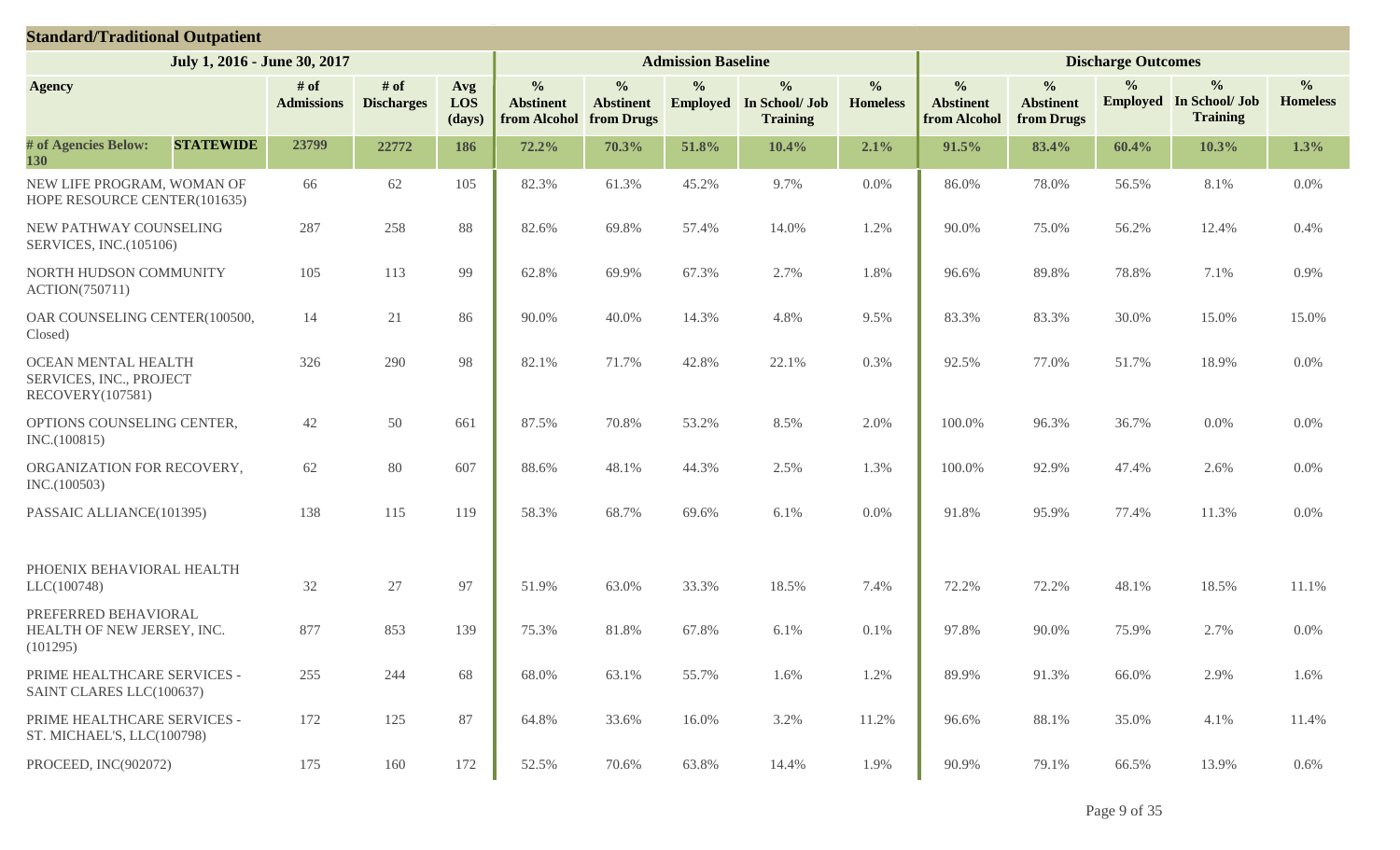| <b>Standard/Traditional Outpatient</b>                                           |                           |                             |                      |                                                   |                                                 |                           |                                                                    |                                  |                                                   |                                                 |                           |                                                                    |                                  |
|----------------------------------------------------------------------------------|---------------------------|-----------------------------|----------------------|---------------------------------------------------|-------------------------------------------------|---------------------------|--------------------------------------------------------------------|----------------------------------|---------------------------------------------------|-------------------------------------------------|---------------------------|--------------------------------------------------------------------|----------------------------------|
| July 1, 2016 - June 30, 2017                                                     |                           |                             |                      |                                                   |                                                 | <b>Admission Baseline</b> |                                                                    |                                  |                                                   |                                                 | <b>Discharge Outcomes</b> |                                                                    |                                  |
| <b>Agency</b>                                                                    | # of<br><b>Admissions</b> | $#$ of<br><b>Discharges</b> | Avg<br>LOS<br>(days) | $\frac{0}{0}$<br><b>Abstinent</b><br>from Alcohol | $\frac{0}{0}$<br><b>Abstinent</b><br>from Drugs | $\frac{0}{0}$             | $\frac{0}{0}$<br><b>Employed</b> In School/ Job<br><b>Training</b> | $\frac{0}{0}$<br><b>Homeless</b> | $\frac{0}{0}$<br><b>Abstinent</b><br>from Alcohol | $\frac{0}{0}$<br><b>Abstinent</b><br>from Drugs | $\frac{0}{0}$             | $\frac{0}{0}$<br><b>Employed</b> In School/ Job<br><b>Training</b> | $\frac{0}{0}$<br><b>Homeless</b> |
| # of Agencies Below:<br><b>STATEWIDE</b><br>130                                  | 23799                     | 22772                       | 186                  | 72.2%                                             | 70.3%                                           | 51.8%                     | 10.4%                                                              | 2.1%                             | 91.5%                                             | 83.4%                                           | 60.4%                     | 10.3%                                                              | 1.3%                             |
| REAL HOUSE, INC.(101056)                                                         | 27                        | 23                          | 129                  | 91.3%                                             | 73.9%                                           | 26.1%                     | 4.3%                                                               | 8.7%                             | 94.1%                                             | 94.1%                                           | 66.7%                     | 4.8%                                                               | 9.5%                             |
| RECOVERY AT THE<br>CROSSROADS(100709)                                            | 47                        | 54                          | 79                   | 83.3%                                             | 74.1%                                           | 64.8%                     | 3.7%                                                               | $0.0\%$                          | 89.4%                                             | 78.7%                                           | 72.2%                     | 0.0%                                                               | $0.0\%$                          |
| RECOVERY CENTERS OF AMERICA,<br>LIGHTHOUSE(100751)                               | 140                       | 116                         | 70                   | 66.4%                                             | 66.4%                                           | 59.5%                     | 5.2%                                                               | 0.0%                             | 98.3%                                             | 96.6%                                           | 61.9%                     | 4.4%                                                               | 0.0%                             |
| RECOVERY INNOVATIONS, INC.<br>(100920)                                           | 212                       | 242                         | 195                  | 86.0%                                             | 88.4%                                           | 64.0%                     | 11.7%                                                              | 0.8%                             | 87.7%                                             | 78.8%                                           | 65.7%                     | 9.9%                                                               | 0.4%                             |
| <b>RESCUE MISSION OF</b><br><b>TRENTON(750687)</b>                               | 222                       | 289                         | 96                   | 85.8%                                             | 51.6%                                           | 42.2%                     | 4.2%                                                               | 5.9%                             | 99.3%                                             | 93.8%                                           | 47.8%                     | 26.3%                                                              | 2.8%                             |
| RICHARD HALL COMMUNITY<br>MENTAL HEALTH CENTER OF<br>SOMERSET COUNTY(903294)     | 158                       | 154                         | 175                  | 57.8%                                             | 67.5%                                           | 37.0%                     | 3.9%                                                               | 3.2%                             | 67.7%                                             | 76.9%                                           | 41.4%                     | 6.6%                                                               | 1.3%                             |
| RIVERVIEW MEDICAL CENTER,<br><b>ADDICTION RECOVERY</b><br>SERVICE(102475)        | 81                        | 75                          | 118                  | 62.7%                                             | 62.7%                                           | 46.7%                     | 2.7%                                                               | 1.3%                             | 90.6%                                             | 86.8%                                           | 69.3%                     | 5.3%                                                               | $0.0\%$                          |
| SAINT MICHAEL'S MEDICAL<br>CENTER, BEHAVIORAL HEALTH<br>SERVICES(100759, Closed) |                           | 31                          | 85                   | 58.1%                                             | 35.5%                                           | 16.1%                     | 3.2%                                                               | 3.2%                             | 100.0%                                            | 100.0%                                          | 19.4%                     | 3.2%                                                               | 0.0%                             |
| SEASHORE FAMILY SERVICES OF<br>NEW JERSEY(100164)                                | 560                       | 547                         | 104                  | 80.6%                                             | 82.3%                                           | 65.4%                     | 4.9%                                                               | 1.5%                             | 92.8%                                             | 86.4%                                           | 74.6%                     | 5.0%                                                               | 0.6%                             |
| SODAT OF NEW JERSEY,<br>INC.(301309)                                             | 557                       | 867                         | 1,244                | 73.2%                                             | 67.3%                                           | 49.6%                     | 12.1%                                                              | 0.7%                             | 95.9%                                             | 78.3%                                           | 55.1%                     | 6.4%                                                               | 0.6%                             |
| SOLSTICE COUNSELING &<br>WELLNESS CENTER(100432)                                 | 372                       | 326                         | 137                  | 79.8%                                             | 81.6%                                           | 55.1%                     | 5.9%                                                               | 0.6%                             | 94.0%                                             | 84.9%                                           | 68.0%                     | 6.2%                                                               | 0.0%                             |
| SOMERSET TREATMENT<br>SERVICES(100693)                                           | 260                       | 226                         | 130                  | 66.4%                                             | 77.4%                                           | 52.7%                     | 11.5%                                                              | 2.2%                             | 95.7%                                             | 87.7%                                           | 63.8%                     | 10.7%                                                              | 0.9%                             |
| STAND4RECOVERY<br>PROGRAM(101996)                                                | 78                        | 63                          | 127                  | 63.5%                                             | 66.7%                                           | 23.8%                     | 17.5%                                                              | 7.9%                             | 84.8%                                             | 75.8%                                           | 16.9%                     | 16.9%                                                              | 6.8%                             |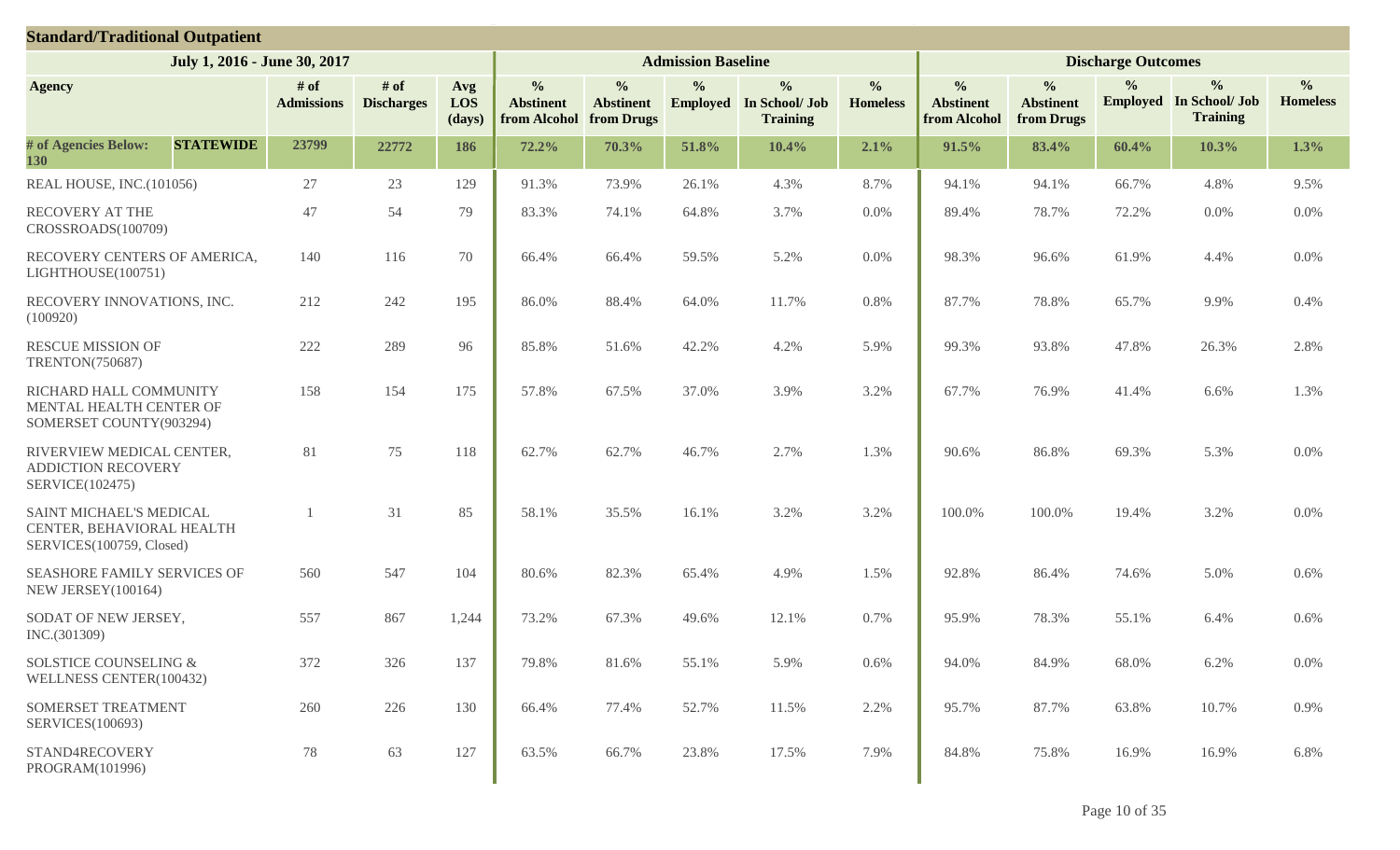| <b>Standard/Traditional Outpatient</b>                 |                           |                           |                      |                                                   |                                                 |                           |                                                                    |                                  |                                                   |                                                 |                           |                                                                    |                                  |
|--------------------------------------------------------|---------------------------|---------------------------|----------------------|---------------------------------------------------|-------------------------------------------------|---------------------------|--------------------------------------------------------------------|----------------------------------|---------------------------------------------------|-------------------------------------------------|---------------------------|--------------------------------------------------------------------|----------------------------------|
| July 1, 2016 - June 30, 2017                           |                           |                           |                      |                                                   |                                                 | <b>Admission Baseline</b> |                                                                    |                                  |                                                   |                                                 | <b>Discharge Outcomes</b> |                                                                    |                                  |
| <b>Agency</b>                                          | # of<br><b>Admissions</b> | # of<br><b>Discharges</b> | Avg<br>LOS<br>(days) | $\frac{0}{0}$<br><b>Abstinent</b><br>from Alcohol | $\frac{0}{0}$<br><b>Abstinent</b><br>from Drugs | $\frac{0}{0}$             | $\frac{0}{0}$<br><b>Employed</b> In School/ Job<br><b>Training</b> | $\frac{0}{0}$<br><b>Homeless</b> | $\frac{0}{0}$<br><b>Abstinent</b><br>from Alcohol | $\frac{0}{0}$<br><b>Abstinent</b><br>from Drugs | $\frac{0}{0}$             | $\frac{0}{0}$<br><b>Employed</b> In School/ Job<br><b>Training</b> | $\frac{0}{0}$<br><b>Homeless</b> |
| # of Agencies Below:<br><b>STATEWIDE</b><br>130        | 23799                     | 22772                     | 186                  | 72.2%                                             | 70.3%                                           | 51.8%                     | 10.4%                                                              | 2.1%                             | 91.5%                                             | 83.4%                                           | 60.4%                     | 10.3%                                                              | 1.3%                             |
| STRAIGHT & NARROW, INC.(306258)                        | 197                       | 199                       | 116                  | 79.9%                                             | 68.8%                                           | 50.8%                     | 2.5%                                                               | 1.0%                             | 96.5%                                             | 95.6%                                           | 62.9%                     | 3.0%                                                               | 1.5%                             |
| TEAM MANAGEMENT 2000,<br>INC.(100720)                  | 196                       | 194                       | 107                  | 60.3%                                             | 66.0%                                           | 47.4%                     | 4.6%                                                               | 4.6%                             | 94.5%                                             | 84.2%                                           | 60.8%                     | 5.2%                                                               | 4.1%                             |
| THE BRIDGE, INC.(370700)                               | 183                       | 131                       | 93                   | 69.5%                                             | 67.9%                                           | 48.1%                     | 12.2%                                                              | 2.3%                             | 92.2%                                             | 84.5%                                           | 62.8%                     | 10.9%                                                              | 0.8%                             |
| THE CENTER FOR CHANGE AND<br>RECOVERY, LLC(102001)     | 119                       | 117                       | 96                   | 74.4%                                             | 79.5%                                           | 61.5%                     | 7.7%                                                               | 0.9%                             | 85.7%                                             | 86.7%                                           | 76.1%                     | 6.0%                                                               | 1.7%                             |
| THE CENTER FOR GREAT<br>EXPECTATIONS(107771)           | 164                       | 172                       | 111                  | 52.3%                                             | 83.7%                                           | 64.5%                     | 11.0%                                                              | 0.6%                             | 95.7%                                             | 95.0%                                           | 81.1%                     | 11.8%                                                              | 1.2%                             |
| THE PASSION CARE CENTER(100356)                        | 219                       | 181                       | 120                  | 75.0%                                             | 75.6%                                           | 46.9%                     | 22.2%                                                              | 1.1%                             | 86.8%                                             | 75.0%                                           | 61.7%                     | 37.7%                                                              | 0.0%                             |
| TRENTON TREATMENT<br>CENTER(902577)                    | 31                        | 30                        | 130                  | 80.0%                                             | 80.0%                                           | 60.0%                     | 6.7%                                                               | 0.0%                             | 96.3%                                             | 81.5%                                           | 78.6%                     | 10.7%                                                              | $0.0\%$                          |
| TRINITAS HOSPITAL/ADDICTION<br><b>SERVICES(750182)</b> | 271                       | 267                       | 107                  | 78.7%                                             | 77.2%                                           | 38.2%                     | 7.1%                                                               | 6.4%                             | 92.6%                                             | 94.3%                                           | 55.4%                     | 6.9%                                                               | 1.5%                             |
| TURNING POINT, INC.(750729)                            | 101                       | 101                       | 79                   | 66.3%                                             | 68.3%                                           | 67.3%                     | 11.9%                                                              | 0.0%                             | 89.0%                                             | 84.9%                                           | 76.8%                     | 12.1%                                                              | 0.0%                             |
| UNITY PLACE PROGRAM,<br>LLC(101917)                    | 43                        | 38                        | 75                   | 84.2%                                             | 76.3%                                           | 26.3%                     | 7.9%                                                               | 0.0%                             | 91.4%                                             | 82.9%                                           | 55.3%                     | 15.8%                                                              | 2.6%                             |
| UNIVERSITY BEHAVIORAL<br>HEALTHCARE(902148)            | 25                        | 24                        | 1,210                | 90.5%                                             | 66.7%                                           | 14.3%                     | 0.0%                                                               | 0.0%                             | 100.0%                                            | 100.0%                                          | 0.0%                      | 0.0%                                                               | 0.0%                             |
| <b>VOA: ADDICTION TREATMENT</b><br>PROGRAM(101936)     | 377                       | 299                       | 96                   | 72.2%                                             | 45.8%                                           | 35.5%                     | 8.7%                                                               | 1.0%                             | 96.6%                                             | 83.5%                                           | 47.6%                     | 6.8%                                                               | 0.3%                             |
| <b>WARREN MEDICAL</b><br><b>SERVICES(108001)</b>       | 107                       | 67                        | 125                  | 80.6%                                             | 82.1%                                           | 65.7%                     | 4.5%                                                               | 1.5%                             | 89.5%                                             | 81.6%                                           | 73.4%                     | 3.1%                                                               | 0.0%                             |
| WAY OF SPIRIT COUNSELING<br><b>SERVICES(100639)</b>    | 128                       | 100                       | 74                   | 73.0%                                             | 34.0%                                           | 24.0%                     | 7.0%                                                               | 14.0%                            | 89.1%                                             | 50.0%                                           | 25.5%                     | 5.1%                                                               | 12.2%                            |
| WAYNE COUNSELING AND FAMILY<br>SERVICES(371203)        | 83                        | 89                        | 126                  | 69.7%                                             | 70.8%                                           | 70.8%                     | 12.4%                                                              | $0.0\%$                          | 92.6%                                             | 76.5%                                           | 77.5%                     | 5.6%                                                               | $0.0\%$                          |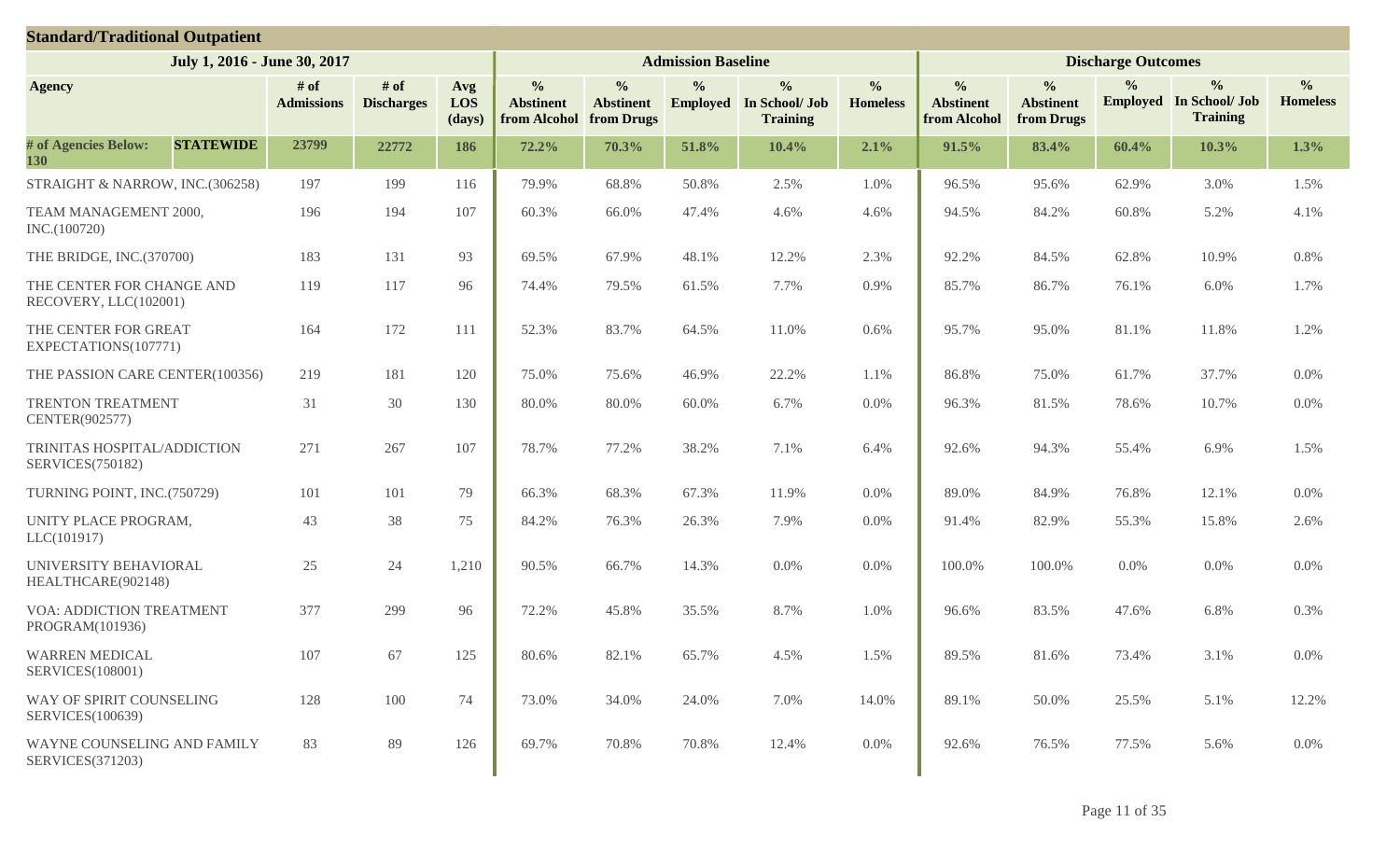| <b>Standard/Traditional Outpatient</b> |                              |                           |                           |                      |                                                            |                                   |                                  |                                                    |                                  |                                                                     |                                   |                                  |                                                    |                                  |
|----------------------------------------|------------------------------|---------------------------|---------------------------|----------------------|------------------------------------------------------------|-----------------------------------|----------------------------------|----------------------------------------------------|----------------------------------|---------------------------------------------------------------------|-----------------------------------|----------------------------------|----------------------------------------------------|----------------------------------|
|                                        | July 1, 2016 - June 30, 2017 |                           |                           |                      |                                                            |                                   | <b>Admission Baseline</b>        |                                                    |                                  |                                                                     |                                   | <b>Discharge Outcomes</b>        |                                                    |                                  |
| <b>Agency</b>                          |                              | # of<br><b>Admissions</b> | # of<br><b>Discharges</b> | Avg<br>LOS<br>(days) | $\%$<br><b>Abstinent</b><br><b>from Alcohol from Drugs</b> | $\frac{0}{0}$<br><b>Abstinent</b> | $\frac{0}{0}$<br><b>Employed</b> | $\frac{1}{2}$<br>In School/ Job<br><b>Training</b> | $\frac{1}{2}$<br><b>Homeless</b> | $\frac{0}{0}$<br><b>Abstinent</b><br><b>from Alcohol</b> from Drugs | $\frac{0}{0}$<br><b>Abstinent</b> | $\frac{0}{0}$<br><b>Employed</b> | $\frac{0}{0}$<br>In School/ Job<br><b>Training</b> | $\frac{0}{0}$<br><b>Homeless</b> |
| # of Agencies Below:<br>130            | <b>STATEWIDE</b>             | 23799                     | 22772                     | 186                  | $72.2\%$                                                   | 70.3%                             | 51.8%                            | 10.4%                                              | 2.1%                             | 91.5%                                                               | 83.4%                             | 60.4%                            | 10.3%                                              | 1.3%                             |
| WOUNDED HEALER(100481)                 |                              | 125                       | 91                        | 78                   | 68.1%                                                      | 62.6%                             | 59.3%                            | 1.0%                                               | 0.0%                             | 77.1%                                                               | 77.1%                             | 67.0%                            | 12.1%                                              | $0.0\%$                          |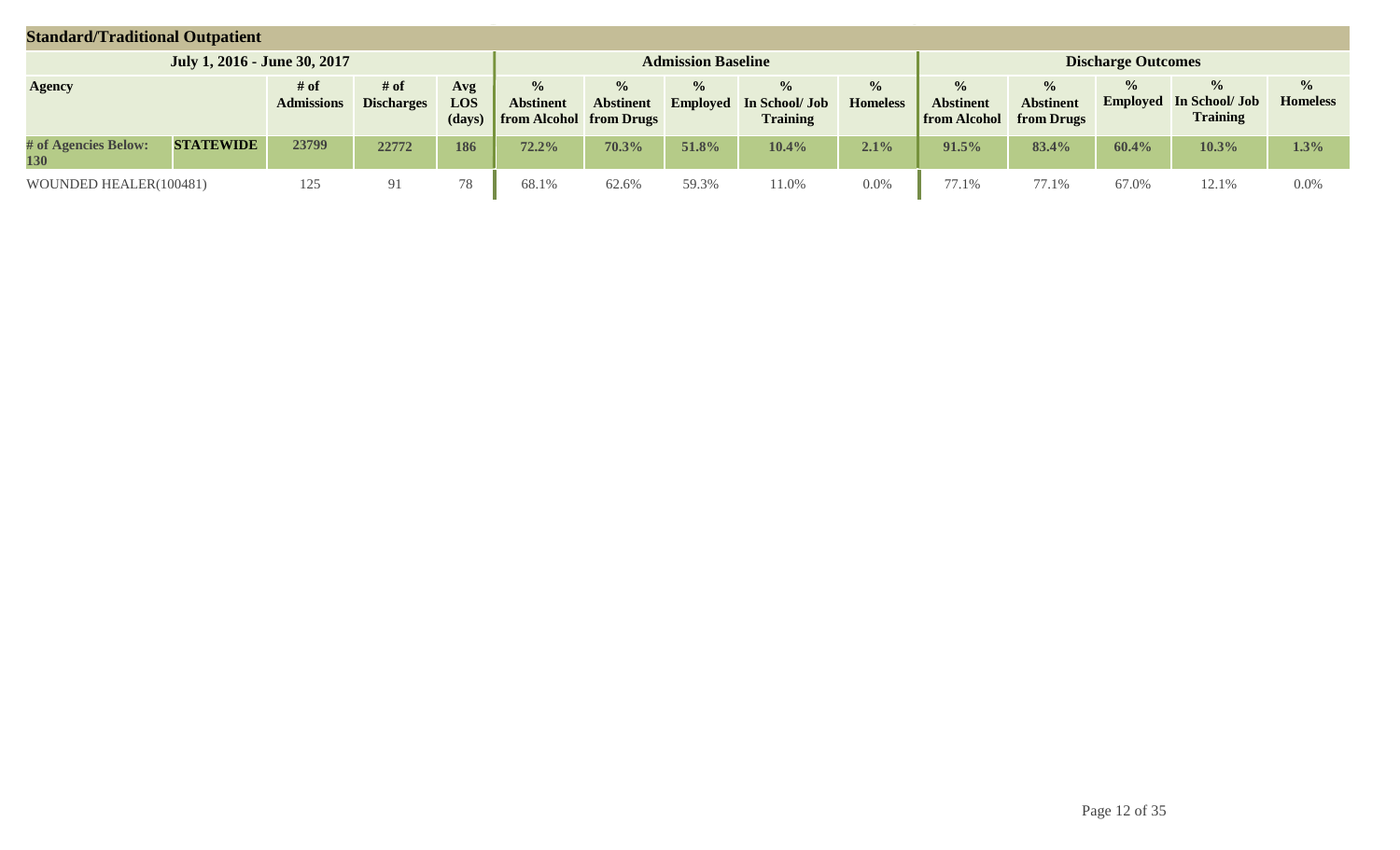## **Intensive Outpatient**

A broad range of highly clinically intensive interventions are provided. Services are provided in a structured environment for no less than 9 hours per week. IOP treatment will generally include intensive, moderate and step down component.

## **Intensive Outpatient**

|                                                                       | July 1, 2016 - June 30, 2017 |                             |                             |                      |                                                              |                                   | <b>Admission Baseline</b> |                                                                    |                                  |                                                   |                                                 | <b>Discharge Outcomes</b> |                                                                    |                                  |
|-----------------------------------------------------------------------|------------------------------|-----------------------------|-----------------------------|----------------------|--------------------------------------------------------------|-----------------------------------|---------------------------|--------------------------------------------------------------------|----------------------------------|---------------------------------------------------|-------------------------------------------------|---------------------------|--------------------------------------------------------------------|----------------------------------|
| <b>Agency</b>                                                         |                              | $#$ of<br><b>Admissions</b> | $#$ of<br><b>Discharges</b> | Avg<br>LOS<br>(days) | $\frac{0}{0}$<br><b>Abstinent</b><br>from Alcohol from Drugs | $\frac{0}{0}$<br><b>Abstinent</b> | $\frac{0}{0}$             | $\frac{0}{0}$<br><b>Employed</b> In School/ Job<br><b>Training</b> | $\frac{0}{0}$<br><b>Homeless</b> | $\frac{0}{0}$<br><b>Abstinent</b><br>from Alcohol | $\frac{0}{0}$<br><b>Abstinent</b><br>from Drugs | $\frac{0}{0}$             | $\frac{0}{0}$<br><b>Employed</b> In School/ Job<br><b>Training</b> | $\frac{6}{6}$<br><b>Homeless</b> |
| # of Agencies Below:<br>132                                           | <b>STATEWIDE</b>             | 20646                       | 19678                       | 113                  | 72.3%                                                        | 46.8%                             | 30.1%                     | 6.3%                                                               | 4.8%                             | 88.5%                                             | 70.7%                                           | 41.8%                     | 7.1%                                                               | 3.3%                             |
| <b>ADDICTION RECOVERY</b><br>PROGRAM(902791)                          |                              | 60                          | 62                          | 64                   | 77.4%                                                        | 61.3%                             | 33.9%                     | 3.2%                                                               | 4.8%                             | 91.2%                                             | 71.9%                                           | 57.4%                     | 3.3%                                                               | 4.9%                             |
| ADDICTION SERVICES AT<br><b>OVERLOOK MEDICAL</b><br>CENTER(902007)    |                              | 56                          | 48                          | 63                   | 20.8%                                                        | 50.0%                             | 45.8%                     | 6.3%                                                               | 0.0%                             | 55.3%                                             | 65.8%                                           | 50.0%                     | 4.2%                                                               | 2.1%                             |
| <b>AGAPE COUNSELING</b><br>SERVICE(100642)                            |                              | 23                          | 21                          | 72                   | 76.2%                                                        | 28.6%                             | 47.6%                     | 0.0%                                                               | 0.0%                             | 100.0%                                            | 29.4%                                           | 52.6%                     | 0.0%                                                               | $0.0\%$                          |
| <b>AIRMID COUNSELING</b><br><b>SERVICES(101888)</b>                   |                              | 97                          | 111                         | 77                   | 45.9%                                                        | 30.6%                             | 7.2%                      | 3.6%                                                               | 16.2%                            | 69.0%                                             | 48.8%                                           | 17.8%                     | 3.7%                                                               | 15.9%                            |
| ALPHA HEALING CENTER(100580,<br>Closed)                               |                              | 179                         | 152                         | 61                   | 56.6%                                                        | 21.1%                             | 32.2%                     | 3.9%                                                               | 7.9%                             | 73.9%                                             | 45.7%                                           | 37.1%                     | 7.3%                                                               | 6.0%                             |
| AMBROSIA OF NEW JERSEY<br>LLC(100530)                                 |                              | 91                          | 84                          | 16                   | 72.6%                                                        | 13.1%                             | 36.9%                     | 4.8%                                                               | 9.5%                             | 100.0%                                            | 100.0%                                          | 28.9%                     | 1.2%                                                               | $0.0\%$                          |
| AMERICAN DAY CD CENTERS<br><b>D/B/A/HIGH FOCUS</b><br>CENTERS(103499) |                              | 731                         | 758                         | 55                   | 43.0%                                                        | 42.1%                             | 62.3%                     | 24.4%                                                              | 0.3%                             | 92.0%                                             | 85.4%                                           | 65.1%                     | 23.8%                                                              | 0.1%                             |
| ANOTHER DOOR OPENS RECOVERY<br>CENTER(102629)                         |                              | 103                         | 109                         | 101                  | 76.1%                                                        | 60.6%                             | 37.6%                     | 0.9%                                                               | 1.8%                             | 83.9%                                             | 59.8%                                           | 39.0%                     | 2.9%                                                               | 1.0%                             |
| ANSWERS MOVING FORWARD<br>SUPPORTIVE SERVICES(100372)                 |                              | 41                          | 25                          | 202                  | 64.0%                                                        | 56.0%                             | 4.0%                      | 0.0%                                                               | 88.0%                            | 57.1%                                             | 52.4%                                           | 31.8%                     | 4.5%                                                               | 54.5%                            |
| ARS OF SOMERS POINT, LLC(000221)                                      |                              | 36                          | 61                          | 689                  | 70.5%                                                        | 57.4%                             | 47.5%                     | 3.3%                                                               | 1.6%                             | 88.9%                                             | 66.7%                                           | 59.6%                     | 7.7%                                                               | 1.9%                             |
| <b>ATLANTIC PREVENTION</b><br>RESOURCES(100776)                       |                              | 126                         | 126                         | 80                   | 77.8%                                                        | 44.4%                             | 49.2%                     | 1.6%                                                               | 1.6%                             | 94.2%                                             | 63.5%                                           | 60.0%                     | 0.0%                                                               | 1.6%                             |
| <b>ATLANTICARE BEHAVIORAL</b><br>HEALTH(100883)                       |                              | 194                         | 206                         | 62                   | 73.3%                                                        | 52.9%                             | 35.0%                     | 1.9%                                                               | 1.9%                             | 86.9%                                             | 70.2%                                           | 41.7%                     | 1.5%                                                               | 0.0%                             |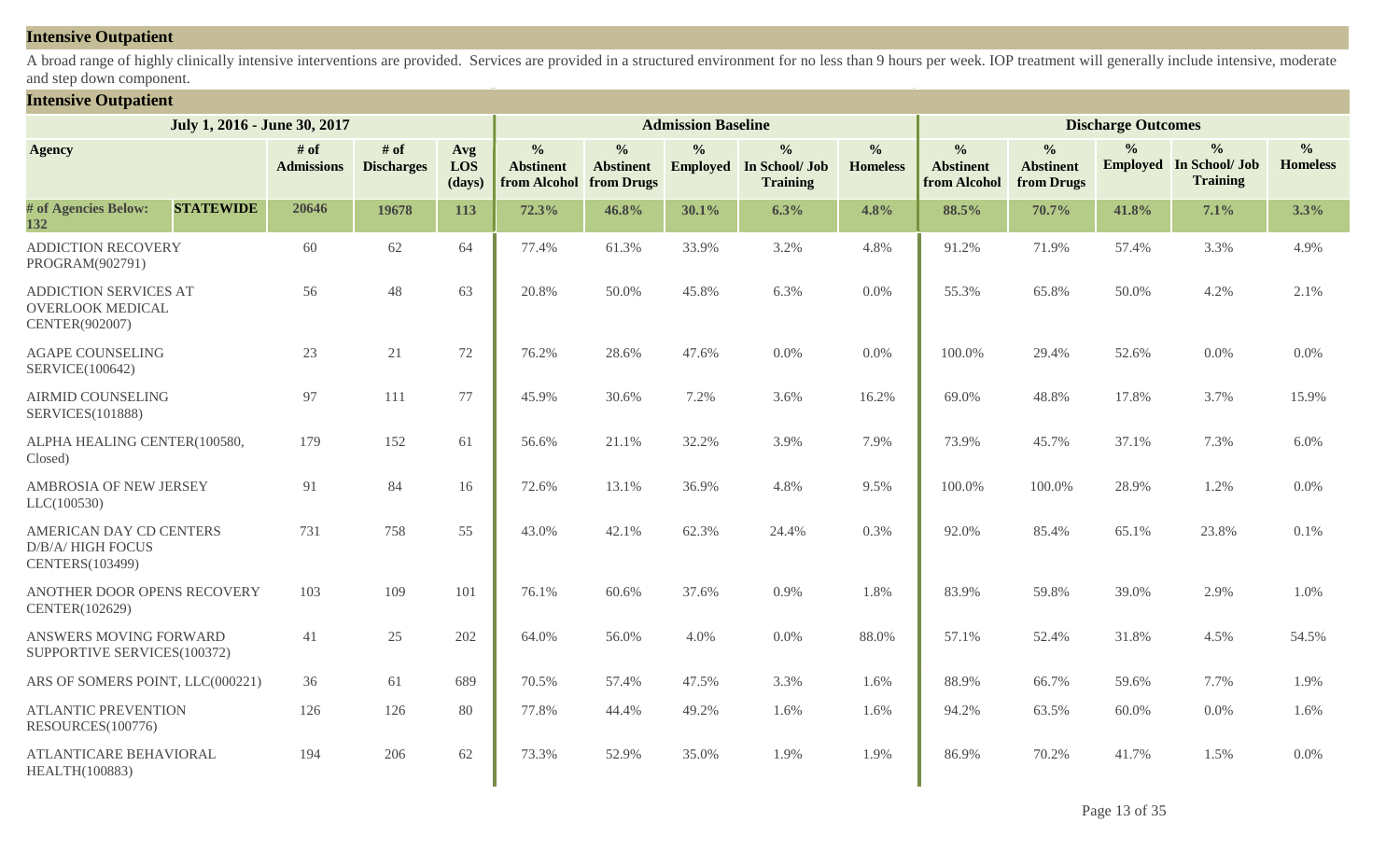| <b>Intensive Outpatient</b>                                                  |                           |                           |                      |                                                   |                                                 |                           |                                                                    |                                  |                                                   |                                                 |                           |                                                                    |                                  |
|------------------------------------------------------------------------------|---------------------------|---------------------------|----------------------|---------------------------------------------------|-------------------------------------------------|---------------------------|--------------------------------------------------------------------|----------------------------------|---------------------------------------------------|-------------------------------------------------|---------------------------|--------------------------------------------------------------------|----------------------------------|
| July 1, 2016 - June 30, 2017                                                 |                           |                           |                      |                                                   |                                                 | <b>Admission Baseline</b> |                                                                    |                                  |                                                   |                                                 | <b>Discharge Outcomes</b> |                                                                    |                                  |
| <b>Agency</b>                                                                | # of<br><b>Admissions</b> | # of<br><b>Discharges</b> | Avg<br>LOS<br>(days) | $\frac{0}{0}$<br><b>Abstinent</b><br>from Alcohol | $\frac{0}{0}$<br><b>Abstinent</b><br>from Drugs | $\frac{0}{0}$             | $\frac{0}{0}$<br><b>Employed</b> In School/ Job<br><b>Training</b> | $\frac{0}{0}$<br><b>Homeless</b> | $\frac{0}{0}$<br><b>Abstinent</b><br>from Alcohol | $\frac{0}{0}$<br><b>Abstinent</b><br>from Drugs | $\frac{6}{9}$             | $\frac{0}{0}$<br><b>Employed</b> In School/ Job<br><b>Training</b> | $\frac{0}{0}$<br><b>Homeless</b> |
| # of Agencies Below:<br><b>STATEWIDE</b><br>132                              | 20646                     | 19678                     | 113                  | 72.3%                                             | 46.8%                                           | 30.1%                     | 6.3%                                                               | 4.8%                             | 88.5%                                             | 70.7%                                           | 41.8%                     | 7.1%                                                               | 3.3%                             |
| BEHAVIORAL CROSSROADS<br>RECOVERY, LLC(101970)                               | 435                       | 388                       | 83                   | 77.6%                                             | 54.4%                                           | 26.0%                     | 2.6%                                                               | 7.0%                             | 81.7%                                             | 61.7%                                           | 38.3%                     | 1.8%                                                               | 2.1%                             |
| BERGEN REGIONAL MEDICAL<br>CENTER(101758)                                    | 378                       | 215                       | 144                  | 77.9%                                             | 41.8%                                           | 13.1%                     | 22.9%                                                              | 1.4%                             | 86.4%                                             | 61.6%                                           | 30.8%                     | 28.2%                                                              | 1.3%                             |
| <b>BETHEL COUNSELING</b><br>SERVICES(101755)                                 | 61                        | 29                        | 168                  | 53.6%                                             | 42.9%                                           | 10.3%                     | 3.4%                                                               | 6.9%                             | 72.7%                                             | 59.1%                                           | 26.9%                     | 7.7%                                                               | 11.5%                            |
| CAPE ASSIST(101016)                                                          | 61                        | 69                        | 116                  | 82.6%                                             | 62.3%                                           | 39.1%                     | 2.9%                                                               | 0.0%                             | 91.3%                                             | 73.9%                                           | 59.1%                     | 6.1%                                                               | 0.0%                             |
| CAPE COUNSELING SERVICES,<br>INC.(306126)                                    | 235                       | 240                       | 68                   | 71.7%                                             | 49.2%                                           | 26.3%                     | 8.3%                                                               | 2.1%                             | 88.9%                                             | 66.0%                                           | 44.8%                     | 8.8%                                                               | 2.9%                             |
| CAPITOL CARE, INC.(100960)                                                   | 128                       | 127                       | 83                   | 79.5%                                             | 67.7%                                           | 29.1%                     | 3.1%                                                               | 3.1%                             | 88.7%                                             | 76.4%                                           | 52.8%                     | 8.7%                                                               | 2.4%                             |
| CARE PLUS NEW JERSEY,<br>INC.(750760)                                        | 52                        | 58                        | 127                  | 74.1%                                             | 53.4%                                           | 22.4%                     | 3.4%                                                               | 3.4%                             | 96.2%                                             | 88.5%                                           | 56.5%                     | 8.7%                                                               | 2.2%                             |
| <b>CATHOLIC CHARITIES - PROJECT</b><br>FREE (ASBURY PARK)(991301,<br>Closed) | 44                        | 60                        | 210                  | 76.7%                                             | 56.7%                                           | 26.7%                     | $0.0\%$                                                            | 11.7%                            | 92.9%                                             | 85.7%                                           | 47.1%                     | 3.9%                                                               | 7.8%                             |
| <b>CATHOLIC CHARITIES</b><br>(TRENTON)(902247)                               | 56                        | 48                        | 243                  | 64.6%                                             | 41.7%                                           | 27.7%                     | 10.4%                                                              | 8.3%                             | 85.7%                                             | 71.4%                                           | 34.1%                     | 0.0%                                                               | 6.8%                             |
| CENTER FOR FAMILY SERVICES,<br>INC.(900159)                                  | 402                       | 416                       | 84                   | 82.4%                                             | 59.0%                                           | 19.8%                     | 0.7%                                                               | 2.4%                             | 88.7%                                             | 68.3%                                           | 34.3%                     | 1.7%                                                               | 1.9%                             |
| CENTER FOR NETWORK THERAPY,<br>LLP(101838)                                   | 40                        | 27                        | 39                   | 63.0%                                             | 29.6%                                           | 59.3%                     | 18.5%                                                              | 0.0%                             | 85.0%                                             | 70.0%                                           | 57.7%                     | 3.8%                                                               | 0.0%                             |
| CENTER FOR PREVENTION AND<br>COUNSELING(100853)                              | 72                        | 52                        | 70                   | 86.5%                                             | 67.3%                                           | 34.6%                     | $1.9\%$                                                            | 1.9%                             | 92.7%                                             | 58.5%                                           | 52.0%                     | 6.0%                                                               | 4.0%                             |
| CHRIST HOSPITAL(903047)                                                      | 95                        | 100                       | 89                   | 71.0%                                             | 43.0%                                           | 13.0%                     | 31.0%                                                              | 2.0%                             | 72.4%                                             | 56.6%                                           | 21.0%                     | 27.0%                                                              | 3.0%                             |
| <b>CLARITY TREATMENT</b><br><b>SERVICES(100507)</b>                          | 79                        | 62                        | 129                  | 68.9%                                             | 41.0%                                           | 23.0%                     | 1.6%                                                               | $0.0\%$                          | 81.6%                                             | 71.1%                                           | 41.4%                     | 10.3%                                                              | $0.0\%$                          |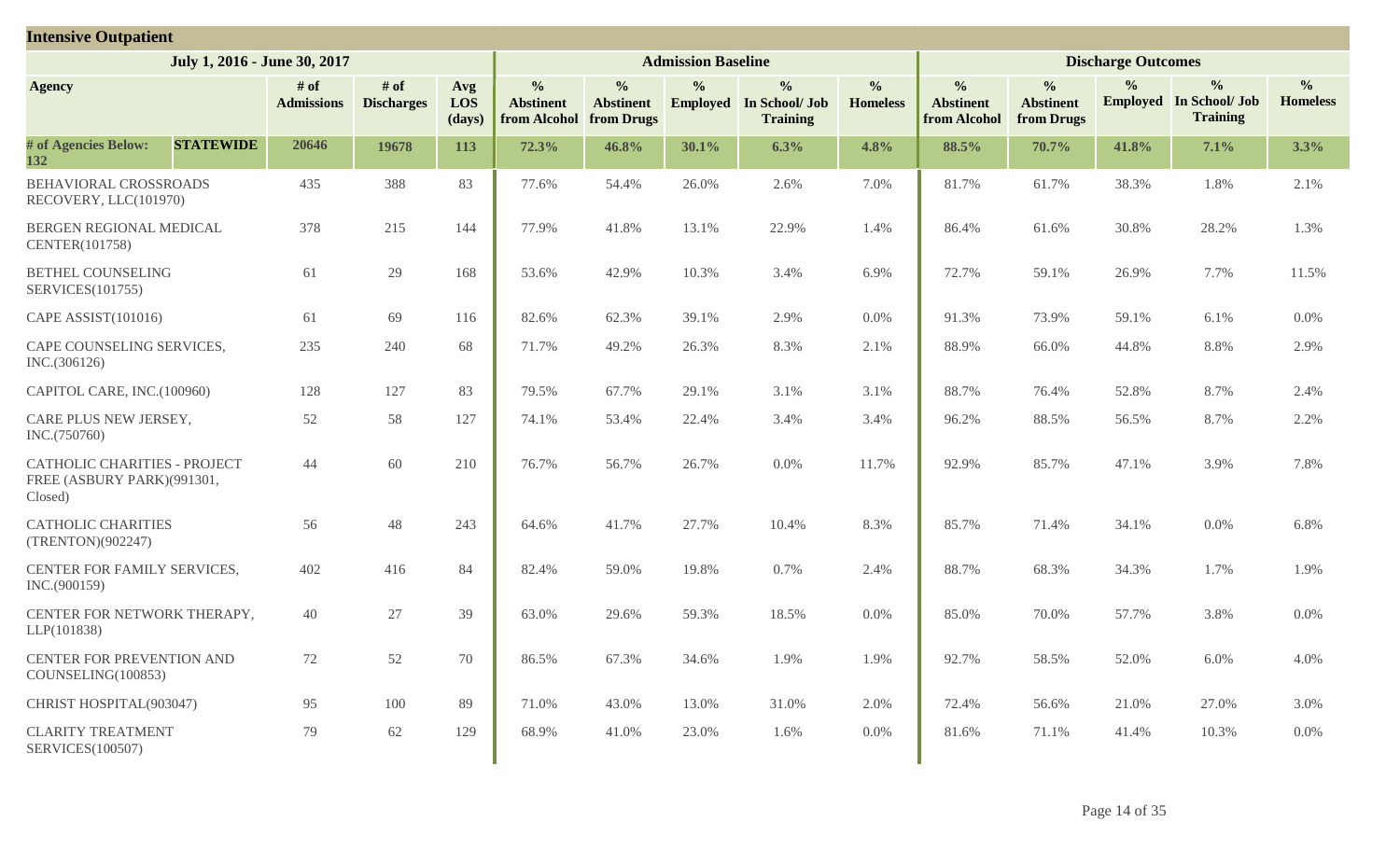| <b>Intensive Outpatient</b>                                     |                              |                             |                             |                                                   |                                                 |                           |                                                                    |                                  |                                                   |                                                 |                           |                                                                    |                                  |
|-----------------------------------------------------------------|------------------------------|-----------------------------|-----------------------------|---------------------------------------------------|-------------------------------------------------|---------------------------|--------------------------------------------------------------------|----------------------------------|---------------------------------------------------|-------------------------------------------------|---------------------------|--------------------------------------------------------------------|----------------------------------|
|                                                                 | July 1, 2016 - June 30, 2017 |                             |                             |                                                   |                                                 | <b>Admission Baseline</b> |                                                                    |                                  |                                                   |                                                 | <b>Discharge Outcomes</b> |                                                                    |                                  |
| <b>Agency</b>                                                   | $#$ of<br><b>Admissions</b>  | $#$ of<br><b>Discharges</b> | Avg<br><b>LOS</b><br>(days) | $\frac{0}{0}$<br><b>Abstinent</b><br>from Alcohol | $\frac{0}{0}$<br><b>Abstinent</b><br>from Drugs | $\frac{0}{0}$             | $\frac{0}{0}$<br><b>Employed</b> In School/ Job<br><b>Training</b> | $\frac{0}{0}$<br><b>Homeless</b> | $\frac{0}{0}$<br><b>Abstinent</b><br>from Alcohol | $\frac{0}{0}$<br><b>Abstinent</b><br>from Drugs | $\frac{0}{0}$             | $\frac{0}{0}$<br><b>Employed</b> In School/ Job<br><b>Training</b> | $\frac{0}{0}$<br><b>Homeless</b> |
| # of Agencies Below:<br><b>STATEWIDE</b><br>132                 | 20646                        | 19678                       | 113                         | 72.3%                                             | 46.8%                                           | 30.1%                     | 6.3%                                                               | 4.8%                             | 88.5%                                             | 70.7%                                           | 41.8%                     | 7.1%                                                               | 3.3%                             |
| C-LINE COMMUNITY OUTREACH<br><b>SERVICES</b> (101656)           | 95                           | 107                         | 156                         | 68.9%                                             | 44.3%                                           | 28.0%                     | 2.8%                                                               | 1.9%                             | 88.6%                                             | 77.1%                                           | 34.6%                     | 6.7%                                                               | 1.9%                             |
| COMMUNITY REHAB, INC.(102415)                                   | 56                           | 40                          | 54                          | 67.5%                                             | 60.0%                                           | 27.5%                     | $0.0\%$                                                            | $0.0\%$                          | 88.2%                                             | 70.6%                                           | 44.7%                     | 0.0%                                                               | 0.0%                             |
| <b>COMMUNITY YMCA FAMILY</b><br>SERVICES(306399)                | 48                           | 55                          | 79                          | 81.8%                                             | 67.3%                                           | 41.8%                     | 18.2%                                                              | 1.8%                             | 90.2%                                             | 65.9%                                           | 53.7%                     | 14.8%                                                              | 0.0%                             |
| <b>COOPERATIVE CARE</b><br>PARTNERSHIP, INC(100001)             | 90                           | 79                          | 79                          | 69.6%                                             | 53.2%                                           | 41.8%                     | 2.5%                                                               | 3.8%                             | 82.6%                                             | 50.0%                                           | 52.6%                     | 10.3%                                                              | 5.1%                             |
| COPE CENTER, INC.(371104)                                       | 90                           | 101                         | 95                          | 57.4%                                             | 37.6%                                           | 27.0%                     | 4.0%                                                               | 4.0%                             | 81.6%                                             | 71.1%                                           | 51.0%                     | 7.0%                                                               | 3.0%                             |
| <b>COUNSELING CENTER - TOMS</b><br>RIVER(100599)                | 89                           | 54                          | 87                          | 68.5%                                             | 57.4%                                           | 57.4%                     | 9.3%                                                               | 1.9%                             | 86.7%                                             | 60.0%                                           | 52.8%                     | 5.7%                                                               | 1.9%                             |
| <b>CPC BEHAVIORAL</b><br>HEALTHCARE(301010)                     | 261                          | 226                         | 120                         | 73.3%                                             | 45.8%                                           | 32.4%                     | 15.6%                                                              | 2.2%                             | 91.1%                                             | 73.3%                                           | 30.0%                     | 13.0%                                                              | 0.5%                             |
| CURA, INC.(305300)                                              | 39                           | 35                          | 86                          | 62.9%                                             | 54.3%                                           | 37.1%                     | 2.9%                                                               | 8.6%                             | 82.8%                                             | 48.3%                                           | 41.2%                     | 5.9%                                                               | 11.8%                            |
| DAMON HOUSE(306167)                                             | 55                           | 47                          | 99                          | 89.4%                                             | 51.1%                                           | 21.3%                     | 2.1%                                                               | 2.1%                             | 100.0%                                            | 77.8%                                           | 47.8%                     | 2.2%                                                               | 0.0%                             |
| DAYTOP VILLAGE, INC.(101261)                                    | 104                          | 100                         | 84                          | 78.0%                                             | 52.0%                                           | 19.0%                     | 18.0%                                                              | 12.0%                            | 93.3%                                             | 77.3%                                           | 26.3%                     | 18.9%                                                              | 11.6%                            |
| DIAMOND COUNSELING<br>CENTER(102402)                            | 165                          | 167                         | 73                          | 69.5%                                             | 55.7%                                           | 31.1%                     | 1.8%                                                               | 4.8%                             | 82.7%                                             | 61.5%                                           | 41.8%                     | 6.7%                                                               | 0.6%                             |
| DISCOVERY INSTITUTE FOR<br>ADDICTIVE DISORDERS,<br>INC.(300236) | 37                           | 30                          | 80                          | 70.0%                                             | 53.3%                                           | 33.3%                     | 3.3%                                                               | 3.3%                             | 100.0%                                            | 72.7%                                           | 57.1%                     | 3.6%                                                               | 0.0%                             |
| DOORS INTO THE FUTURE,<br>INC.(101986)                          | 188                          | 191                         | 62                          | 79.1%                                             | 55.5%                                           | 29.3%                     | 7.9%                                                               | 4.7%                             | 90.4%                                             | 65.0%                                           | 32.1%                     | 8.4%                                                               | 2.1%                             |
| EHC TULLY HOUSE(100722)                                         | 117                          | 114                         | 101                         | 67.5%                                             | 44.7%                                           | $0.0\%$                   | 14.0%                                                              | $0.0\%$                          | 100.0%                                            | 95.8%                                           | 7.1%                      | 26.5%                                                              | $0.0\%$                          |
| ENLIGHTENED SOLUTIONS(100638)                                   | 109                          | 87                          | 29                          | 67.8%                                             | 14.9%                                           | 32.2%                     | 3.4%                                                               | 35.6%                            | 100.0%                                            | 95.4%                                           | 39.8%                     | 6.0%                                                               | 2.4%                             |
| EVAS VILLAGE, INC.(101329)                                      | 647                          | 635                         | 69                          | 79.1%                                             | 21.3%                                           | 10.9%                     | 1.7%                                                               | 12.4%                            | 97.2%                                             | 91.5%                                           | 18.2%                     | 11.9%                                                              | 10.3%                            |
| FAMILIES MATTER, LLC(101696)                                    | 133                          | 141                         | 69                          | 82.3%                                             | 59.6%                                           | 47.5%                     | 1.4%                                                               | $0.0\%$                          | 89.2%                                             | 58.8%                                           | 60.7%                     | 2.1%                                                               | $0.0\%$                          |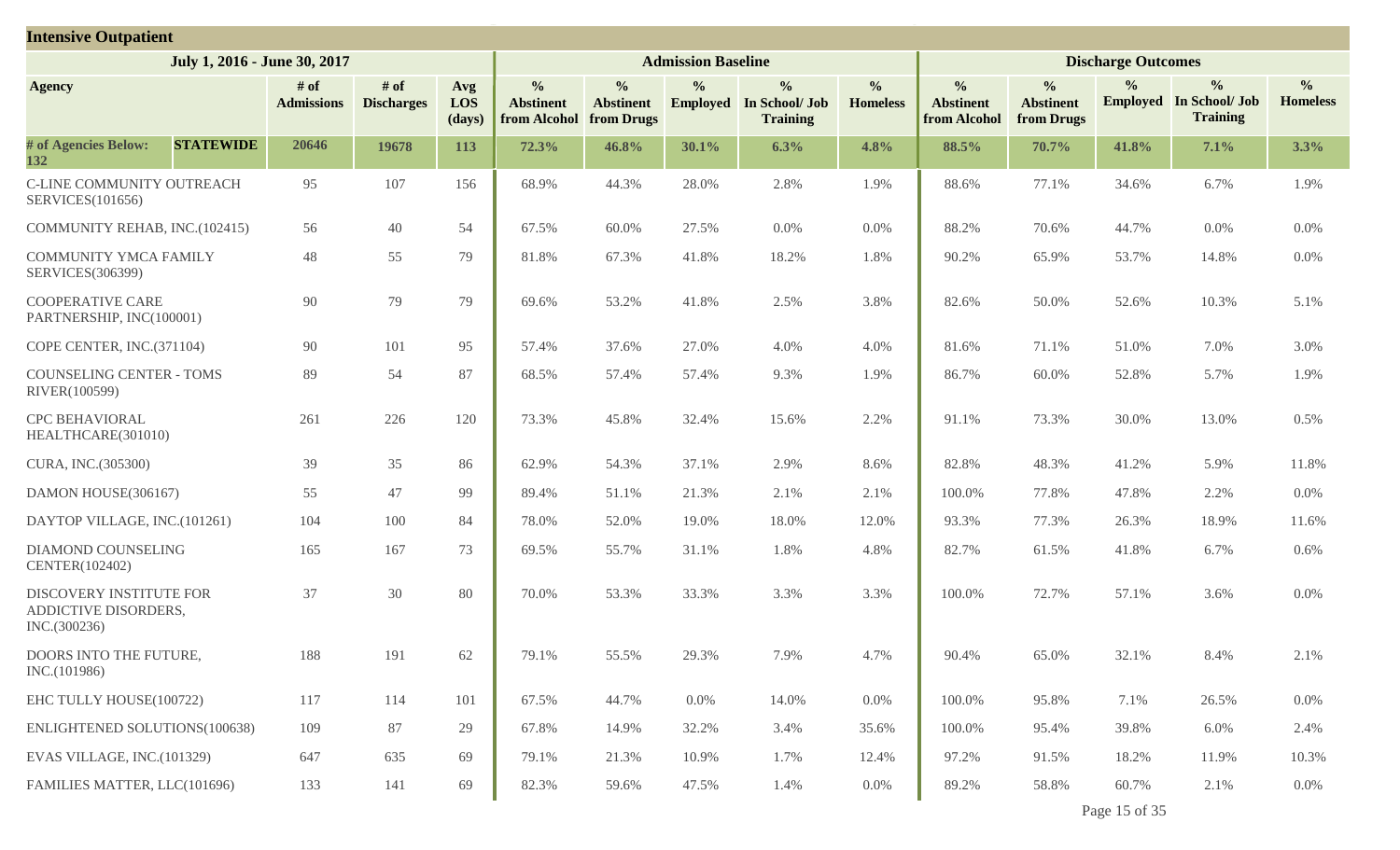| <b>Intensive Outpatient</b>                              |                           |                           |                             |                                                   |                                                 |                           |                                                                    |                                  |                                                   |                                                 |                           |                                                                    |                                  |
|----------------------------------------------------------|---------------------------|---------------------------|-----------------------------|---------------------------------------------------|-------------------------------------------------|---------------------------|--------------------------------------------------------------------|----------------------------------|---------------------------------------------------|-------------------------------------------------|---------------------------|--------------------------------------------------------------------|----------------------------------|
| July 1, 2016 - June 30, 2017                             |                           |                           |                             |                                                   |                                                 | <b>Admission Baseline</b> |                                                                    |                                  |                                                   |                                                 | <b>Discharge Outcomes</b> |                                                                    |                                  |
| <b>Agency</b>                                            | # of<br><b>Admissions</b> | # of<br><b>Discharges</b> | Avg<br><b>LOS</b><br>(days) | $\frac{0}{0}$<br><b>Abstinent</b><br>from Alcohol | $\frac{0}{0}$<br><b>Abstinent</b><br>from Drugs | $\frac{0}{0}$             | $\frac{0}{0}$<br><b>Employed</b> In School/ Job<br><b>Training</b> | $\frac{6}{6}$<br><b>Homeless</b> | $\frac{1}{2}$<br><b>Abstinent</b><br>from Alcohol | $\frac{0}{0}$<br><b>Abstinent</b><br>from Drugs | $\frac{0}{0}$             | $\frac{0}{0}$<br><b>Employed</b> In School/ Job<br><b>Training</b> | $\frac{0}{0}$<br><b>Homeless</b> |
| # of Agencies Below:<br><b>STATEWIDE</b><br>132          | 20646                     | 19678                     | 113                         | 72.3%                                             | 46.8%                                           | 30.1%                     | 6.3%                                                               | 4.8%                             | 88.5%                                             | 70.7%                                           | 41.8%                     | 7.1%                                                               | 3.3%                             |
| FAMILY CARE CONNECTIONS,<br>LLC(101979)                  | 42                        | 50                        | 122                         | 72.0%                                             | 54.0%                                           | 44.0%                     | 0.0%                                                               | 2.0%                             | 91.4%                                             | 62.9%                                           | 40.8%                     | 0.0%                                                               | 0.0%                             |
| FAMILY CONNECTIONS(300855)                               | 100                       | 106                       | 117                         | 50.9%                                             | 33.0%                                           | 29.5%                     | 0.9%                                                               | 4.7%                             | 69.4%                                             | 52.8%                                           | 40.2%                     | 1.0%                                                               | 2.9%                             |
| FAMILY GUIDANCE CENTER OF<br>WARREN COUNTY(902635)       | 25                        | 26                        | 170                         | 57.7%                                             | 61.5%                                           | 19.2%                     | 0.0%                                                               | $0.0\%$                          | 100.0%                                            | 88.9%                                           | 34.6%                     | 0.0%                                                               | 0.0%                             |
| FAMILY SERVICES BUREAU OF<br>NEWARK(100940)              | 90                        | 70                        | 119                         | 65.7%                                             | 35.7%                                           | 27.1%                     | 4.3%                                                               | 14.3%                            | 75.9%                                             | 56.9%                                           | 36.9%                     | 3.1%                                                               | 7.7%                             |
| FIRST STEP CLINIC(750091)                                | 91                        | 82                        | 52                          | 76.8%                                             | 52.4%                                           | 22.0%                     | 7.3%                                                               | 2.4%                             | 84.1%                                             | 49.2%                                           | 35.4%                     | 3.7%                                                               | 2.4%                             |
| FOOTPRINTS TO RECOVERY(100359)                           | 66                        | 32                        | 71                          | 81.3%                                             | 50.0%                                           | 40.6%                     | 12.5%                                                              | 12.5%                            | 92.0%                                             | 72.0%                                           | 50.0%                     | 3.1%                                                               | 9.4%                             |
| FREEDOM HOUSE, INC.(101162)                              | 136                       | 124                       | 69                          | 87.9%                                             | 78.2%                                           | 12.1%                     | 0.8%                                                               | 7.3%                             | 97.6%                                             | 97.6%                                           | 71.0%                     | 0.8%                                                               | 14.5%                            |
| FREEDOM OF CHOICE<br>HEALTHCARE INC(100005)              | 233                       | 227                       | 84                          | 71.4%                                             | 29.1%                                           | 11.9%                     | 7.0%                                                               | 3.5%                             | 78.2%                                             | 59.1%                                           | 15.4%                     | 10.1%                                                              | 5.3%                             |
| FULL RECOVERY WELLNESS<br>CENTER, INC(100003)            | 55                        | 43                        | 69                          | 67.4%                                             | 60.5%                                           | 65.1%                     | 2.3%                                                               | $0.0\%$                          | 63.0%                                             | 74.1%                                           | 61.0%                     | 7.3%                                                               | 0.0%                             |
| <b>GENESIS COUNSELING</b><br>CENTER(101899)              | 304                       | 298                       | 79                          | 74.5%                                             | 48.0%                                           | 29.5%                     | 23.5%                                                              | 1.3%                             | 88.6%                                             | 76.6%                                           | 40.6%                     | 4.9%                                                               | 1.4%                             |
| <b>GREATER ESSEX COUNSELING</b><br>SERVICE(101676)       | 183                       | 110                       | 103                         | 75.5%                                             | 44.5%                                           | 50.9%                     | 4.5%                                                               | 16.4%                            | 89.5%                                             | 63.2%                                           | 47.4%                     | 0.0%                                                               | 5.2%                             |
| <b>GUIDED LIFE STRUCTURES(104612)</b>                    | 113                       | 99                        | 67                          | 75.8%                                             | 63.6%                                           | 35.4%                     | 0.0%                                                               | 1.0%                             | 80.9%                                             | 60.6%                                           | 60.4%                     | 0.0%                                                               | 0.0%                             |
| HACKETTSTOWN COMMUNITY<br>HOSPITAL(902882)               | 67                        | 68                        | 98                          | 57.4%                                             | 45.6%                                           | 44.1%                     | 1.5%                                                               | $0.0\%$                          | 74.4%                                             | 62.8%                                           | 55.2%                     | 0.0%                                                               | 0.0%                             |
| HELPING HAND BEHAVIORAL<br><b>HEALTH(100470)</b>         | 282                       | 265                       | 79                          | 83.4%                                             | 54.0%                                           | 22.6%                     | 1.1%                                                               | 3.0%                             | 90.3%                                             | 70.8%                                           | 39.3%                     | 2.3%                                                               | 2.3%                             |
| HIGH POINT PROGRAM, LLC(102009)                          | 124                       | 147                       | 89                          | 86.4%                                             | 70.1%                                           | 14.3%                     | 1.4%                                                               | 4.8%                             | 88.0%                                             | 69.4%                                           | 24.7%                     | 0.0%                                                               | 0.7%                             |
| HISPANIC FAMILY CENTER OF<br>SOUTHERN NEW JERSEY(306357) | 26                        | 26                        | 110                         | 73.1%                                             | 19.2%                                           | 23.1%                     | 3.8%                                                               | 3.8%                             | 76.9%                                             | 23.1%                                           | 40.0%                     | 0.0%                                                               | 4.0%                             |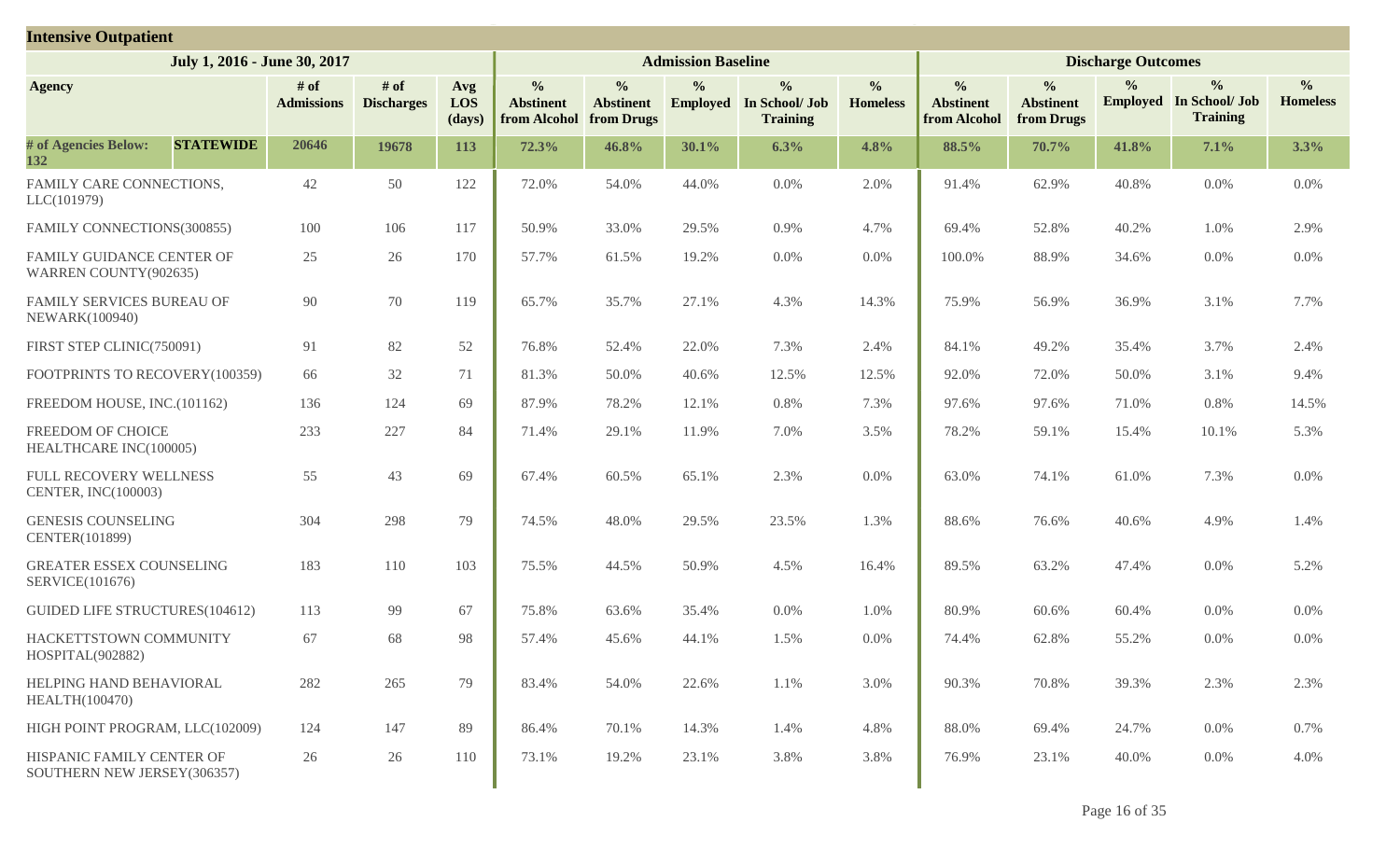| <b>Intensive Outpatient</b>                                                             |                           |                             |                      |                                                   |                                                 |                           |                                                                    |                                  |                                                   |                                                 |                           |                                                                    |                                  |
|-----------------------------------------------------------------------------------------|---------------------------|-----------------------------|----------------------|---------------------------------------------------|-------------------------------------------------|---------------------------|--------------------------------------------------------------------|----------------------------------|---------------------------------------------------|-------------------------------------------------|---------------------------|--------------------------------------------------------------------|----------------------------------|
| July 1, 2016 - June 30, 2017                                                            |                           |                             |                      |                                                   |                                                 | <b>Admission Baseline</b> |                                                                    |                                  |                                                   |                                                 | <b>Discharge Outcomes</b> |                                                                    |                                  |
| <b>Agency</b>                                                                           | # of<br><b>Admissions</b> | $#$ of<br><b>Discharges</b> | Avg<br>LOS<br>(days) | $\frac{6}{6}$<br><b>Abstinent</b><br>from Alcohol | $\frac{0}{0}$<br><b>Abstinent</b><br>from Drugs | $\frac{0}{0}$             | $\frac{0}{0}$<br><b>Employed</b> In School/ Job<br><b>Training</b> | $\frac{0}{0}$<br><b>Homeless</b> | $\frac{0}{0}$<br><b>Abstinent</b><br>from Alcohol | $\frac{0}{0}$<br><b>Abstinent</b><br>from Drugs | $\frac{6}{9}$             | $\frac{0}{0}$<br><b>Employed</b> In School/ Job<br><b>Training</b> | $\frac{0}{0}$<br><b>Homeless</b> |
| # of Agencies Below:<br><b>STATEWIDE</b><br>132                                         | 20646                     | 19678                       | 113                  | 72.3%                                             | 46.8%                                           | 30.1%                     | 6.3%                                                               | 4.8%                             | 88.5%                                             | 70.7%                                           | 41.8%                     | 7.1%                                                               | 3.3%                             |
| <b>HOPE HOUSE(306217)</b>                                                               | 79                        | 83                          | 44                   | 72.3%                                             | 54.2%                                           | 18.1%                     | 2.4%                                                               | 1.2%                             | 75.4%                                             | 65.6%                                           | 31.3%                     | 1.2%                                                               | 0.0%                             |
| HUMBLE BEGININGS LLC(100465)                                                            | 247                       | 212                         | 47                   | 66.8%                                             | 13.7%                                           | 24.2%                     | 1.9%                                                               | 0.0%                             | 100.0%                                            | 99.0%                                           | 43.5%                     | 0.5%                                                               | 0.0%                             |
| HUNTERDON DRUG AWARENESS<br>PROGRAM, INC.(306241)                                       | 129                       | 126                         | 75                   | 69.0%                                             | 47.6%                                           | 40.5%                     | 11.9%                                                              | 4.0%                             | 89.1%                                             | 82.6%                                           | 53.3%                     | 25.8%                                                              | 1.7%                             |
| HUNTERDON MEDICAL<br>CENTER(100743)                                                     | 85                        | 78                          | 157                  | 53.8%                                             | 69.2%                                           | 52.0%                     | 8.0%                                                               | 0.0%                             | 74.1%                                             | 85.2%                                           | 56.6%                     | 5.3%                                                               | 0.0%                             |
| INTEGRITY HOUSE INC.(100420)                                                            | 793                       | 702                         | 92                   | 79.9%                                             | 44.0%                                           | 22.5%                     | 5.4%                                                               | 6.0%                             | 91.0%                                             | 77.6%                                           | 37.9%                     | 5.4%                                                               | 3.1%                             |
| INTERVENTION SPECIALIST(100714)                                                         | 73                        | 62                          | 94                   | 66.1%                                             | 56.5%                                           | 16.1%                     | 0.0%                                                               | 12.9%                            | 89.5%                                             | 65.8%                                           | 34.5%                     | 1.7%                                                               | 8.6%                             |
| <b>JERSEY CITY MEDICAL</b><br>CENTER(902544)                                            | 93                        | 108                         | 70                   | 71.3%                                             | 57.4%                                           | 27.8%                     | 3.7%                                                               | 5.6%                             | 72.7%                                             | 70.1%                                           | 35.2%                     | 5.6%                                                               | 2.8%                             |
| <b>JERSEY SHORE UNIVERSITY</b><br>MEDICAL CENTER, ADDICTION<br>RECOVERY SERVICE(102525) | 140                       | 131                         | 50                   | 38.5%                                             | 42.3%                                           | 34.4%                     | 3.1%                                                               | 3.1%                             | 85.7%                                             | 73.6%                                           | 52.3%                     | 2.3%                                                               | 0.8%                             |
| JEWISH FAMILY AND CHILDRENS<br>SERVICE OF GREATER MONMOUTH<br>COUNTY(102035)            | 85                        | 82                          | 89                   | 58.5%                                             | 43.9%                                           | 54.9%                     | 0.0%                                                               | 4.9%                             | 83.3%                                             | 56.3%                                           | 57.3%                     | 0.0%                                                               | 6.1%                             |
| JFK/CENTER FOR BEHAVIORAL<br>HEALTH(370908)                                             | 55                        | 47                          | 98                   | 68.1%                                             | 53.2%                                           | 10.6%                     | 2.2%                                                               | 0.0%                             | 75.0%                                             | 56.3%                                           | 19.0%                     | 2.4%                                                               | 0.0%                             |
| <b>JOHN BROOKS RECOVERY</b><br>CENTER(300103)                                           | 393                       | 411                         | 148                  | 91.0%                                             | 17.0%                                           | 17.8%                     | 1.5%                                                               | 6.1%                             | 91.3%                                             | 50.6%                                           | 26.0%                     | 1.3%                                                               | 3.3%                             |
| JOURNEY TO WELLNESS,<br>INC.(101852)                                                    | 229                       | 220                         | 64                   | 74.5%                                             | 49.5%                                           | 35.0%                     | 10.5%                                                              | 5.9%                             | 93.3%                                             | 63.7%                                           | 50.9%                     | 7.5%                                                               | 2.8%                             |
| JSAS HEALTHCARE, INC.(100156)                                                           | 16                        | 23                          | 47                   | 73.9%                                             | 65.2%                                           | 30.4%                     | 4.3%                                                               | $0.0\%$                          | 84.2%                                             | 78.9%                                           | 65.2%                     | 13.0%                                                              | 0.0%                             |
| KENNEDY UNIVERSITY HOSPITALS<br>INC(101865)                                             | 85                        | 72                          | 100                  | 66.7%                                             | 48.6%                                           | 36.1%                     | 2.8%                                                               | 0.0%                             | 95.3%                                             | 72.1%                                           | 54.0%                     | 0.0%                                                               | 0.0%                             |
| KHALEIDOSCOPE HEALTH CARE,<br>INC.(106328)                                              | 177                       | 159                         | 146                  | 97.5%                                             | 38.6%                                           | 6.9%                      | 0.6%                                                               | 5.0%                             | 100.0%                                            | 54.9%                                           | 20.0%                     | 2.0%                                                               | 2.0%                             |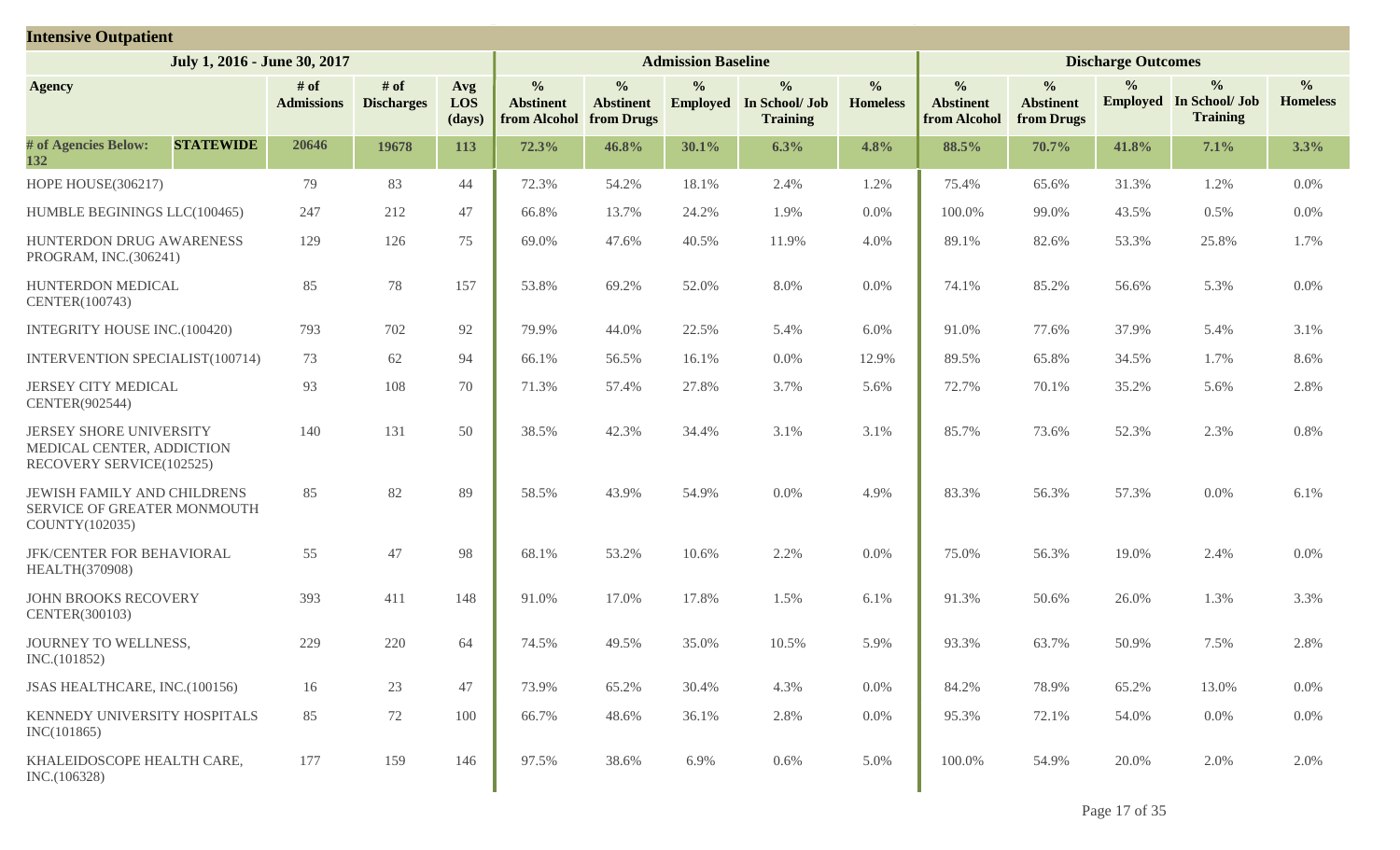| <b>Intensive Outpatient</b>                                                        |                           |                             |                      |                                                   |                                                 |                           |                                                                    |                                  |                                                   |                                                 |                           |                                                                    |                                  |
|------------------------------------------------------------------------------------|---------------------------|-----------------------------|----------------------|---------------------------------------------------|-------------------------------------------------|---------------------------|--------------------------------------------------------------------|----------------------------------|---------------------------------------------------|-------------------------------------------------|---------------------------|--------------------------------------------------------------------|----------------------------------|
| July 1, 2016 - June 30, 2017                                                       |                           |                             |                      |                                                   |                                                 | <b>Admission Baseline</b> |                                                                    |                                  |                                                   |                                                 | <b>Discharge Outcomes</b> |                                                                    |                                  |
| <b>Agency</b>                                                                      | # of<br><b>Admissions</b> | $#$ of<br><b>Discharges</b> | Avg<br>LOS<br>(days) | $\frac{0}{0}$<br><b>Abstinent</b><br>from Alcohol | $\frac{0}{0}$<br><b>Abstinent</b><br>from Drugs | $\frac{0}{0}$             | $\frac{0}{0}$<br><b>Employed</b> In School/ Job<br><b>Training</b> | $\frac{0}{0}$<br><b>Homeless</b> | $\frac{0}{0}$<br><b>Abstinent</b><br>from Alcohol | $\frac{0}{0}$<br><b>Abstinent</b><br>from Drugs | $\frac{6}{9}$             | $\frac{0}{0}$<br><b>Employed</b> In School/ Job<br><b>Training</b> | $\frac{0}{0}$<br><b>Homeless</b> |
| # of Agencies Below:<br><b>STATEWIDE</b><br>132                                    | 20646                     | 19678                       | 113                  | 72.3%                                             | 46.8%                                           | 30.1%                     | 6.3%                                                               | 4.8%                             | 88.5%                                             | 70.7%                                           | 41.8%                     | 7.1%                                                               | 3.3%                             |
| <b>LAKESIDE RECOVERY</b><br>CENTER(102416, Closed)                                 | 43                        | 40                          | 104                  | 65.0%                                             | 47.5%                                           | 47.5%                     | 7.5%                                                               | 0.0%                             | 88.0%                                             | 76.0%                                           | 56.4%                     | 5.1%                                                               | 2.6%                             |
| <b>LEGACY TREATMENT</b><br><b>SERVICES(100475)</b>                                 | 148                       | 150                         | 68                   | 68.0%                                             | 44.7%                                           | 26.0%                     | 2.0%                                                               | 6.0%                             | 97.5%                                             | 90.0%                                           | 45.3%                     | 1.3%                                                               | 2.0%                             |
| MARYVILLE, INC.<br>(TURNERSVILLE)(100817)                                          | 263                       | 257                         | 88                   | 76.3%                                             | 50.6%                                           | 33.5%                     | 4.3%                                                               | 4.3%                             | 92.6%                                             | 71.1%                                           | 36.9%                     | 0.8%                                                               | 1.2%                             |
| MARYVILLE, INC.<br>(VINELAND)(100819)                                              | 207                       | 196                         | 75                   | 71.4%                                             | 57.1%                                           | 39.3%                     | 2.0%                                                               | 4.1%                             | 88.7%                                             | 74.6%                                           | 46.7%                     | 3.6%                                                               | 0.5%                             |
| MESSAGE OF HOPE<br>PROGRAM(100975)                                                 | 100                       | 89                          | 55                   | 60.7%                                             | 38.2%                                           | 30.3%                     | 3.4%                                                               | 12.4%                            | 86.6%                                             | 53.7%                                           | 42.7%                     | 2.2%                                                               | 7.9%                             |
| MT. OLIVE COUNSELING &<br>CLINIC(101777)                                           | 19                        | 20                          | 202                  | 55.0%                                             | 45.0%                                           | 60.0%                     | 15.0%                                                              | 0.0%                             | 69.2%                                             | 53.8%                                           | 38.9%                     | 33.3%                                                              | 0.0%                             |
| MY FATHER'S HOUSE, INC.(104059)                                                    | 110                       | 172                         | 175                  | 86.6%                                             | 58.7%                                           | 23.8%                     | 20.5%                                                              | 4.1%                             | 93.0%                                             | 77.2%                                           | 43.5%                     | 23.4%                                                              | 2.6%                             |
| NEW BRUNSWICK COUNSELING<br>CENTER(302026)                                         | 57                        | 64                          | 79                   | 84.4%                                             | 73.4%                                           | 23.4%                     | 6.3%                                                               | 4.7%                             | 82.7%                                             | 84.6%                                           | 33.3%                     | 3.2%                                                               | 4.8%                             |
| NEW DIRECTIONS BEHAVIORAL<br>HEALTH CENTER(100755)                                 | 174                       | 161                         | 100                  | 70.8%                                             | 28.0%                                           | 8.7%                      | 0.6%                                                               | 29.8%                            | 80.8%                                             | 42.4%                                           | 17.6%                     | 1.3%                                                               | 24.5%                            |
| NEW HOPE FOUNDATION<br>INC.(102467)                                                | 530                       | 535                         | 73                   | 73.5%                                             | 49.7%                                           | 30.5%                     | 1.1%                                                               | 6.7%                             | 91.0%                                             | 76.1%                                           | 63.0%                     | 1.3%                                                               | 5.7%                             |
| NEW HORIZON TREATMENT<br>SERVICES, INC.(100461)                                    | 54                        | 55                          | 306                  | 74.1%                                             | 24.1%                                           | 12.7%                     | $0.0\%$                                                            | 18.2%                            | 78.0%                                             | 48.8%                                           | 22.9%                     | 4.2%                                                               | 8.3%                             |
| NEW JERSEY ADDICTION<br>TREATMENT CENTER, LLC DBA<br>SUNRISE HOUSE(100745, Closed) | 92                        | 104                         | 59                   | 58.7%                                             | 58.7%                                           | 50.0%                     | 5.8%                                                               | 1.9%                             | 94.3%                                             | 85.7%                                           | 58.7%                     | 9.6%                                                               | 1.0%                             |
| NEW LIFE PROGRAM, WOMAN OF<br>HOPE RESOURCE CENTER(101635)                         | 56                        | 53                          | 83                   | 90.6%                                             | 49.1%                                           | 20.8%                     | 5.7%                                                               | $0.0\%$                          | 91.7%                                             | 66.7%                                           | 32.1%                     | 7.5%                                                               | 1.9%                             |
| NEW LIFE RECOVERY CENTER,<br>INC.(105767)                                          | 53                        | 40                          | 185                  | 57.5%                                             | 42.5%                                           | 35.9%                     | 2.6%                                                               | $0.0\%$                          | 76.9%                                             | 73.1%                                           | 50.0%                     | 2.9%                                                               | $0.0\%$                          |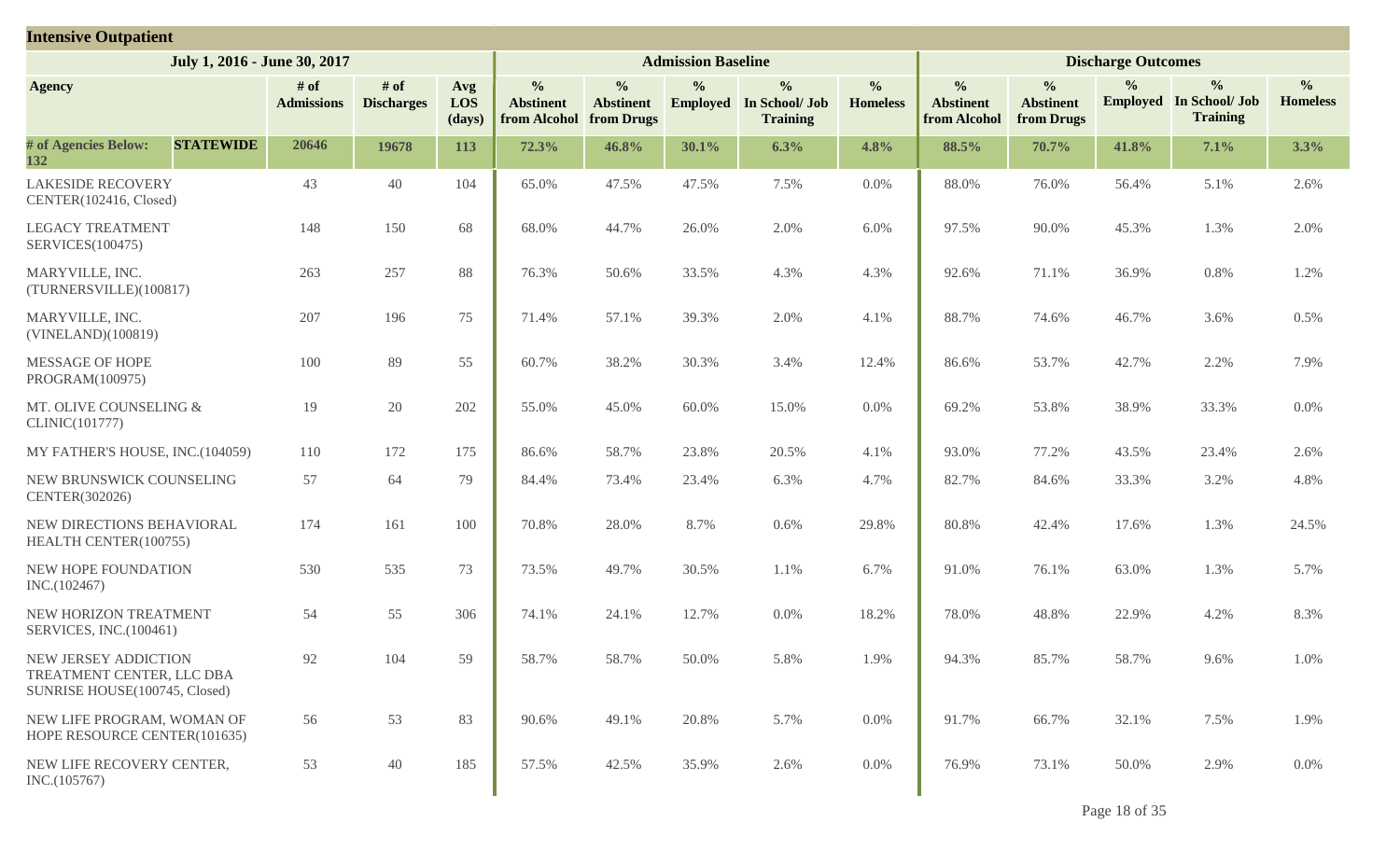| <b>Intensive Outpatient</b>                                               |                           |                             |                      |                                                   |                                                 |                           |                                                                    |                                  |                                                   |                                                 |                           |                                                                    |                                  |
|---------------------------------------------------------------------------|---------------------------|-----------------------------|----------------------|---------------------------------------------------|-------------------------------------------------|---------------------------|--------------------------------------------------------------------|----------------------------------|---------------------------------------------------|-------------------------------------------------|---------------------------|--------------------------------------------------------------------|----------------------------------|
| July 1, 2016 - June 30, 2017                                              |                           |                             |                      |                                                   |                                                 | <b>Admission Baseline</b> |                                                                    |                                  |                                                   |                                                 | <b>Discharge Outcomes</b> |                                                                    |                                  |
| <b>Agency</b>                                                             | # of<br><b>Admissions</b> | $#$ of<br><b>Discharges</b> | Avg<br>LOS<br>(days) | $\frac{6}{6}$<br><b>Abstinent</b><br>from Alcohol | $\frac{6}{6}$<br><b>Abstinent</b><br>from Drugs | $\frac{0}{0}$             | $\frac{0}{0}$<br><b>Employed</b> In School/ Job<br><b>Training</b> | $\frac{0}{0}$<br><b>Homeless</b> | $\frac{0}{0}$<br><b>Abstinent</b><br>from Alcohol | $\frac{0}{0}$<br><b>Abstinent</b><br>from Drugs | $\frac{0}{0}$             | $\frac{0}{0}$<br><b>Employed</b> In School/ Job<br><b>Training</b> | $\frac{0}{0}$<br><b>Homeless</b> |
| # of Agencies Below:<br><b>STATEWIDE</b><br>132                           | 20646                     | 19678                       | 113                  | 72.3%                                             | 46.8%                                           | 30.1%                     | 6.3%                                                               | 4.8%                             | 88.5%                                             | 70.7%                                           | 41.8%                     | 7.1%                                                               | 3.3%                             |
| NEW PATHWAY COUNSELING<br>SERVICES, INC.(105106)                          | 484                       | 389                         | 107                  | 74.8%                                             | 42.7%                                           | 44.7%                     | 12.9%                                                              | $0.0\%$                          | 88.9%                                             | 74.1%                                           | 51.1%                     | 13.4%                                                              | 0.3%                             |
| NEWARK RENAISSANCE HOUSE,<br>INC.(306092)                                 | 33                        | 26                          | 100                  | 100.0%                                            | 42.3%                                           | 0.0%                      | 69.2%                                                              | $0.0\%$                          | 82.4%                                             | 47.1%                                           | 11.5%                     | 61.5%                                                              | 7.7%                             |
| OAR COUNSELING CENTER(100500,<br>Closed)                                  | 12                        | 29                          | 152                  | 41.4%                                             | 27.6%                                           | 17.2%                     | 0.0%                                                               | 3.4%                             | 55.6%                                             | 66.7%                                           | 34.5%                     | 6.9%                                                               | $0.0\%$                          |
| <b>OCEAN MENTAL HEALTH</b><br>SERVICES, INC., PROJECT<br>RECOVERY(107581) | 349                       | 305                         | 73                   | 76.7%                                             | 65.9%                                           | 27.9%                     | 7.2%                                                               | 2.0%                             | 85.4%                                             | 63.8%                                           | 35.9%                     | 6.6%                                                               | 1.3%                             |
| <b>OCEAN TWP HUMAN</b><br><b>SERVICES(104471)</b>                         | 60                        | 73                          | 77                   | 70.8%                                             | 33.3%                                           | 46.6%                     | 43.8%                                                              | 1.4%                             | 73.6%                                             | 41.5%                                           | 42.9%                     | 37.1%                                                              | 0.0%                             |
| OPTIONS COUNSELING CENTER,<br>INC.(100815)                                | 242                       | 188                         | 353                  | 82.3%                                             | 50.5%                                           | 38.0%                     | 4.3%                                                               | 1.6%                             | 90.4%                                             | 68.1%                                           | 34.8%                     | 0.6%                                                               | $0.0\%$                          |
| ORGANIZATION FOR RECOVERY,<br>INC.(100503)                                | 89                        | 97                          | 288                  | 92.8%                                             | 21.6%                                           | 17.5%                     | 0.0%                                                               | 3.1%                             | 89.2%                                             | 63.5%                                           | 32.1%                     | 1.2%                                                               | 0.0%                             |
| PASSAIC ALLIANCE(101395)                                                  | 94                        | 103                         | 82                   | 68.9%                                             | 49.5%                                           | 51.5%                     | 1.9%                                                               | 1.0%                             | 96.1%                                             | 89.6%                                           | 54.4%                     | 2.9%                                                               | 1.0%                             |
| PHOENIX BEHAVIORAL HEALTH<br>LLC(100748)                                  | 86                        | 63                          | 72                   | 46.0%                                             | 31.7%                                           | 12.7%                     | 1.6%                                                               | 14.3%                            | 63.2%                                             | 44.7%                                           | 14.8%                     | 4.9%                                                               | 16.4%                            |
| PREFERRED BEHAVIORAL HEALTH<br>OF NEW JERSEY, INC.(101295)                | 757                       | 764                         | 79                   | 81.9%                                             | 61.6%                                           | 40.7%                     | 7.2%                                                               | 0.4%                             | 96.4%                                             | 77.8%                                           | 53.9%                     | 6.9%                                                               | 0.4%                             |
| PRIME HEALTHCARE SERVICES -<br>SAINT CLARES LLC(100637)                   | 554                       | 554                         | 36                   | 52.5%                                             | 30.1%                                           | 32.9%                     | 1.3%                                                               | 0.7%                             | 85.0%                                             | 77.2%                                           | 40.1%                     | 0.9%                                                               | 1.4%                             |
| PRIME HEALTHCARE SERVICES -<br>ST. MICHAEL'S, LLC(100798)                 | 48                        | 39                          | 67                   | 53.8%                                             | 28.2%                                           | 15.4%                     | 0.0%                                                               | 15.4%                            | 88.2%                                             | 70.6%                                           | 20.5%                     | 0.0%                                                               | 15.4%                            |
| REAL HOUSE, INC.(101056)                                                  | 163                       | 139                         | 80                   | 78.4%                                             | 43.2%                                           | 5.8%                      | 2.2%                                                               | 38.8%                            | 95.4%                                             | 83.1%                                           | 20.9%                     | 3.0%                                                               | 31.3%                            |
| RECOVERY AT THE<br>CROSSROADS(100709)                                     | 93                        | 87                          | 81                   | 86.2%                                             | 57.5%                                           | 32.2%                     | 6.9%                                                               | $0.0\%$                          | 91.0%                                             | 79.1%                                           | 58.6%                     | 8.0%                                                               | $0.0\%$                          |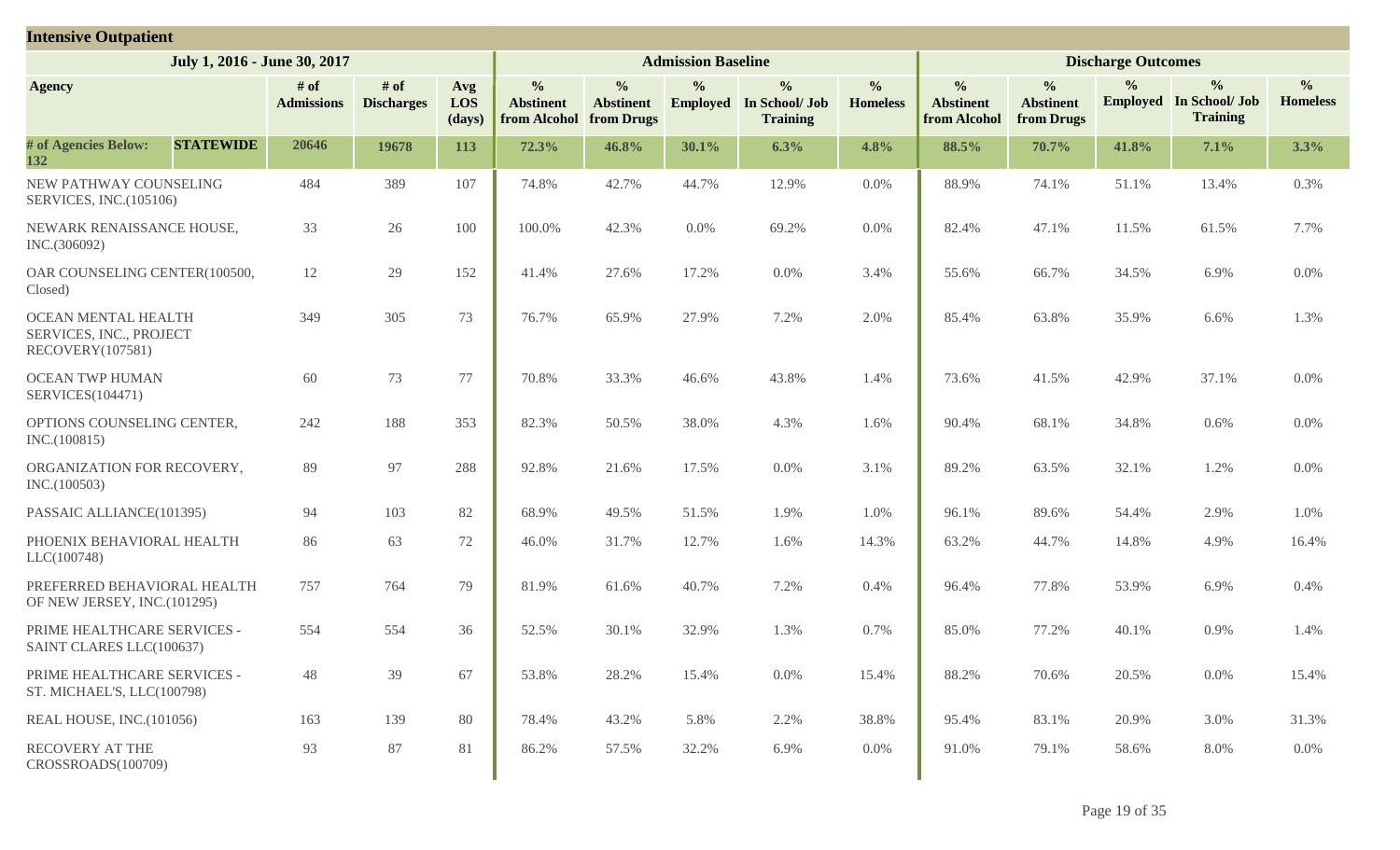| <b>Intensive Outpatient</b>                                                  |                           |                             |                      |                                                   |                                                 |                           |                                                                    |                                  |                                                   |                                                 |                           |                                                                    |                                  |
|------------------------------------------------------------------------------|---------------------------|-----------------------------|----------------------|---------------------------------------------------|-------------------------------------------------|---------------------------|--------------------------------------------------------------------|----------------------------------|---------------------------------------------------|-------------------------------------------------|---------------------------|--------------------------------------------------------------------|----------------------------------|
| July 1, 2016 - June 30, 2017                                                 |                           |                             |                      |                                                   |                                                 | <b>Admission Baseline</b> |                                                                    |                                  |                                                   |                                                 | <b>Discharge Outcomes</b> |                                                                    |                                  |
| <b>Agency</b>                                                                | # of<br><b>Admissions</b> | $#$ of<br><b>Discharges</b> | Avg<br>LOS<br>(days) | $\frac{0}{0}$<br><b>Abstinent</b><br>from Alcohol | $\frac{0}{0}$<br><b>Abstinent</b><br>from Drugs | $\frac{0}{0}$             | $\frac{0}{0}$<br><b>Employed</b> In School/ Job<br><b>Training</b> | $\frac{0}{0}$<br><b>Homeless</b> | $\frac{0}{0}$<br><b>Abstinent</b><br>from Alcohol | $\frac{0}{0}$<br><b>Abstinent</b><br>from Drugs | $\frac{6}{10}$            | $\frac{0}{0}$<br><b>Employed</b> In School/ Job<br><b>Training</b> | $\frac{0}{0}$<br><b>Homeless</b> |
| # of Agencies Below:<br><b>STATEWIDE</b><br>132                              | 20646                     | 19678                       | 113                  | 72.3%                                             | 46.8%                                           | 30.1%                     | 6.3%                                                               | 4.8%                             | 88.5%                                             | 70.7%                                           | 41.8%                     | 7.1%                                                               | 3.3%                             |
| RECOVERY CENTERS OF AMERICA,<br>LIGHTHOUSE(100751)                           | 173                       | 153                         | 70                   | 55.6%                                             | 45.8%                                           | 54.9%                     | 2.0%                                                               | 0.0%                             | 87.1%                                             | 85.7%                                           | 57.6%                     | 4.6%                                                               | 1.3%                             |
| RECOVERY INNOVATIONS, INC.<br>(100920)                                       | 156                       | 157                         | 78                   | 77.7%                                             | 70.1%                                           | 44.6%                     | 8.3%                                                               | 3.2%                             | 90.4%                                             | 68.7%                                           | 59.9%                     | 6.4%                                                               | 1.9%                             |
| <b>RESCUE MISSION OF</b><br>TRENTON(750687)                                  | 154                       | 149                         | 61                   | 88.6%                                             | 80.5%                                           | 4.7%                      | 2.0%                                                               | 5.4%                             | 99.1%                                             | 97.4%                                           | 24.2%                     | 57.0%                                                              | 2.7%                             |
| RICHARD HALL COMMUNITY<br>MENTAL HEALTH CENTER OF<br>SOMERSET COUNTY(903294) | 86                        | 83                          | 110                  | 61.4%                                             | 51.8%                                           | 10.8%                     | 4.8%                                                               | 6.0%                             | 72.0%                                             | 74.0%                                           | 21.7%                     | 4.8%                                                               | 1.2%                             |
| RIVERVIEW MEDICAL CENTER,<br><b>ADDICTION RECOVERY</b><br>SERVICE(102475)    | 160                       | 150                         | 55                   | 36.7%                                             | 53.3%                                           | 32.7%                     | 2.0%                                                               | 0.7%                             | 84.8%                                             | 82.8%                                           | 44.0%                     | 2.7%                                                               | 0.7%                             |
| SEASHORE FAMILY SERVICES OF<br>NEW JERSEY(100164)                            | 438                       | 517                         | 87                   | 79.7%                                             | 52.6%                                           | 51.8%                     | 4.8%                                                               | 1.4%                             | 88.2%                                             | 61.0%                                           | 60.0%                     | 3.7%                                                               | 0.6%                             |
| SODAT OF NEW JERSEY,<br>INC.(301309)                                         | 467                       | 610                         | 614                  | 76.9%                                             | 52.8%                                           | 26.9%                     | 7.4%                                                               | 0.8%                             | 91.6%                                             | 63.7%                                           | 38.0%                     | 3.9%                                                               | 0.7%                             |
| <b>SOLSTICE COUNSELING &amp;</b><br>WELLNESS CENTER(100432)                  | 443                       | 395                         | 73                   | 73.2%                                             | 45.8%                                           | 41.0%                     | 5.1%                                                               | 3.3%                             | 87.2%                                             | 61.5%                                           | 50.3%                     | 4.1%                                                               | 2.8%                             |
| SOMERSET TREATMENT<br>SERVICES(100693)                                       | 97                        | 102                         | 95                   | 65.7%                                             | 42.2%                                           | 35.3%                     | 0.0%                                                               | 2.9%                             | 95.7%                                             | 45.7%                                           | 46.5%                     | 3.0%                                                               | 0.0%                             |
| STAND4RECOVERY<br>PROGRAM(101996)                                            | 49                        | 46                          | 97                   | 52.2%                                             | 32.6%                                           | 19.6%                     | 2.2%                                                               | 10.9%                            | 69.0%                                             | 65.5%                                           | 31.8%                     | 4.5%                                                               | 4.5%                             |
| STRAIGHT & NARROW, INC.(306258)                                              | 208                       | 174                         | 76                   | 90.8%                                             | 77.6%                                           | 4.0%                      | 0.0%                                                               | 4.0%                             | 96.3%                                             | 92.7%                                           | 68.5%                     | 2.4%                                                               | 0.0%                             |
| STRESS CARE OF NEW<br>JERSEY(100616)                                         | 68                        | 77                          | 55                   | 74.0%                                             | 31.2%                                           | 35.1%                     | 7.8%                                                               | 0.0%                             | 86.0%                                             | 70.0%                                           | 43.1%                     | 6.9%                                                               | 0.0%                             |
| SUMMIT AT FLORHAM PARK,<br>LLC(107078)                                       | 33                        | 21                          | 70                   | 28.6%                                             | 28.6%                                           | 52.4%                     | 57.1%                                                              | $0.0\%$                          | 77.8%                                             | 55.6%                                           | 45.0%                     | 70.0%                                                              | 0.0%                             |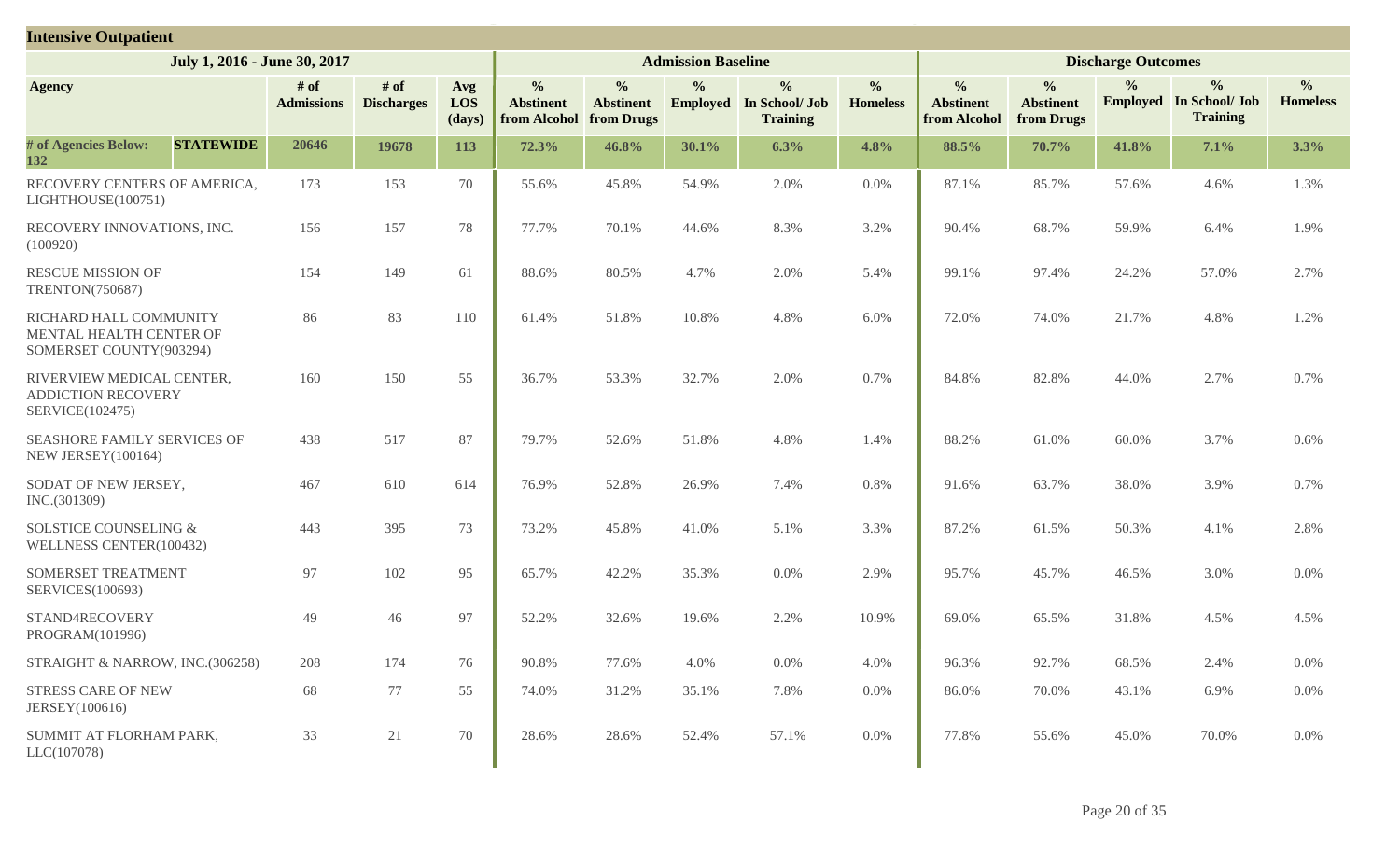| <b>Intensive Outpatient</b>                            |                           |                             |                      |                                                   |                                                 |                           |                                                                    |                                  |                                                   |                                                 |                           |                                                                    |                                  |
|--------------------------------------------------------|---------------------------|-----------------------------|----------------------|---------------------------------------------------|-------------------------------------------------|---------------------------|--------------------------------------------------------------------|----------------------------------|---------------------------------------------------|-------------------------------------------------|---------------------------|--------------------------------------------------------------------|----------------------------------|
| July 1, 2016 - June 30, 2017                           |                           |                             |                      |                                                   |                                                 | <b>Admission Baseline</b> |                                                                    |                                  |                                                   |                                                 | <b>Discharge Outcomes</b> |                                                                    |                                  |
| <b>Agency</b>                                          | # of<br><b>Admissions</b> | $#$ of<br><b>Discharges</b> | Avg<br>LOS<br>(days) | $\frac{6}{6}$<br><b>Abstinent</b><br>from Alcohol | $\frac{0}{0}$<br><b>Abstinent</b><br>from Drugs | $\frac{0}{0}$             | $\frac{0}{0}$<br><b>Employed</b> In School/ Job<br><b>Training</b> | $\frac{0}{0}$<br><b>Homeless</b> | $\frac{0}{0}$<br><b>Abstinent</b><br>from Alcohol | $\frac{0}{0}$<br><b>Abstinent</b><br>from Drugs | $\frac{0}{0}$             | $\frac{0}{0}$<br><b>Employed</b> In School/ Job<br><b>Training</b> | $\frac{0}{0}$<br><b>Homeless</b> |
| # of Agencies Below:<br><b>STATEWIDE</b><br>132        | 20646                     | 19678                       | 113                  | 72.3%                                             | 46.8%                                           | 30.1%                     | 6.3%                                                               | 4.8%                             | 88.5%                                             | 70.7%                                           | 41.8%                     | 7.1%                                                               | 3.3%                             |
| TEAM MANAGEMENT 2000,<br>INC.(100720)                  | 44                        | 43                          | 67                   | 60.5%                                             | 44.2%                                           | 27.9%                     | 4.7%                                                               | 7.0%                             | 84.2%                                             | 60.5%                                           | 30.2%                     | 4.7%                                                               | 7.0%                             |
| THE BRIDGE, INC.(370700)                               | 68                        | 98                          | 94                   | 77.6%                                             | 41.8%                                           | 29.6%                     | 2.0%                                                               | 7.1%                             | 88.6%                                             | 72.9%                                           | 44.7%                     | 5.3%                                                               | 4.3%                             |
| THE CENTER FOR CHANGE AND<br>RECOVERY, LLC(102001)     | 90                        | 82                          | 85                   | 72.0%                                             | 53.7%                                           | 41.5%                     | 13.4%                                                              | 1.2%                             | 91.4%                                             | 84.5%                                           | 50.0%                     | 2.5%                                                               | 5.0%                             |
| THE CENTER FOR GREAT<br>EXPECTATIONS(107771)           | 91                        | 85                          | 74                   | 70.6%                                             | 64.7%                                           | 25.9%                     | 2.4%                                                               | 1.2%                             | 85.7%                                             | 75.0%                                           | 46.9%                     | 7.4%                                                               | 1.2%                             |
| THE LENNARD CLINIC, INC.(306449)                       | 23                        | 60                          | 195                  | 98.3%                                             | 3.3%                                            | 8.3%                      | 1.7%                                                               | 5.0%                             | 90.7%                                             | 13.0%                                           | 10.5%                     | 1.8%                                                               | 3.5%                             |
| THE PASSION CARE CENTER(100356)                        | 94                        | 101                         | 108                  | 69.3%                                             | 50.5%                                           | 27.7%                     | 20.8%                                                              | 3.0%                             | 80.8%                                             | 64.4%                                           | 50.5%                     | 44.1%                                                              | 2.2%                             |
| TRENTON TREATMENT<br>CENTER(902577)                    | 56                        | 52                          | 133                  | 76.9%                                             | 57.7%                                           | 25.0%                     | 1.9%                                                               | 1.9%                             | 93.3%                                             | 77.8%                                           | 44.2%                     | 13.5%                                                              | $0.0\%$                          |
| TRINITAS HOSPITAL/ADDICTION<br><b>SERVICES(750182)</b> | 372                       | 371                         | 82                   | 62.0%                                             | 45.3%                                           | 14.8%                     | 2.7%                                                               | 15.4%                            | 81.5%                                             | 74.9%                                           | 25.3%                     | 4.4%                                                               | 12.1%                            |
| TURNING POINT, INC.(750729)                            | 120                       | 103                         | 51                   | 65.0%                                             | 51.5%                                           | 56.3%                     | 5.8%                                                               | 1.0%                             | 82.6%                                             | 71.0%                                           | 62.7%                     | 7.8%                                                               | 0.0%                             |
| UNITY PLACE OF ATLANTIC<br>COUNTY, LLC(100584)         | 55                        | 54                          | 97                   | 77.8%                                             | 64.8%                                           | 3.7%                      | 5.6%                                                               | 1.9%                             | 75.0%                                             | 66.7%                                           | 15.4%                     | 11.5%                                                              | $0.0\%$                          |
| UNITY PLACE PROGRAM,<br>LLC(101917)                    | 188                       | 174                         | 84                   | 75.9%                                             | 52.9%                                           | 9.8%                      | 5.2%                                                               | 11.5%                            | 81.2%                                             | 59.4%                                           | 19.2%                     | 2.3%                                                               | 10.5%                            |
| UNIVERSITY BEHAVIORAL<br>HEALTHCARE(902148)            | 60                        | 48                          | 715                  | 89.4%                                             | 72.3%                                           | 8.7%                      | 4.3%                                                               | 6.4%                             | 100.0%                                            | 95.2%                                           | 17.4%                     | 4.3%                                                               | 0.0%                             |
| URBAN LIFE COUNSELING CENTER,<br>INC(000241, Closed)   | 6                         | 23                          | 156                  | 76.2%                                             | 47.6%                                           | 45.5%                     | 9.1%                                                               | 4.5%                             | 76.5%                                             | 64.7%                                           | 42.9%                     | 4.8%                                                               | $0.0\%$                          |
| URBAN TREATMENT ASSOCIATES,<br>INC.(000281)            | 52                        | 59                          | 102                  | 96.6%                                             | 3.4%                                            | 5.1%                      | 1.7%                                                               | 6.8%                             | 96.4%                                             | 28.6%                                           | 7.1%                      | 5.4%                                                               | 1.8%                             |
| VOA: ADDICTION TREATMENT<br>PROGRAM(101936)            | 110                       | 113                         | 64                   | 74.3%                                             | 37.2%                                           | 19.5%                     | 6.2%                                                               | 0.9%                             | 92.9%                                             | 71.4%                                           | 28.6%                     | 7.1%                                                               | 1.8%                             |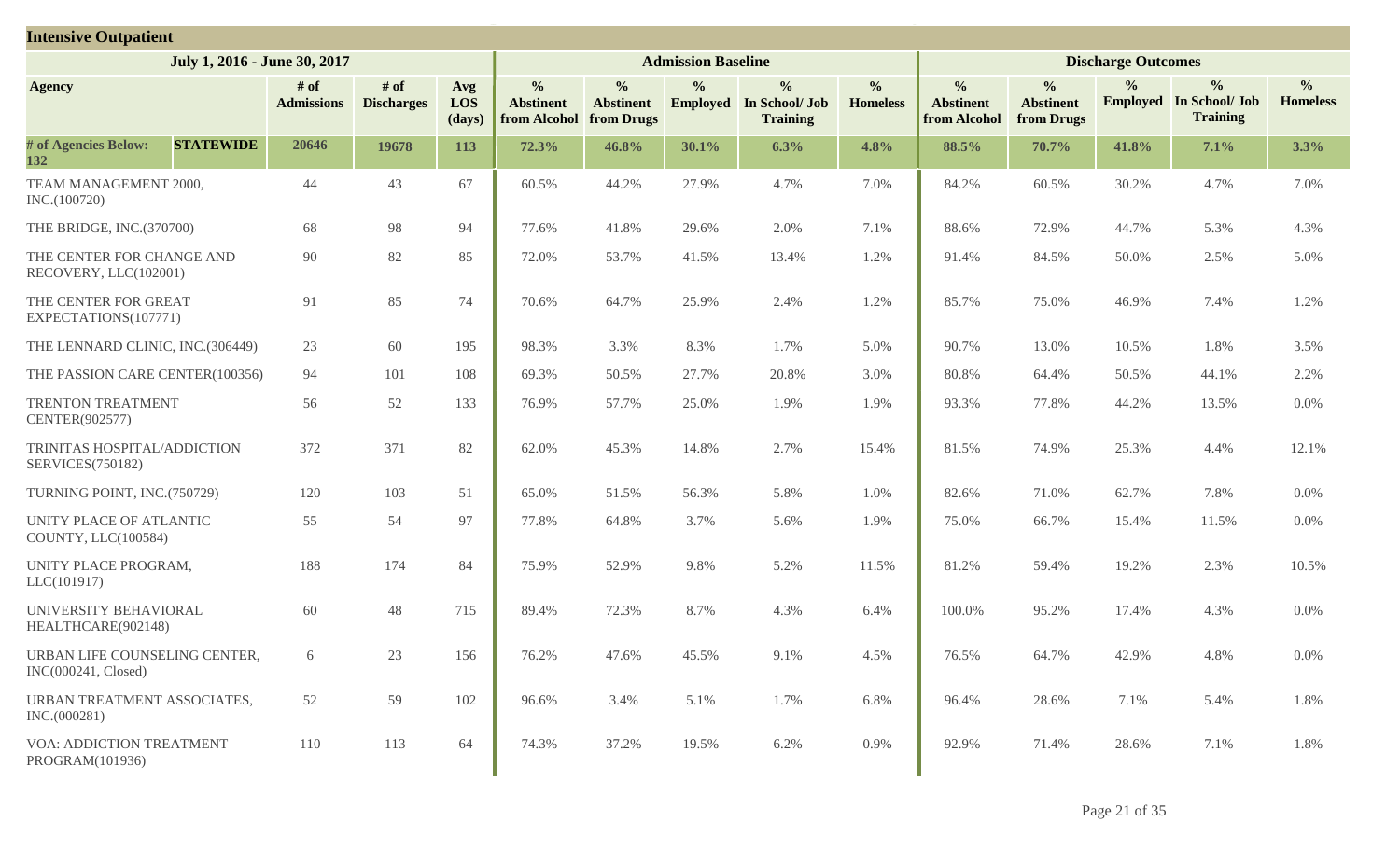| <b>Intensive Outpatient</b>                       |                                                                                |       |       |     |       |                                                              |                                  |                                                    |                                  |                                                          |                                                 |                                  |                                                    |                                  |
|---------------------------------------------------|--------------------------------------------------------------------------------|-------|-------|-----|-------|--------------------------------------------------------------|----------------------------------|----------------------------------------------------|----------------------------------|----------------------------------------------------------|-------------------------------------------------|----------------------------------|----------------------------------------------------|----------------------------------|
|                                                   | July 1, 2016 - June 30, 2017                                                   |       |       |     |       |                                                              | <b>Admission Baseline</b>        |                                                    |                                  |                                                          |                                                 | <b>Discharge Outcomes</b>        |                                                    |                                  |
| <b>Agency</b>                                     | # of<br># of<br>Avg<br>LOS<br><b>Admissions</b><br><b>Discharges</b><br>(days) |       |       |     |       | $\frac{0}{0}$<br><b>Abstinent</b><br>from Alcohol from Drugs | $\frac{0}{0}$<br><b>Employed</b> | $\frac{0}{0}$<br>In School/ Job<br><b>Training</b> | $\frac{0}{0}$<br><b>Homeless</b> | $\frac{1}{2}$<br><b>Abstinent</b><br><b>from Alcohol</b> | $\frac{0}{0}$<br><b>Abstinent</b><br>from Drugs | $\frac{1}{2}$<br><b>Employed</b> | $\frac{6}{6}$<br>In School/ Job<br><b>Training</b> | $\frac{6}{6}$<br><b>Homeless</b> |
| # of Agencies Below:<br>132                       | <b>STATEWIDE</b>                                                               | 20646 | 19678 | 113 | 72.3% | 46.8%                                                        | $30.1\%$                         | 6.3%                                               | 4.8%                             | 88.5%                                                    | 70.7%                                           | 41.8%                            | 7.1%                                               | 3.3%                             |
| <b>WARREN MEDICAL</b><br><b>SERVICES</b> (108001) |                                                                                | 50    | 28    | 87  | 85.7% | 57.1%                                                        | 25.0%                            | 0.0%                                               | 3.6%                             | 88.9%                                                    | 77.8%                                           | 56.0%                            | 0.0%                                               | $0.0\%$                          |
| WOUNDED HEALER(100481)                            |                                                                                | 241   | 236   | 78  | 68.1% | 28.1%                                                        | 36.2%                            | $6.0\%$                                            | 2.6%                             | 80.0%                                                    | 45.2%                                           | 37.5%                            | 5.6%                                               | 2.6%                             |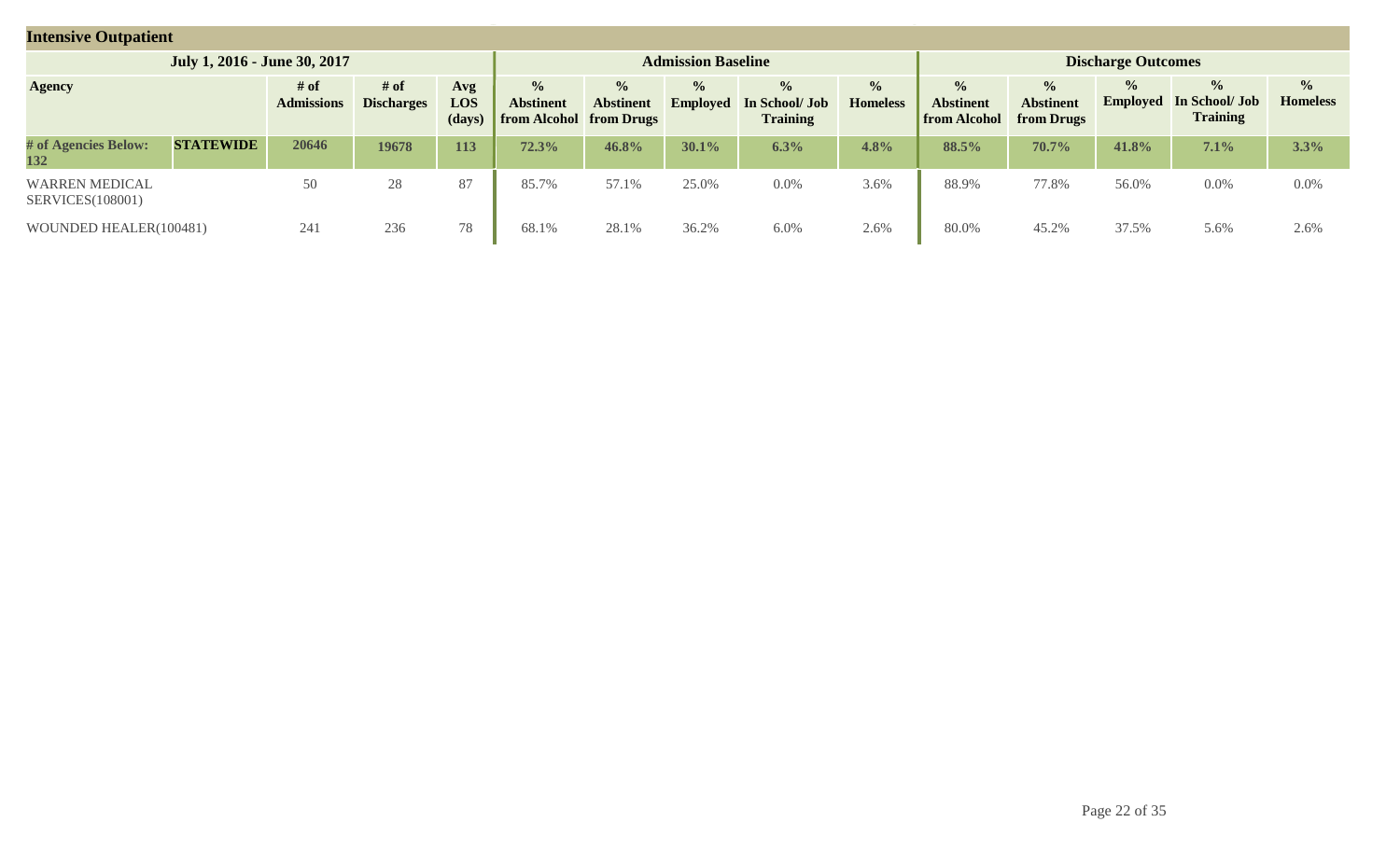#### **Partial Hospitalization**

A broad range of highly clinically intensive interventions are provided. Services are provided in a structured environment for no less than 20 hours per week. Programs have ready access to psychiatric, medical and laboratory services.

#### **Partial Hospitalization**

| July 1, 2016 - June 30, 2017                          |                           |                             |                      |                                                   |                                                 | <b>Admission Baseline</b> |                                                                    |                                  |                                                   |                                                 | <b>Discharge Outcomes</b> |                                                                    |                                  |
|-------------------------------------------------------|---------------------------|-----------------------------|----------------------|---------------------------------------------------|-------------------------------------------------|---------------------------|--------------------------------------------------------------------|----------------------------------|---------------------------------------------------|-------------------------------------------------|---------------------------|--------------------------------------------------------------------|----------------------------------|
| <b>Agency</b>                                         | # of<br><b>Admissions</b> | $#$ of<br><b>Discharges</b> | Avg<br>LOS<br>(days) | $\frac{0}{0}$<br><b>Abstinent</b><br>from Alcohol | $\frac{0}{0}$<br><b>Abstinent</b><br>from Drugs | $\frac{6}{6}$             | $\frac{0}{0}$<br><b>Employed</b> In School/ Job<br><b>Training</b> | $\frac{0}{0}$<br><b>Homeless</b> | $\frac{0}{0}$<br><b>Abstinent</b><br>from Alcohol | $\frac{0}{0}$<br><b>Abstinent</b><br>from Drugs | $\frac{0}{0}$             | $\frac{0}{0}$<br><b>Employed</b> In School/ Job<br><b>Training</b> | $\frac{0}{0}$<br><b>Homeless</b> |
| # of Agencies Below: 29 STATEWIDE                     | 2837                      | 2493                        | 78                   | 67.0%                                             | 32.1%                                           | 20.6%                     | 5.8%                                                               | 11.1%                            | 92.3%                                             | 80.0%                                           | 24.1%                     | 5.8%                                                               | 5.6%                             |
| ADDICTION TREATMENT SERVICES<br>INTERNATIONAL(100417) | 27                        | 24                          | 50                   | 75.0%                                             | 4.2%                                            | 41.7%                     | 0.0%                                                               | 8.3%                             | 100.0%                                            | 72.2%                                           | 56.5%                     | 17.4%                                                              | $0.0\%$                          |
| <b>ADVANCED HEALTH AND</b><br>EDUCATION(102645)       | 628                       | 453                         | 45                   | 58.3%                                             | 22.3%                                           | 38.6%                     | 3.3%                                                               | 3.3%                             | 100.0%                                            | 98.1%                                           | 36.1%                     | 1.2%                                                               | 1.9%                             |
| <b>AIRMID COUNSELING</b><br><b>SERVICES(101888)</b>   | 33                        | 31                          | 80                   | 41.9%                                             | 38.7%                                           | 0.0%                      | 0.0%                                                               | 12.9%                            | 80.0%                                             | 60.0%                                           | 16.7%                     | 3.3%                                                               | 26.7%                            |
| <b>AMBROSIA OF NEW JERSEY</b><br>LLC(100530)          | 287                       | 256                         | 19                   | 70.6%                                             | 11.0%                                           | 37.3%                     | 3.5%                                                               | 8.6%                             | 100.0%                                            | 99.6%                                           | 35.7%                     | 2.7%                                                               | 1.6%                             |
| BEHAVIORAL CROSSROADS<br>RECOVERY, LLC(101970)        | 60                        | 60                          | 76                   | 76.7%                                             | 51.7%                                           | 11.7%                     | 1.7%                                                               | 6.7%                             | 80.5%                                             | 58.5%                                           | 21.1%                     | 3.5%                                                               | 1.8%                             |
| CENTER FOR NETWORK THERAPY,<br>LLP(101838)            | 28                        | 26                          | 15                   | 46.2%                                             | 23.1%                                           | 53.8%                     | 11.5%                                                              | 0.0%                             | 95.8%                                             | 100.0%                                          | 42.3%                     | 3.8%                                                               | 0.0%                             |
| COLLEGE RECOVERY, LLC(100576)                         | 68                        | 42                          | 154                  | 90.0%                                             | 62.5%                                           | 0.0%                      | 2.5%                                                               | 0.0%                             | 87.5%                                             | 70.8%                                           | 39.4%                     | 15.2%                                                              | 3.0%                             |
| DOORS INTO THE FUTURE,<br>INC.(101986)                | 58                        | 62                          | 50                   | 85.5%                                             | 53.2%                                           | 11.3%                     | 0.0%                                                               | 1.6%                             | 95.5%                                             | 61.4%                                           | 14.8%                     | 8.2%                                                               | 1.6%                             |
| ENLIGHTENED SOLUTIONS(100638)                         | 172                       | 147                         | 56                   | 73.3%                                             | 13.7%                                           | 21.1%                     | 2.7%                                                               | 74.1%                            | 100.0%                                            | 100.0%                                          | 19.0%                     | 4.4%                                                               | 13.9%                            |
| EVAS VILLAGE, INC.(101329)                            | 44                        | 48                          | 73                   | 79.2%                                             | 25.0%                                           | 8.3%                      | 0.0%                                                               | 27.1%                            | 94.3%                                             | 82.9%                                           | 15.2%                     | 2.2%                                                               | 19.6%                            |
| FOOTPRINTS TO RECOVERY(100359)                        | 224                       | 149                         | 54                   | 64.4%                                             | 29.5%                                           | 30.2%                     | 2.7%                                                               | 4.7%                             | 99.2%                                             | 93.9%                                           | 39.7%                     | 3.4%                                                               | 4.8%                             |
| HELPING HAND BEHAVIORAL<br><b>HEALTH(100470)</b>      | 58                        | 48                          | 80                   | 85.4%                                             | 60.4%                                           | 10.4%                     | 0.0%                                                               | 2.1%                             | 80.6%                                             | 67.7%                                           | 23.9%                     | 2.2%                                                               | 0.0%                             |
| HIGH POINT PROGRAM, LLC(102009)                       | 60                        | 65                          | 72                   | 80.0%                                             | 60.0%                                           | 7.7%                      | 1.5%                                                               | 6.2%                             | 81.3%                                             | 58.3%                                           | 1.5%                      | 0.0%                                                               | 1.5%                             |
| HOBOKEN UNIVERSITY MEDICAL<br>CENTER(102194)          | 65                        | 66                          | 52                   | 71.2%                                             | 9.1%                                            | 3.0%                      | 93.9%                                                              | 0.0%                             | 76.6%                                             | 32.8%                                           | 0.0%                      | 86.4%                                                              | 0.0%                             |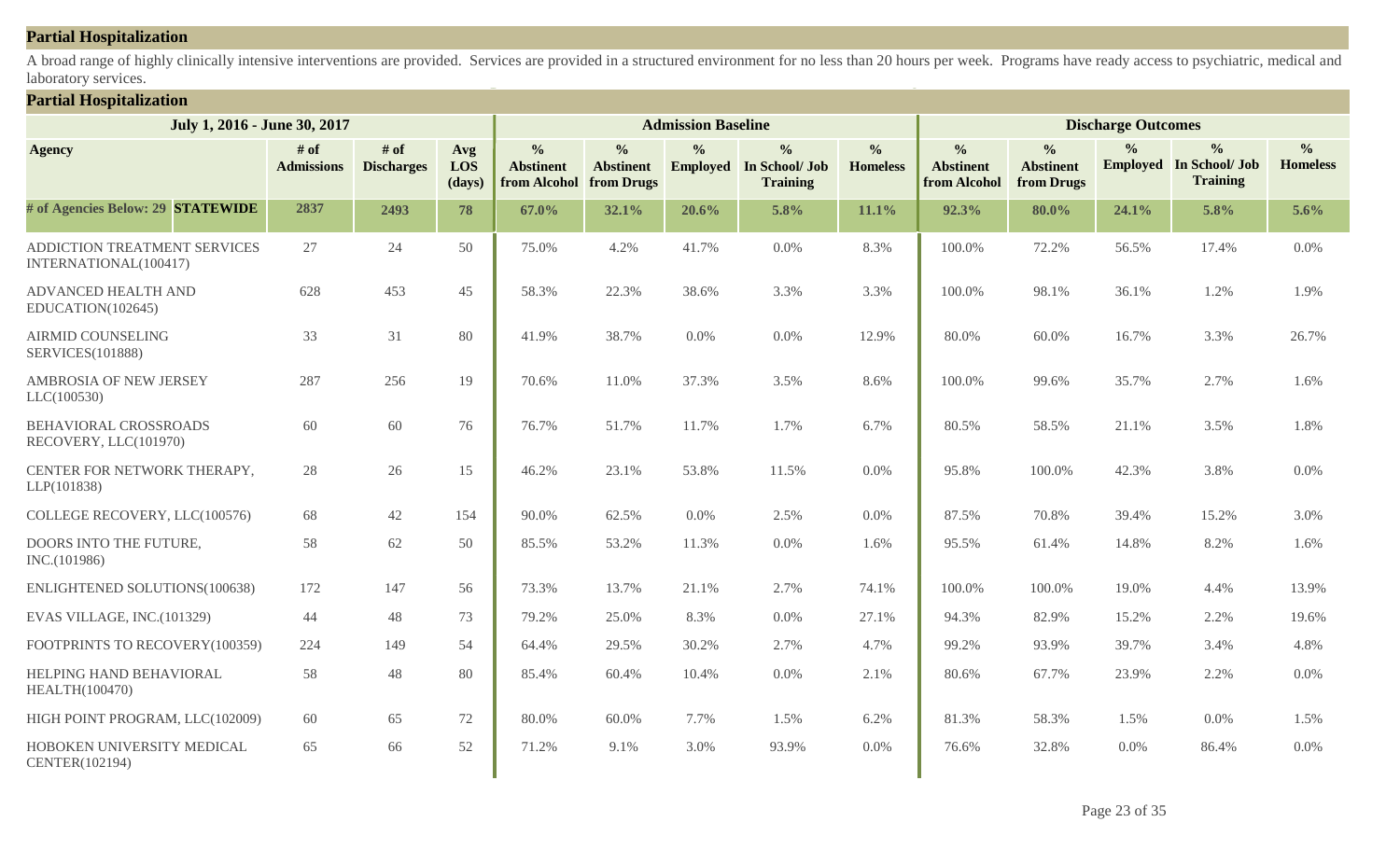| <b>Partial Hospitalization</b>                                     |                           |                           |                      |                                                   |                                                 |                           |                                                                    |                                  |                                                   |                                                 |                           |                                                                    |                                  |
|--------------------------------------------------------------------|---------------------------|---------------------------|----------------------|---------------------------------------------------|-------------------------------------------------|---------------------------|--------------------------------------------------------------------|----------------------------------|---------------------------------------------------|-------------------------------------------------|---------------------------|--------------------------------------------------------------------|----------------------------------|
| July 1, 2016 - June 30, 2017                                       |                           |                           |                      |                                                   |                                                 | <b>Admission Baseline</b> |                                                                    |                                  |                                                   |                                                 | <b>Discharge Outcomes</b> |                                                                    |                                  |
| <b>Agency</b>                                                      | # of<br><b>Admissions</b> | # of<br><b>Discharges</b> | Avg<br>LOS<br>(days) | $\frac{0}{0}$<br><b>Abstinent</b><br>from Alcohol | $\frac{0}{0}$<br><b>Abstinent</b><br>from Drugs | $\frac{6}{6}$             | $\frac{0}{0}$<br><b>Employed</b> In School/ Job<br><b>Training</b> | $\frac{0}{0}$<br><b>Homeless</b> | $\frac{0}{0}$<br><b>Abstinent</b><br>from Alcohol | $\frac{0}{0}$<br><b>Abstinent</b><br>from Drugs | $\frac{6}{9}$             | $\frac{0}{0}$<br><b>Employed</b> In School/ Job<br><b>Training</b> | $\frac{0}{0}$<br><b>Homeless</b> |
| # of Agencies Below: 29 STATEWIDE                                  | 2837                      | 2493                      | 78                   | 67.0%                                             | 32.1%                                           | 20.6%                     | 5.8%                                                               | 11.1%                            | 92.3%                                             | $80.0\%$                                        | 24.1%                     | 5.8%                                                               | 5.6%                             |
| HUNTERDON MEDICAL<br>CENTER(100743)                                | 56                        | 59                        | 56                   | 42.4%                                             | 62.7%                                           | 12.1%                     | 3.4%                                                               | 1.7%                             | 89.4%                                             | 91.5%                                           | 24.1%                     | 0.0%                                                               | 1.7%                             |
| <b>INTEGRITY HOUSE INC.(100420)</b>                                | 35                        | 36                        | 68                   | 83.3%                                             | 50.0%                                           | 13.9%                     | $0.0\%$                                                            | 5.6%                             | 88.5%                                             | 76.9%                                           | 33.3%                     | 0.0%                                                               | 5.6%                             |
| JOURNEY TO WELLNESS,<br>INC.(101852)                               | 77                        | 78                        | 60                   | 70.5%                                             | 35.9%                                           | 16.7%                     | 3.8%                                                               | 11.5%                            | 84.2%                                             | 52.6%                                           | 15.8%                     | 0.0%                                                               | 9.2%                             |
| <b>LAKESIDE RECOVERY</b><br>CENTER(102416, Closed)                 | 36                        | 38                        | 41                   | 63.2%                                             | 39.5%                                           | 28.9%                     | 10.5%                                                              | 0.0%                             | 96.6%                                             | 75.9%                                           | 31.6%                     | 15.8%                                                              | 0.0%                             |
| NEW DIRECTIONS BEHAVIORAL<br>HEALTH CENTER(100755)                 | 14                        | 20                        | 91                   | 55.0%                                             | 5.0%                                            | 5.0%                      | $0.0\%$                                                            | 25.0%                            | 85.7%                                             | 21.4%                                           | 15.8%                     | 0.0%                                                               | 31.6%                            |
| OCEAN MENTAL HEALTH<br>SERVICES, INC., PROJECT<br>RECOVERY(107581) | 11                        | 36                        | 143                  | 75.0%                                             | 72.2%                                           | 19.4%                     | $0.0\%$                                                            | 2.8%                             | 77.3%                                             | 77.3%                                           | 43.3%                     | 0.0%                                                               | 0.0%                             |
| OPTIONS COUNSELING CENTER,<br>INC.(100815)                         | 19                        | 28                        | 438                  | 71.4%                                             | 50.0%                                           | 3.7%                      | 3.8%                                                               | 7.1%                             | 81.3%                                             | 68.8%                                           | 3.6%                      | 3.6%                                                               | 0.0%                             |
| PARK BENCH GROUP COUNSELING,<br>LLC(101415, Closed)                | 97                        | 103                       | 156                  | 54.9%                                             | 13.7%                                           | 3.0%                      | 3.0%                                                               | 0.0%                             | 98.9%                                             | 97.8%                                           | 14.7%                     | 2.1%                                                               | 0.0%                             |
| PREFERRED BEHAVIORAL HEALTH<br>OF NEW JERSEY, INC.(101295)         | 116                       | 101                       | 131                  | 75.2%                                             | 65.3%                                           | 9.9%                      | $0.0\%$                                                            | 1.0%                             | 90.9%                                             | 78.2%                                           | 19.8%                     | 5.0%                                                               | 1.0%                             |
| <b>RECOVERY AT THE</b><br>CROSSROADS(100709)                       | 34                        | 27                        | 45                   | 81.5%                                             | 51.9%                                           | 11.1%                     | 3.7%                                                               | 0.0%                             | 86.4%                                             | 81.8%                                           | 3.7%                      | 0.0%                                                               | 3.7%                             |
| SUMMIT AT FLORHAM PARK,<br>LLC(107078)                             | 40                        | 25                        | 34                   | 48.0%                                             | 32.0%                                           | 48.0%                     | 12.0%                                                              | 0.0%                             | 81.0%                                             | 57.1%                                           | 33.3%                     | 16.7%                                                              | 0.0%                             |
| THE LENNARD CLINIC, INC.(306449)                                   | 53                        | 53                        | 121                  | 98.1%                                             | 0.0%                                            | 5.7%                      | 1.9%                                                               | 1.9%                             | 98.0%                                             | 16.3%                                           | 5.7%                      | 1.9%                                                               | 1.9%                             |
| TRINITAS HOSPITAL/ADDICTION<br><b>SERVICES(750182)</b>             | 110                       | 97                        | 57                   | 45.4%                                             | 38.1%                                           | 5.2%                      | 3.1%                                                               | 23.7%                            | 85.2%                                             | 70.4%                                           | 11.3%                     | 2.1%                                                               | 22.7%                            |
| UNITY PLACE OF ATLANTIC<br>COUNTY, LLC(100584)                     | 21                        | 24                        | 83                   | 87.5%                                             | 66.7%                                           | 4.2%                      | 4.2%                                                               | 4.2%                             | 95.2%                                             | 52.4%                                           | 8.7%                      | 26.1%                                                              | $0.0\%$                          |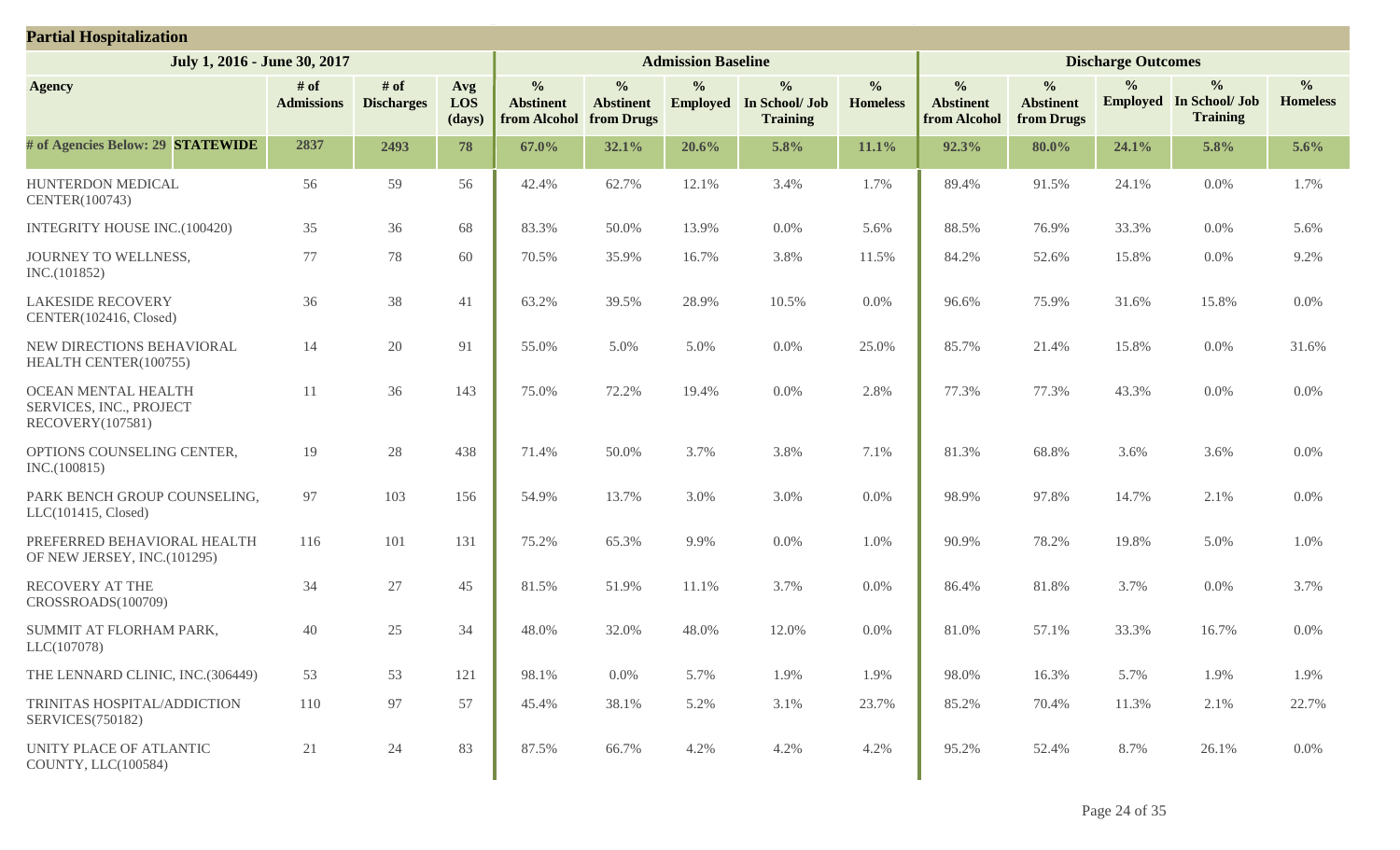| <b>Partial Hospitalization</b>      |                           |                           |                      |                                                                     |                                   |                                  |                                                    |                                  |                                                          |                                                        |                                  |                                                    |                                  |
|-------------------------------------|---------------------------|---------------------------|----------------------|---------------------------------------------------------------------|-----------------------------------|----------------------------------|----------------------------------------------------|----------------------------------|----------------------------------------------------------|--------------------------------------------------------|----------------------------------|----------------------------------------------------|----------------------------------|
| July 1, 2016 - June 30, 2017        |                           |                           |                      |                                                                     |                                   | <b>Admission Baseline</b>        |                                                    |                                  |                                                          |                                                        | <b>Discharge Outcomes</b>        |                                                    |                                  |
| <b>Agency</b>                       | # of<br><b>Admissions</b> | # of<br><b>Discharges</b> | Avg<br>LOS<br>(days) | $\frac{0}{0}$<br><b>Abstinent</b><br><b>from Alcohol from Drugs</b> | $\frac{0}{0}$<br><b>Abstinent</b> | $\frac{0}{0}$<br><b>Employed</b> | $\frac{0}{0}$<br>In School/ Job<br><b>Training</b> | $\frac{0}{0}$<br><b>Homeless</b> | $\frac{0}{0}$<br><b>Abstinent</b><br><b>from Alcohol</b> | $\frac{0}{0}$<br><b>Abstinent</b><br><b>from Drugs</b> | $\frac{0}{0}$<br><b>Employed</b> | $\frac{0}{0}$<br>In School/ Job<br><b>Training</b> | $\frac{0}{0}$<br><b>Homeless</b> |
| # of Agencies Below: 29 STATEWIDE   | 2837                      | 2493                      | 78                   | 67.0%                                                               | 32.1%                             | $20.6\%$                         | 5.8%                                               | $11.1\%$                         | 92.3%                                                    | 80.0%                                                  | 24.1%                            | 5.8%                                               | $5.6\%$                          |
| UNITY PLACE PROGRAM,<br>LLC(101917) | 73                        | 92                        | 103                  | 73.6%                                                               | 50.5%                             | 4.3%                             | 2.2%                                               | 27.5%                            | 71.2%                                                    | 60.3%                                                  | 8.0%                             | $0.0\%$                                            | 19.3%                            |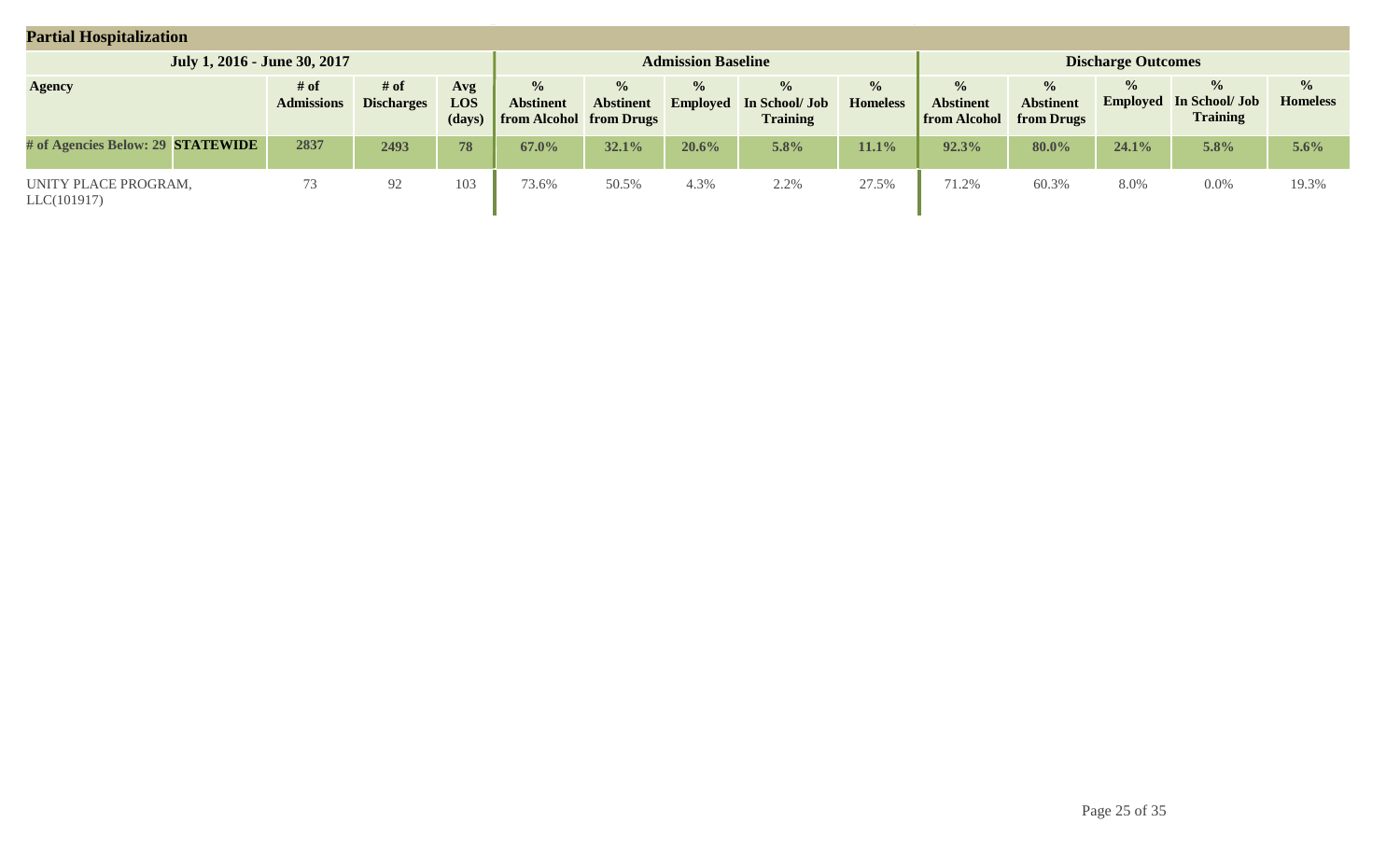#### **Opioid-Maintenance Outpatient**

Methadone, used for maintenance and/or detoxification is provided in combination with outpatient treatment. Methadone is a synthetic opioid used medically as an analgesic and as an anti-addictive medication for patients who meet the criteria for opioid dependence. Buprenorphine is another option used medically for the treatment of opioid dependence.

#### **Opioid-Maintenance Outpatient**

| July 1, 2016 - June 30, 2017                                           |                             |                             |                      | <b>Admission Baseline</b>                         |                                                 | <b>Discharge Outcomes</b> |                                                                    |                                  |                                                   |                                                 |               |                                                                    |                                  |
|------------------------------------------------------------------------|-----------------------------|-----------------------------|----------------------|---------------------------------------------------|-------------------------------------------------|---------------------------|--------------------------------------------------------------------|----------------------------------|---------------------------------------------------|-------------------------------------------------|---------------|--------------------------------------------------------------------|----------------------------------|
| <b>Agency</b>                                                          | $#$ of<br><b>Admissions</b> | $#$ of<br><b>Discharges</b> | Avg<br>LOS<br>(days) | $\frac{0}{0}$<br><b>Abstinent</b><br>from Alcohol | $\frac{0}{0}$<br><b>Abstinent</b><br>from Drugs | $\frac{0}{0}$             | $\frac{0}{0}$<br><b>Employed</b> In School/ Job<br><b>Training</b> | $\frac{0}{0}$<br><b>Homeless</b> | $\frac{0}{0}$<br><b>Abstinent</b><br>from Alcohol | $\frac{0}{0}$<br><b>Abstinent</b><br>from Drugs | $\frac{0}{0}$ | $\frac{0}{0}$<br><b>Employed</b> In School/ Job<br><b>Training</b> | $\frac{0}{0}$<br><b>Homeless</b> |
| # of Agencies Below: 33 STATEWIDE                                      | 8771                        | 7006                        | 574                  | 95.0%                                             | 9.4%                                            | 25.7%                     | 2.3%                                                               | 4.7%                             | 96.3%                                             | $30.0\%$                                        | 28.1%         | $3.0\%$                                                            | 2.9%                             |
| AMERICAN HABITARE AND<br>COUNSELING, INC.(106286)                      | 393                         | 504                         | 760                  | 93.2%                                             | 8.6%                                            | 18.5%                     | 1.6%                                                               | 2.8%                             | 96.3%                                             | 14.7%                                           | 20.6%         | 1.6%                                                               | 2.0%                             |
| ARS OF SOMERS POINT, LLC(000221)                                       | 541                         | 367                         | 646                  | 96.7%                                             | 10.4%                                           | 30.3%                     | 3.3%                                                               | 1.4%                             | 90.6%                                             | 38.8%                                           | 33.0%         | 6.5%                                                               | 1.9%                             |
| <b>CAMDEN TREATMENT</b><br>ASSOCIATES, LLC(989898)                     | 687                         | 484                         | 402                  | 99.4%                                             | 13.3%                                           | 26.6%                     | 2.7%                                                               | 5.8%                             | 99.5%                                             | 23.9%                                           | 25.8%         | 2.9%                                                               | 3.1%                             |
| <b>DELAWARE VALLEY</b><br><b>MEDICAL(100936)</b>                       | 290                         | 176                         | 813                  | 94.8%                                             | 9.2%                                            | 42.3%                     | 1.7%                                                               | 1.7%                             | 98.8%                                             | 34.8%                                           | 36.4%         | 4.0%                                                               | 3.4%                             |
| EAST ORANGE SUBSTANCE ABUSE<br>TREATMENT PROGRAM(300806)               | 71                          | 50                          | 858                  | 90.0%                                             | 28.0%                                           | 26.0%                     | 4.0%                                                               | 4.0%                             | 87.8%                                             | 53.1%                                           | 40.0%         | 2.0%                                                               | 4.0%                             |
| HABIT OPCO, INC. D/B/A/<br>STRATHMORE TREATMENT<br>ASSOCIATES(101550)  | 282                         | 250                         | 648                  | 97.5%                                             | 5.3%                                            | 56.0%                     | 6.5%                                                               | 0.8%                             | 98.8%                                             | 31.7%                                           | 49.2%         | 2.8%                                                               | 1.2%                             |
| <b>INTER COUNTY COUNCIL ON DRUG</b><br>AND ALCOHOL ABUSE, INC.(306209) | 33                          | 27                          | 1,166                | 92.6%                                             | 25.9%                                           | 40.7%                     | 0.0%                                                               | 0.0%                             | 96.2%                                             | 26.9%                                           | 44.4%         | 3.7%                                                               | 0.0%                             |
| JOHN BROOKS RECOVERY CENTER<br>(MATI MMU)(JBRNET)                      | 64                          | 92                          | 504                  | 95.6%                                             | 7.7%                                            | 13.0%                     | 3.3%                                                               | 14.1%                            | 89.9%                                             | 36.7%                                           | 17.4%         | 2.2%                                                               | 7.6%                             |
| <b>JOHN BROOKS RECOVERY</b><br>CENTER(300103)                          | 829                         | 579                         | 359                  | 95.0%                                             | 12.5%                                           | 14.4%                     | 1.0%                                                               | 12.7%                            | 93.8%                                             | 46.6%                                           | 22.8%         | 2.1%                                                               | 5.9%                             |
| JSAS HEALTHCARE, INC.(100156)                                          | 558                         | 446                         | 339                  | 88.1%                                             | 7.6%                                            | 23.0%                     | 1.8%                                                               | 1.3%                             | 95.8%                                             | 27.6%                                           | 30.3%         | 2.0%                                                               | 1.3%                             |
| KHALEIDOSCOPE HEALTH CARE,<br>INC.(106328)                             | 248                         | 255                         | 574                  | 94.9%                                             | 5.5%                                            | 14.6%                     | 0.8%                                                               | 6.7%                             | 98.1%                                             | 17.8%                                           | 12.9%         | 0.8%                                                               | 1.2%                             |
| LENNARD CLINIC, INC. (MATI<br>MMU)(TLCNET)                             | 135                         | 132                         | 453                  | 95.4%                                             | 3.8%                                            | 9.9%                      | 0.0%                                                               | 6.9%                             | 97.6%                                             | 14.3%                                           | 15.9%         | 0.0%                                                               | 5.3%                             |
| MIDDLETOWN MEDICAL,<br>LLC(101983)                                     | 454                         | 254                         | 324                  | 98.0%                                             | 6.3%                                            | 48.8%                     | 2.8%                                                               | 0.8%                             | 99.2%                                             | 35.7%                                           | 49.2%         | 5.9%                                                               | 2.4%                             |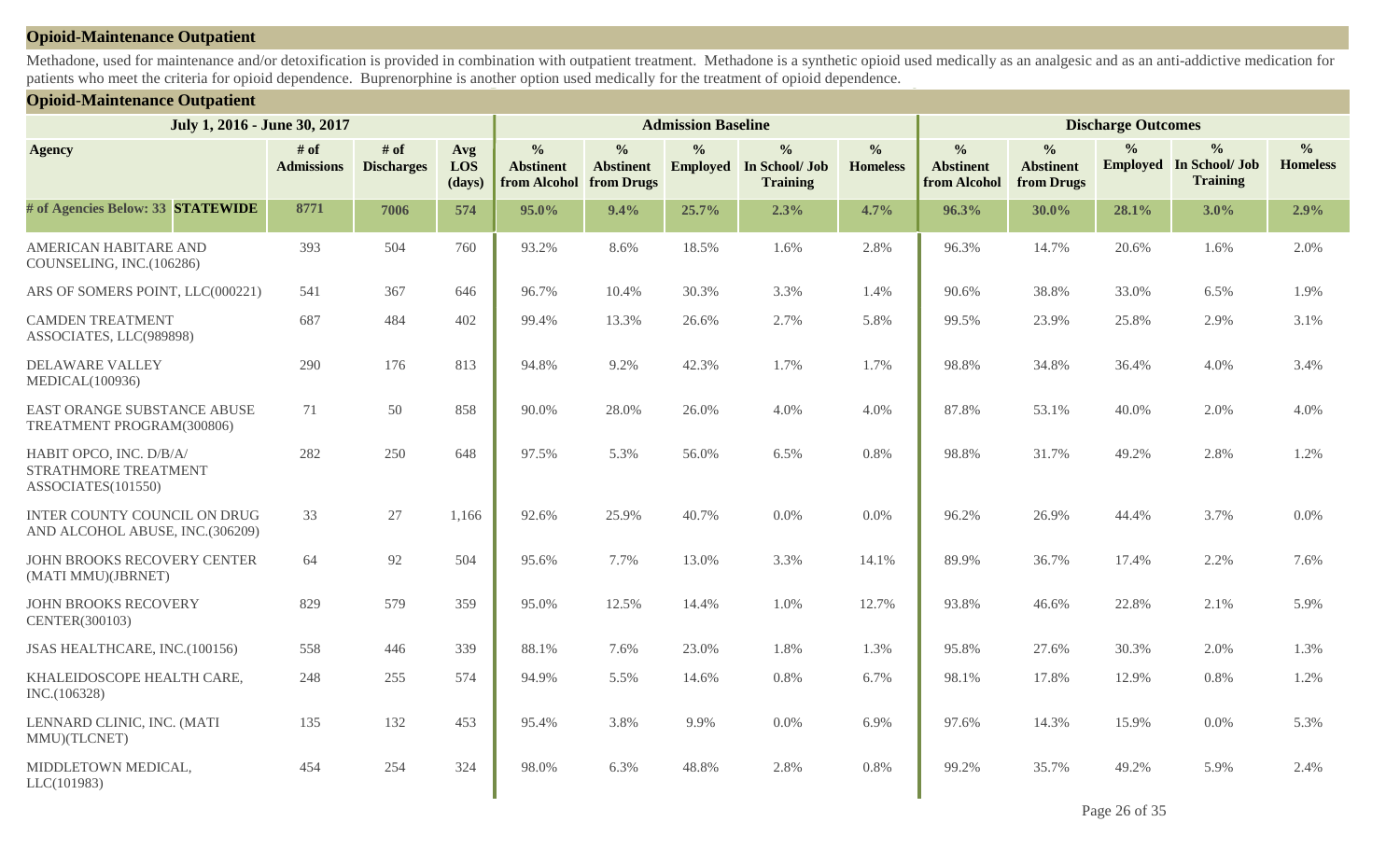| <b>Opioid-Maintenance Outpatient</b>                 |                           |                             |                      |                                                   |                                                 |                           |                                                                    |                                  |                                                   |                                                 |                           |                                                                    |                                  |
|------------------------------------------------------|---------------------------|-----------------------------|----------------------|---------------------------------------------------|-------------------------------------------------|---------------------------|--------------------------------------------------------------------|----------------------------------|---------------------------------------------------|-------------------------------------------------|---------------------------|--------------------------------------------------------------------|----------------------------------|
| July 1, 2016 - June 30, 2017                         |                           |                             |                      |                                                   |                                                 | <b>Admission Baseline</b> |                                                                    |                                  |                                                   |                                                 | <b>Discharge Outcomes</b> |                                                                    |                                  |
| <b>Agency</b>                                        | # of<br><b>Admissions</b> | $#$ of<br><b>Discharges</b> | Avg<br>LOS<br>(days) | $\frac{0}{0}$<br><b>Abstinent</b><br>from Alcohol | $\frac{0}{0}$<br><b>Abstinent</b><br>from Drugs | $\frac{0}{0}$             | $\frac{0}{0}$<br><b>Employed</b> In School/ Job<br><b>Training</b> | $\frac{0}{0}$<br><b>Homeless</b> | $\frac{0}{0}$<br><b>Abstinent</b><br>from Alcohol | $\frac{0}{0}$<br><b>Abstinent</b><br>from Drugs | $\frac{0}{0}$             | $\frac{0}{0}$<br><b>Employed</b> In School/ Job<br><b>Training</b> | $\frac{0}{0}$<br><b>Homeless</b> |
| # of Agencies Below: 33 STATEWIDE                    | 8771                      | 7006                        | 574                  | 95.0%                                             | 9.4%                                            | 25.7%                     | 2.3%                                                               | 4.7%                             | 96.3%                                             | 30.0%                                           | 28.1%                     | 3.0%                                                               | 2.9%                             |
| MORRIS COUNTY AFTERCARE<br>CENTER(100651)            | 181                       | 103                         | 852                  | 92.2%                                             | 13.7%                                           | 41.2%                     | 5.9%                                                               | 1.0%                             | 94.0%                                             | 27.0%                                           | 28.2%                     | 1.0%                                                               | 1.0%                             |
| NEW BRUNSWICK COUNSELING<br>CENTER(302026)           | 298                       | 198                         | 535                  | 94.9%                                             | 17.2%                                           | 27.8%                     | 3.0%                                                               | 3.5%                             | 95.9%                                             | 44.8%                                           | 30.8%                     | 3.5%                                                               | 5.6%                             |
| NEW HORIZON TREATMENT<br>SERVICES (MATI MMU)(NHTNET) | 48                        | 32                          | 1,038                | 84.4%                                             | 3.1%                                            | 9.4%                      | 3.1%                                                               | 9.4%                             | 92.9%                                             | 25.0%                                           | 21.9%                     | 0.0%                                                               | 9.4%                             |
| NEW HORIZON TREATMENT<br>SERVICES, INC.(100461)      | 303                       | 232                         | 635                  | 92.6%                                             | 7.0%                                            | 19.9%                     | 1.3%                                                               | 4.3%                             | 89.9%                                             | 19.7%                                           | 21.1%                     | 2.6%                                                               | 4.3%                             |
| NORTHEAST LIFE SKILLS<br>ASSOCIATES, INC.(100487)    | 64                        | 47                          | 765                  | 87.2%                                             | 10.6%                                           | 23.4%                     | 2.1%                                                               | $0.0\%$                          | 97.9%                                             | 34.0%                                           | 27.7%                     | 4.3%                                                               | 0.0%                             |
| OCEAN MEDICAL SERVICES,<br>INC.(105320)              | 279                       | 216                         | 532                  | 98.6%                                             | 6.0%                                            | 50.9%                     | 3.3%                                                               | 0.9%                             | 98.9%                                             | 45.6%                                           | 54.6%                     | 3.7%                                                               | 0.5%                             |
| OCEAN MONMOUTH CARE,<br>LLC(101900)                  | 521                       | 252                         | 360                  | 99.2%                                             | 11.6%                                           | 47.6%                     | 2.0%                                                               | 1.2%                             | 98.5%                                             | 34.0%                                           | 44.0%                     | 1.6%                                                               | 1.6%                             |
| ORGANIZATION FOR RECOVERY<br>(MATI MMU)(OFRNET)      | 103                       | 98                          | 418                  | 91.8%                                             | 6.1%                                            | 13.3%                     | 2.0%                                                               | 4.1%                             | 94.5%                                             | 27.5%                                           | 24.5%                     | 5.1%                                                               | 4.1%                             |
| ORGANIZATION FOR RECOVERY,<br>INC.(100503)           | 118                       | 107                         | 676                  | 90.5%                                             | 9.5%                                            | 34.6%                     | 2.8%                                                               | 1.9%                             | 92.8%                                             | 34.0%                                           | 43.9%                     | 0.0%                                                               | 2.8%                             |
| PATERSON COUNSELING CENTER,<br>INC.(100495)          | 273                       | 351                         | 813                  | 91.7%                                             | 4.0%                                            | 24.9%                     | 3.5%                                                               | 6.6%                             | 93.8%                                             | 19.5%                                           | 24.5%                     | 3.1%                                                               | 2.8%                             |
| PATERSON COUNSELING CENTER<br>(MATI MMU)(PCCNET)     | 149                       | 144                         | 535                  | 91.6%                                             | 2.8%                                            | 11.8%                     | 1.4%                                                               | 9.0%                             | 93.0%                                             | 19.7%                                           | 19.4%                     | 2.8%                                                               | 4.2%                             |
| SOMERSET TREATMENT<br>SERVICES(100693)               | 54                        | 47                          | 767                  | 95.7%                                             | 13.0%                                           | 48.9%                     | 4.3%                                                               | 2.1%                             | 100.0%                                            | 13.5%                                           | 55.3%                     | 2.1%                                                               | 2.1%                             |
| SPECTRUM HEALTH CARE,<br>INC.(306316)                | 60                        | 103                         | 1,887                | 99.0%                                             | 11.9%                                           | 21.1%                     | 5.3%                                                               | 1.0%                             | 97.0%                                             | 68.2%                                           | 26.2%                     | 11.7%                                                              | 2.9%                             |
| STRAIGHT & NARROW, INC.(306258)                      | 157                       | 178                         | 513                  | 96.1%                                             | 15.7%                                           | 13.5%                     | 2.3%                                                               | 15.7%                            | 93.3%                                             | 53.3%                                           | 23.0%                     | 3.9%                                                               | 2.8%                             |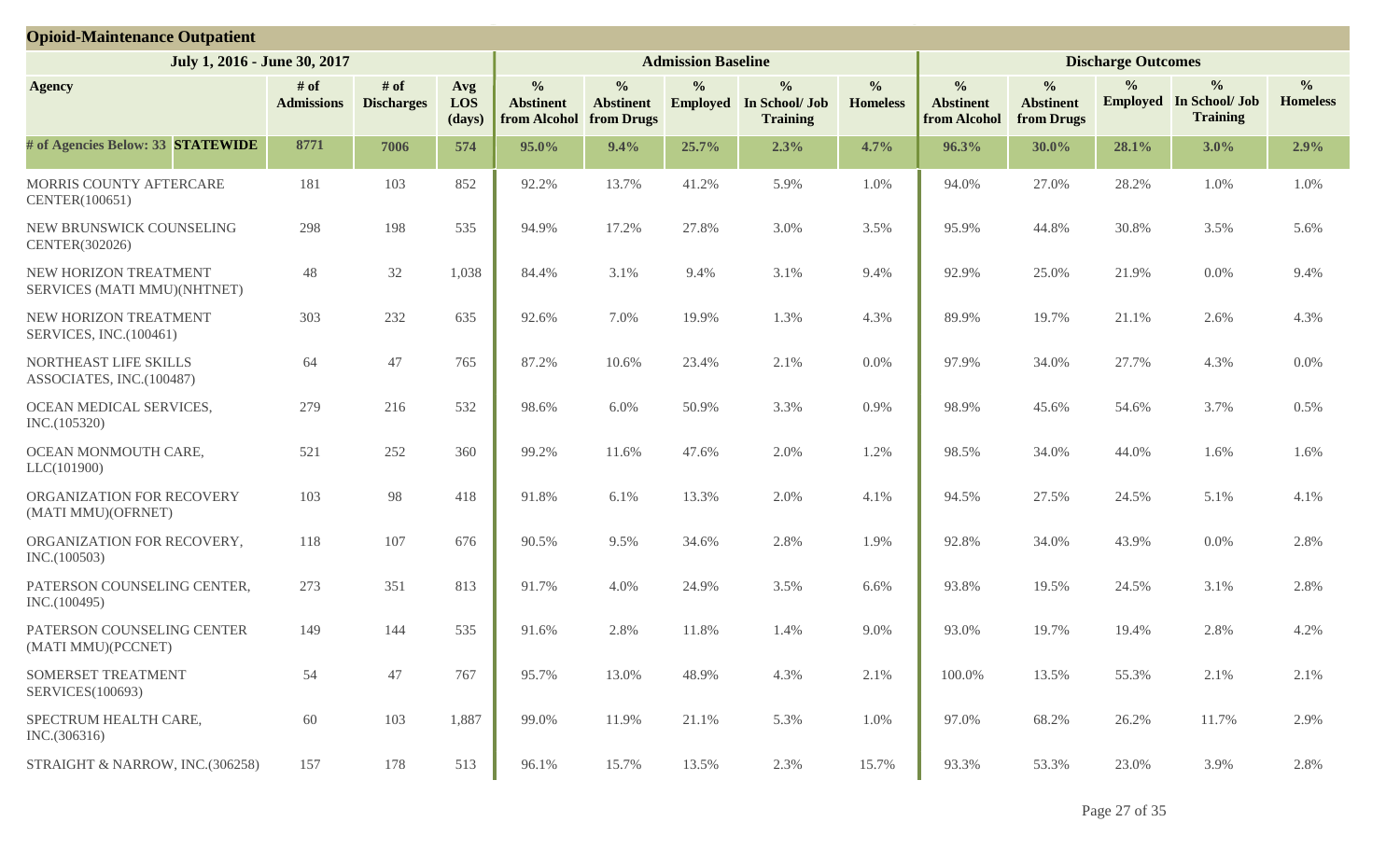| <b>Opioid-Maintenance Outpatient</b>                               |                           |                           |                      |                                                          |                                                        |                                  |                                                    |                                  |                                                          |                                                 |                                  |                                                    |                                   |
|--------------------------------------------------------------------|---------------------------|---------------------------|----------------------|----------------------------------------------------------|--------------------------------------------------------|----------------------------------|----------------------------------------------------|----------------------------------|----------------------------------------------------------|-------------------------------------------------|----------------------------------|----------------------------------------------------|-----------------------------------|
| July 1, 2016 - June 30, 2017                                       |                           |                           |                      |                                                          |                                                        | <b>Admission Baseline</b>        |                                                    |                                  |                                                          |                                                 | <b>Discharge Outcomes</b>        |                                                    |                                   |
| <b>Agency</b>                                                      | # of<br><b>Admissions</b> | # of<br><b>Discharges</b> | Avg<br>LOS<br>(days) | $\frac{0}{0}$<br><b>Abstinent</b><br><b>from Alcohol</b> | $\frac{6}{6}$<br><b>Abstinent</b><br><b>from Drugs</b> | $\frac{0}{0}$<br><b>Employed</b> | $\frac{0}{0}$<br>In School/ Job<br><b>Training</b> | $\frac{0}{0}$<br><b>Homeless</b> | $\frac{0}{0}$<br><b>Abstinent</b><br><b>from Alcohol</b> | $\frac{0}{0}$<br><b>Abstinent</b><br>from Drugs | $\frac{0}{0}$<br><b>Employed</b> | $\frac{6}{6}$<br>In School/ Job<br><b>Training</b> | $\frac{6}{10}$<br><b>Homeless</b> |
| # of Agencies Below: 33 STATEWIDE                                  | 8771                      | 7006                      | 574                  | 95.0%                                                    | 9.4%                                                   | 25.7%                            | 2.3%                                               | 4.7%                             | 96.3%                                                    | 30.0%                                           | 28.1%                            | $3.0\%$                                            | 2.9%                              |
| SUNRISE CLINICAL SERVICES D/B/A<br>OASIS CLINICAL SERVICES(101116) | 201                       | 90                        | 283                  | 93.2%                                                    | 10.2%                                                  | 25.8%                            | 2.3%                                               | 2.2%                             | 98.8%                                                    | 18.1%                                           | 16.7%                            | 0.0%                                               | 1.1%                              |
| THE LENNARD CLINIC, INC.<br>(ELIZABETH)(100545)                    | 200                       | 214                       | 646                  | 92.9%                                                    | 5.7%                                                   | 17.9%                            | 1.9%                                               | 9.4%                             | 96.5%                                                    | 12.8%                                           | 16.8%                            | 0.9%                                               | 6.1%                              |
| THE LENNARD CLINIC, INC.(306449)                                   | 577                       | 430                       | 582                  | 96.7%                                                    | 5.9%                                                   | 10.1%                            | 0.9%                                               | 4.9%                             | 97.6%                                                    | 19.1%                                           | 12.8%                            | 2.8%                                               | 2.8%                              |
| URBAN TREATMENT ASSOCIATES<br>(MATI MMU)(UTANET)                   | 150                       | 148                       | 382                  | 96.6%                                                    | 11.5%                                                  | 8.8%                             | 1.4%                                               | 5.4%                             | 99.2%                                                    | 30.5%                                           | 15.5%                            | 1.4%                                               | 5.4%                              |
| URBAN TREATMENT ASSOCIATES,<br>INC.(000281)                        | 137                       | 168                       | 448                  | 97.6%                                                    | 23.2%                                                  | 13.7%                            | 1.2%                                               | 3.0%                             | 98.8%                                                    | 41.3%                                           | 17.3%                            | 4.8%                                               | 2.4%                              |
| <b>WARREN MEDICAL</b><br><b>SERVICES</b> (108001)                  | 263                       | 202                       | 605                  | 97.5%                                                    | 7.0%                                                   | 46.5%                            | 3.0%                                               | $0.0\%$                          | 97.1%                                                    | 30.0%                                           | 50.5%                            | 5.9%                                               | $0.0\%$                           |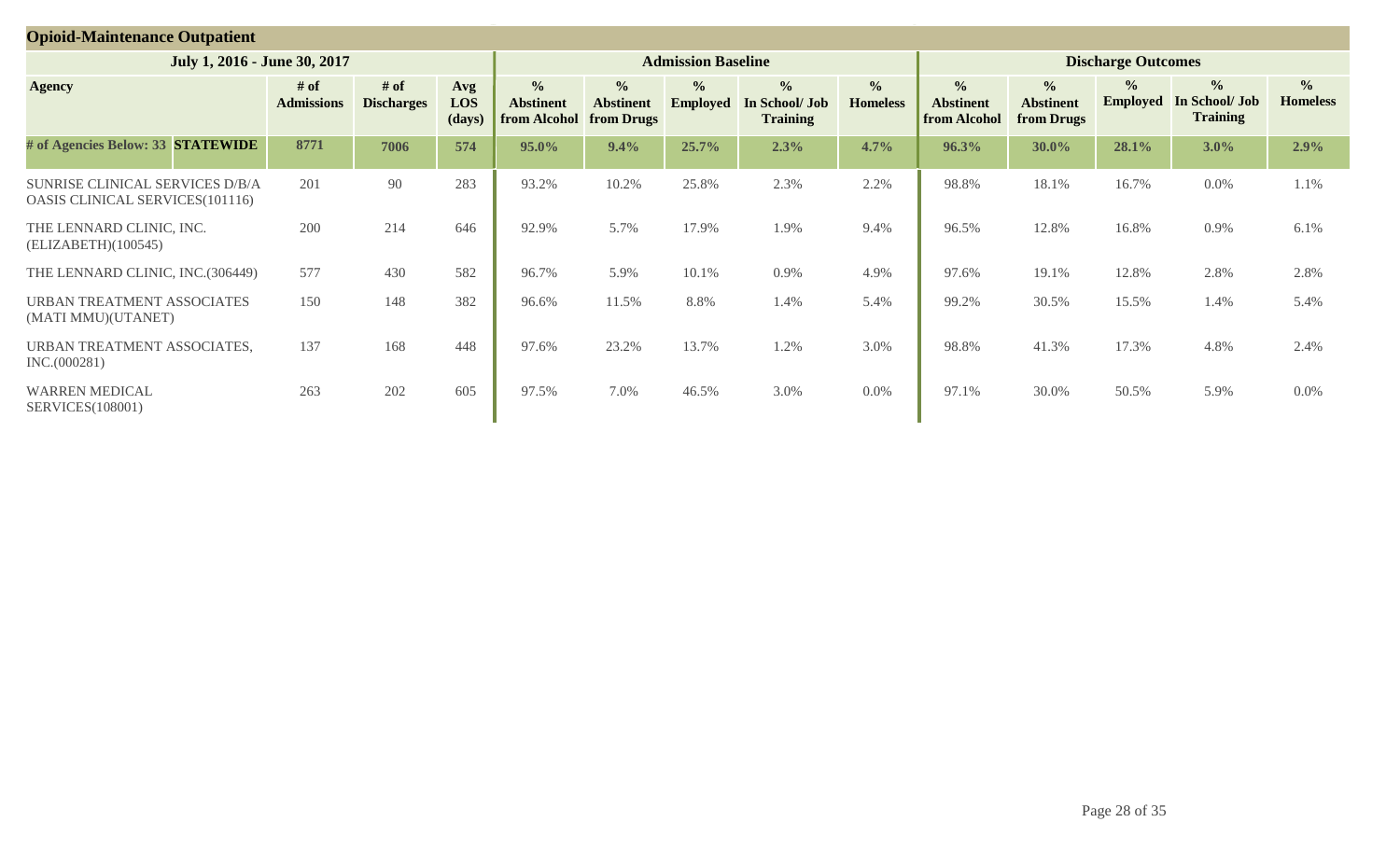#### **Opioid-Maintenance Intensive Outpatient**

Methadone, used for maintenance and/or detoxification is provided in combination with intensive outpatient treatment. Methadone is a synthetic opioid used medically as an analgesic and as an anti-addictive medication for patients who meet the criteria for opioid dependence. Buprenorphine is another option used medically for the treatment of opioid dependence.

#### **Opioid-Maintenance Intensive Outpatient**

| July 1, 2016 - June 30, 2017                             |                           |                           |                      | <b>Admission Baseline</b>                         |                                                 | <b>Discharge Outcomes</b> |                                                                    |                                  |                                                   |                                                 |               |                                                                    |                                  |
|----------------------------------------------------------|---------------------------|---------------------------|----------------------|---------------------------------------------------|-------------------------------------------------|---------------------------|--------------------------------------------------------------------|----------------------------------|---------------------------------------------------|-------------------------------------------------|---------------|--------------------------------------------------------------------|----------------------------------|
| <b>Agency</b>                                            | # of<br><b>Admissions</b> | # of<br><b>Discharges</b> | Avg<br>LOS<br>(days) | $\frac{0}{0}$<br><b>Abstinent</b><br>from Alcohol | $\frac{0}{0}$<br><b>Abstinent</b><br>from Drugs | $\frac{0}{0}$             | $\frac{0}{0}$<br><b>Employed</b> In School/ Job<br><b>Training</b> | $\frac{0}{0}$<br><b>Homeless</b> | $\frac{0}{0}$<br><b>Abstinent</b><br>from Alcohol | $\frac{0}{0}$<br><b>Abstinent</b><br>from Drugs | $\frac{0}{0}$ | $\frac{0}{0}$<br><b>Employed</b> In School/ Job<br><b>Training</b> | $\frac{0}{0}$<br><b>Homeless</b> |
| # of Agencies Below: 17 STATEWIDE                        | 2196                      | 2138                      | 263                  | 95.4%                                             | 5.2%                                            | 14.4%                     | 1.7%                                                               | 6.7%                             | 97.0%                                             | 35.1%                                           | 20.2%         | 2.7%                                                               | 4.1%                             |
| <b>AMERICAN HABITARE AND</b><br>COUNSELING, INC.(106286) | 118                       | 89                        | 446                  | 94.4%                                             | 4.5%                                            | 10.1%                     | 4.5%                                                               | 5.6%                             | 96.6%                                             | 21.3%                                           | 19.1%         | 1.1%                                                               | 5.6%                             |
| ARS OF SOMERS POINT, LLC(000221)                         | 80                        | 94                        | 186                  | 92.5%                                             | 10.8%                                           | 25.0%                     | 1.1%                                                               | 4.3%                             | 96.3%                                             | 61.7%                                           | 33.0%         | 1.1%                                                               | 3.2%                             |
| <b>CAMDEN TREATMENT</b><br>ASSOCIATES, LLC(989898)       | 699                       | 700                       | 105                  | 97.9%                                             | 2.1%                                            | 11.7%                     | 1.3%                                                               | 8.6%                             | 98.8%                                             | 23.3%                                           | 14.9%         | 2.9%                                                               | 4.9%                             |
| DELAWARE VALLEY<br>MEDICAL(100936)                       | 151                       | 159                       | 217                  | 98.1%                                             | 7.0%                                            | 13.9%                     | 0.0%                                                               | 5.7%                             | 98.7%                                             | 49.4%                                           | 24.5%         | 2.5%                                                               | 6.9%                             |
| EAST ORANGE SUBSTANCE ABUSE<br>TREATMENT PROGRAM(300806) | 46                        | 48                        | 291                  | 87.5%                                             | 10.4%                                           | 8.3%                      | 4.2%                                                               | 4.2%                             | 97.9%                                             | 55.3%                                           | 29.2%         | 2.1%                                                               | 2.1%                             |
| <b>JOHN BROOKS RECOVERY</b><br>CENTER(300103)            | 215                       | 169                       | 198                  | 94.7%                                             | 4.1%                                            | 11.8%                     | 0.0%                                                               | 10.7%                            | 94.9%                                             | 36.8%                                           | 16.0%         | 1.8%                                                               | 9.5%                             |
| JSAS HEALTHCARE, INC.(100156)                            | 11                        | 34                        | 214                  | 91.2%                                             | 26.5%                                           | 5.9%                      | 0.0%                                                               | $0.0\%$                          | 96.3%                                             | 66.7%                                           | 23.5%         | 0.0%                                                               | 0.0%                             |
| KHALEIDOSCOPE HEALTH CARE,<br>INC.(106328)               | 28                        | 33                        | 198                  | 97.0%                                             | 0.0%                                            | 9.1%                      | 6.1%                                                               | 6.3%                             | 93.8%                                             | 25.0%                                           | 21.2%         | 0.0%                                                               | 3.0%                             |
| NEW BRUNSWICK COUNSELING<br>CENTER(302026)               | 127                       | 121                       | 132                  | 90.9%                                             | 9.1%                                            | 16.5%                     | 1.7%                                                               | 9.9%                             | 94.5%                                             | 61.5%                                           | 23.1%         | 4.1%                                                               | 1.7%                             |
| NEW HORIZON TREATMENT<br>SERVICES, INC.(100461)          | 36                        | 59                        | 299                  | 98.3%                                             | 5.1%                                            | 13.6%                     | 5.1%                                                               | 8.5%                             | 88.2%                                             | 21.6%                                           | 20.3%         | 3.4%                                                               | 1.7%                             |
| NORTHEAST LIFE SKILLS<br>ASSOCIATES, INC.(100487)        | 23                        | 20                        | 385                  | 80.0%                                             | 0.0%                                            | 15.8%                     | 5.0%                                                               | $0.0\%$                          | 100.0%                                            | 40.0%                                           | 25.0%         | 5.0%                                                               | 0.0%                             |
| OCEAN MONMOUTH CARE,<br>LLC(101900)                      | 33                        | 21                        | 487                  | 100.0%                                            | 5.0%                                            | 9.5%                      | 4.8%                                                               | 4.8%                             | 100.0%                                            | 50.0%                                           | 33.3%         | 0.0%                                                               | 9.5%                             |
| SOMERSET TREATMENT<br>SERVICES(100693)                   | 58                        | 48                        | 213                  | 89.6%                                             | 8.3%                                            | 40.4%                     | $0.0\%$                                                            | 0.0%                             | 97.1%                                             | 40.0%                                           | 52.1%         | 2.1%                                                               | 0.0%                             |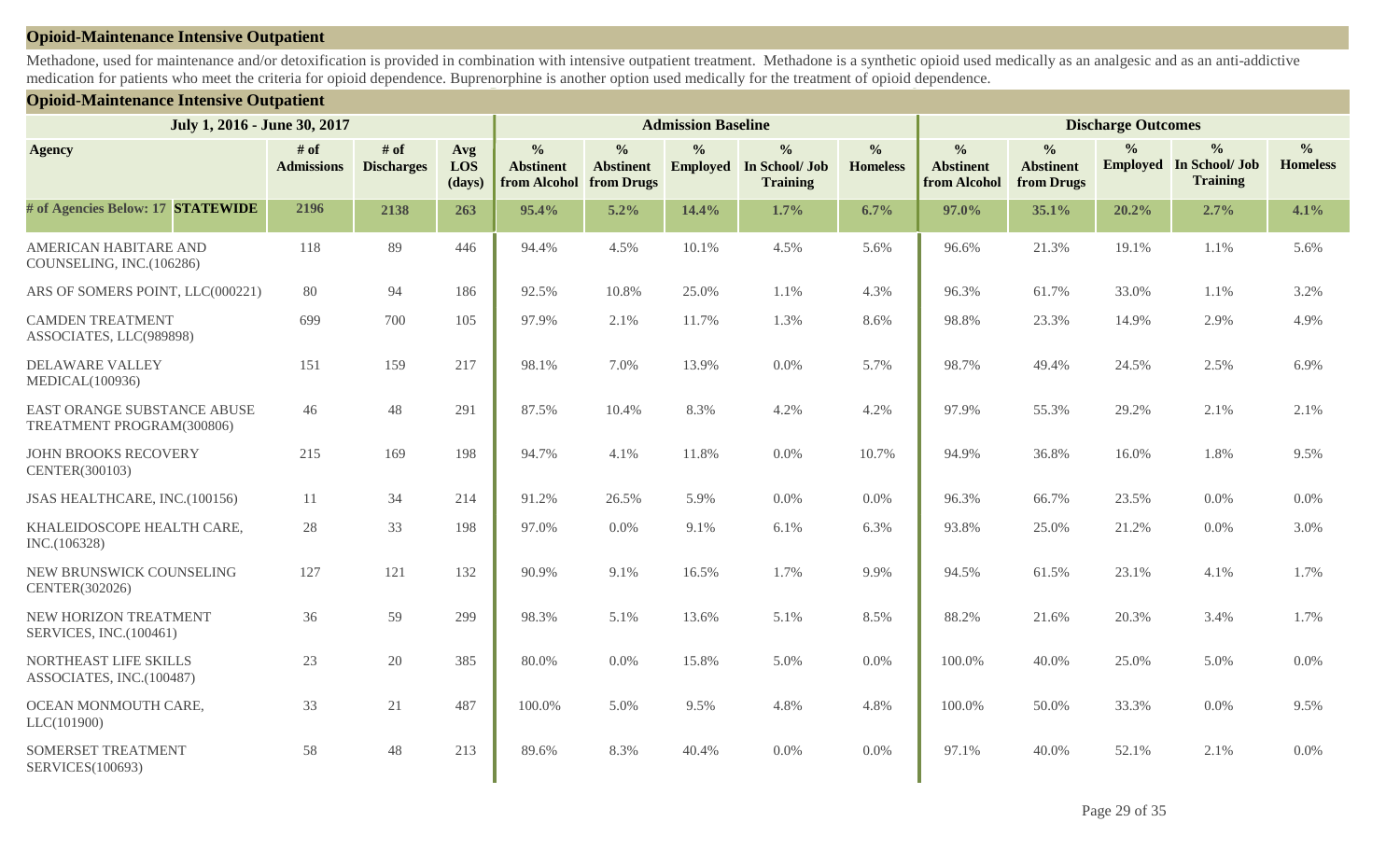| <b>Opioid-Maintenance Intensive Outpatient</b>                     |                              |                           |                           |                      |                                                              |                                   |                                  |                                                    |                                  |                                                          |                                                 |                                  |                                                    |                                  |
|--------------------------------------------------------------------|------------------------------|---------------------------|---------------------------|----------------------|--------------------------------------------------------------|-----------------------------------|----------------------------------|----------------------------------------------------|----------------------------------|----------------------------------------------------------|-------------------------------------------------|----------------------------------|----------------------------------------------------|----------------------------------|
|                                                                    | July 1, 2016 - June 30, 2017 |                           |                           |                      |                                                              |                                   | <b>Admission Baseline</b>        |                                                    |                                  |                                                          |                                                 | <b>Discharge Outcomes</b>        |                                                    |                                  |
| <b>Agency</b>                                                      |                              | # of<br><b>Admissions</b> | # of<br><b>Discharges</b> | Avg<br>LOS<br>(days) | $\frac{0}{0}$<br><b>Abstinent</b><br>from Alcohol from Drugs | $\frac{0}{0}$<br><b>Abstinent</b> | $\frac{0}{0}$<br><b>Employed</b> | $\frac{0}{0}$<br>In School/ Job<br><b>Training</b> | $\frac{0}{0}$<br><b>Homeless</b> | $\frac{0}{0}$<br><b>Abstinent</b><br><b>from Alcohol</b> | $\frac{6}{6}$<br><b>Abstinent</b><br>from Drugs | $\frac{0}{0}$<br><b>Employed</b> | $\frac{1}{2}$<br>In School/ Job<br><b>Training</b> | $\frac{0}{0}$<br><b>Homeless</b> |
| # of Agencies Below: 17 STATEWIDE                                  |                              | 2196                      | 2138                      | 263                  | 95.4%                                                        | 5.2%                              | 14.4%                            | 1.7%                                               | 6.7%                             | 97.0%                                                    | 35.1%                                           | 20.2%                            | 2.7%                                               | 4.1%                             |
| SPECTRUM HEALTH CARE,<br>INC.(306316)                              |                              | 161                       | 110                       | 197                  | 99.1%                                                        | 2.7%                              | 18.2%                            | 1.8%                                               | 10.9%                            | 98.5%                                                    | 60.3%                                           | 30.0%                            | 11.8%                                              | 3.6%                             |
| SUNRISE CLINICAL SERVICES D/B/A<br>OASIS CLINICAL SERVICES(101116) |                              | 203                       | 203                       | 217                  | 93.1%                                                        | 6.4%                              | 11.3%                            | 1.5%                                               | 0.0%                             | 97.3%                                                    | 26.6%                                           | 12.8%                            | 0.0%                                               | 0.5%                             |
| THE LENNARD CLINIC, INC.<br>(ELIZABETH)(100545)                    |                              | 26                        | 25                        | 557                  | 84.0%                                                        | 0.0%                              | 16.0%                            | $0.0\%$                                            | 8.0%                             | 87.5%                                                    | 33.3%                                           | 12.0%                            | 0.0%                                               | 4.0%                             |
| THE LENNARD CLINIC, INC.(306449)                                   |                              | 101                       | 113                       | 158                  | 95.6%                                                        | 9.7%                              | 8.8%                             | 2.7%                                               | 7.1%                             | 95.1%                                                    | 24.3%                                           | 13.3%                            | 3.5%                                               | 2.7%                             |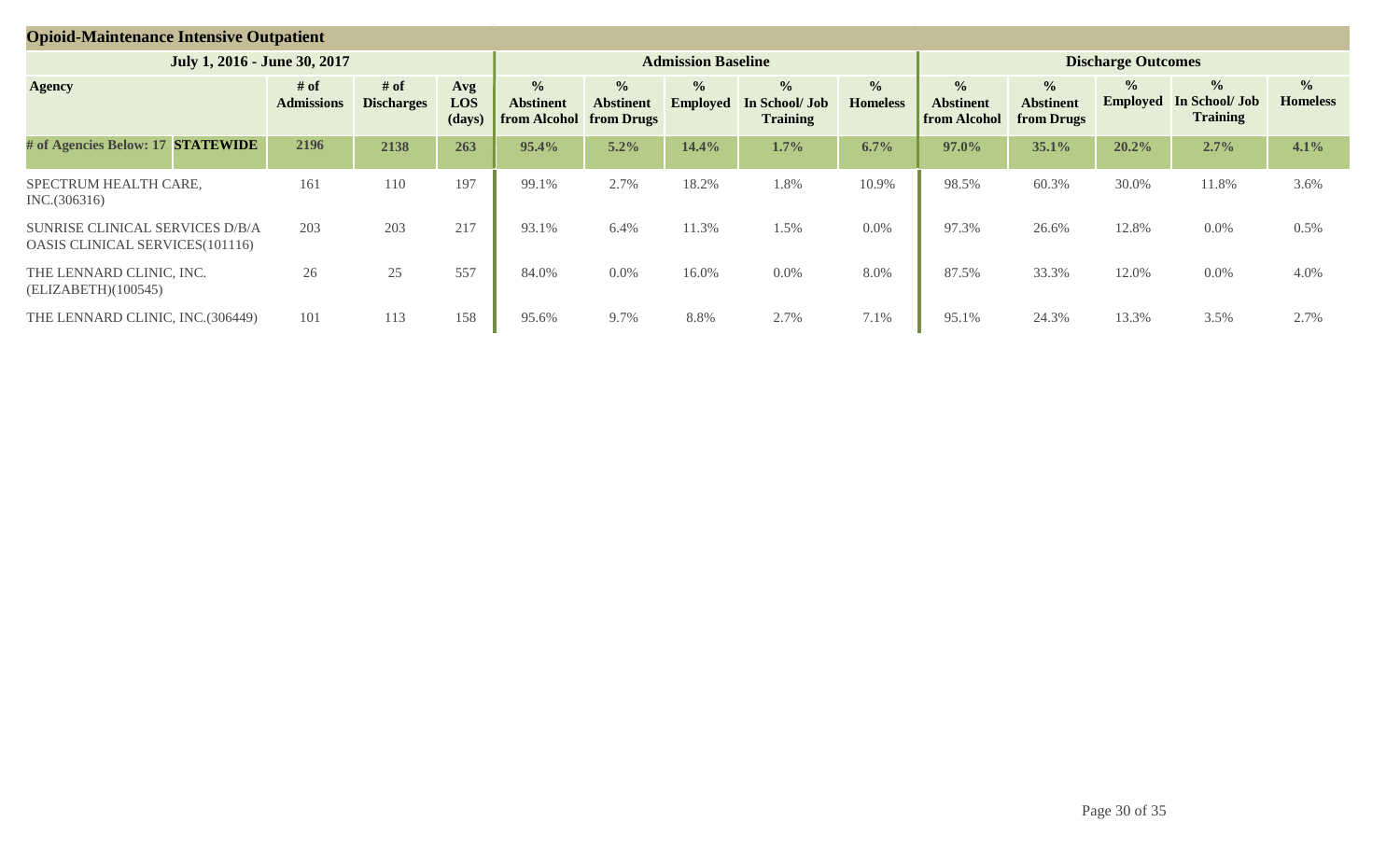## **Halfway House**

Treatment is provided in a licensed residential facility which provides room, board and services designed to apply recovery skills, preventing relapse, improving emotional functioning, promoting personal responsibility and re-integrating the individual into work, education and family life. It includes no less than 3 hours per week of counseling services.

## **Halfway House**

| July 1, 2016 - June 30, 2017                                           |                           | <b>Admission Baseline</b>   |                      |                                                   |                                                 |               |                                                                    | <b>Discharge Outcomes</b>        |                                                   |                                                 |               |                                                                    |                                  |
|------------------------------------------------------------------------|---------------------------|-----------------------------|----------------------|---------------------------------------------------|-------------------------------------------------|---------------|--------------------------------------------------------------------|----------------------------------|---------------------------------------------------|-------------------------------------------------|---------------|--------------------------------------------------------------------|----------------------------------|
| <b>Agency</b>                                                          | # of<br><b>Admissions</b> | $#$ of<br><b>Discharges</b> | Avg<br>LOS<br>(days) | $\frac{6}{6}$<br><b>Abstinent</b><br>from Alcohol | $\frac{0}{0}$<br><b>Abstinent</b><br>from Drugs | $\frac{0}{0}$ | $\frac{0}{0}$<br><b>Employed</b> In School/ Job<br><b>Training</b> | $\frac{0}{0}$<br><b>Homeless</b> | $\frac{6}{6}$<br><b>Abstinent</b><br>from Alcohol | $\frac{0}{0}$<br><b>Abstinent</b><br>from Drugs | $\frac{0}{0}$ | $\frac{0}{0}$<br><b>Employed</b> In School/ Job<br><b>Training</b> | $\frac{0}{0}$<br><b>Homeless</b> |
| # of Agencies Below: 15 STATEWIDE                                      | 2153                      | 2130                        | 130                  | 85.4%                                             | 58.4%                                           | 2.2%          | 1.2%                                                               | 11.4%                            | 96.5%                                             | 85.5%                                           | 54.2%         | 4.8%                                                               | 14.6%                            |
| ANGEL HOPE HOUSE(100374)                                               | 47                        | 49                          | 141                  | 100.0%                                            | 95.9%                                           | 0.0%          | 0.0%                                                               | 4.1%                             | 95.3%                                             | 76.7%                                           | 47.9%         | 8.3%                                                               | 10.4%                            |
| BERGEN COUNTY COMMUNITY<br><b>ACTION(103507)</b>                       | 54                        | 52                          | 158                  | 69.2%                                             | 7.7%                                            | 1.9%          | 0.0%                                                               | 42.3%                            | 84.4%                                             | 75.0%                                           | 65.1%         | 0.0%                                                               | 20.9%                            |
| DAYTOP VILLAGE, INC.(101261)                                           | 98                        | 88                          | 82                   | 67.8%                                             | 36.8%                                           | 0.0%          | 1.1%                                                               | 52.9%                            | 98.4%                                             | 100.0%                                          | 32.5%         | 0.0%                                                               | 20.5%                            |
| <b>DISCOVERY INSTITUTE FOR</b><br>ADDICTIVE DISORDERS,<br>INC.(300236) | 14                        | 28                          | 75                   | 100.0%                                            | 85.7%                                           | 10.7%         | 0.0%                                                               | 0.0%                             | 100.0%                                            | 50.0%                                           | 57.1%         | 3.6%                                                               | 7.1%                             |
| EVAS VILLAGE, INC.(101329)                                             | 355                       | 348                         | 146                  | 79.0%                                             | 28.7%                                           | 1.4%          | 1.1%                                                               | 3.2%                             | 98.0%                                             | 89.9%                                           | 55.1%         | 12.2%                                                              | 19.8%                            |
| FREEDOM HOUSE, INC.(101162)                                            | 142                       | 139                         | 111                  | 84.8%                                             | 77.5%                                           | 0.7%          | 0.7%                                                               | 11.5%                            | 92.3%                                             | 75.2%                                           | 73.0%         | 2.9%                                                               | 18.2%                            |
| HENDRICKS HOUSE, INC.(105270)                                          | 401                       | 404                         | 95                   | 92.3%                                             | 76.7%                                           | 0.7%          | 0.0%                                                               | 8.4%                             | 98.0%                                             | 89.2%                                           | 47.3%         | 0.0%                                                               | 9.9%                             |
| INTEGRITY HOUSE INC.(100420)                                           | 245                       | 241                         | 155                  | 83.8%                                             | 36.5%                                           | 2.1%          | 3.3%                                                               | 4.6%                             | 94.8%                                             | 83.6%                                           | 75.3%         | 9.1%                                                               | 9.1%                             |
| MRS. WILSON'S HALFWAY<br>HOUSE(902437)                                 | 39                        | 36                          | 132                  | 97.2%                                             | 97.2%                                           | 2.8%          | 0.0%                                                               | 22.2%                            | 100.0%                                            | 84.8%                                           | 64.7%         | 0.0%                                                               | 41.2%                            |
| NEW HOPE FOUNDATION<br>INC.(102467)                                    | 224                       | 239                         | 93                   | 75.3%                                             | 38.5%                                           | 9.2%          | 0.4%                                                               | 14.3%                            | 94.0%                                             | 79.1%                                           | 65.1%         | 1.7%                                                               | 10.2%                            |
| REAL HOUSE, INC.(101056)                                               | 77                        | 85                          | 199                  | 84.7%                                             | 48.2%                                           | 3.5%          | 2.4%                                                               | 29.4%                            | 98.3%                                             | 79.7%                                           | 19.8%         | 6.2%                                                               | 45.7%                            |
| <b>RESCUE MISSION OF</b><br><b>TRENTON(750687)</b>                     | 188                       | 186                         | 92                   | 90.8%                                             | 88.1%                                           | 0.5%          | 3.8%                                                               | 5.9%                             | 99.4%                                             | 93.3%                                           | 27.2%         | 3.3%                                                               | 3.3%                             |
| SPRING HOUSE(902205)                                                   | 51                        | 48                          | 241                  | 95.8%                                             | 97.9%                                           | 0.0%          | 0.0%                                                               | 4.2%                             | 100.0%                                            | 100.0%                                          | 63.8%         | 4.3%                                                               | 14.9%                            |
| STRAIGHT & NARROW, INC.(306258)                                        | 161                       | 114                         | 99                   | 96.5%                                             | 85.1%                                           | 0.9%          | 0.9%                                                               | 6.1%                             | 95.3%                                             | 68.9%                                           | 63.2%         | 6.1%                                                               | 13.2%                            |
| TURNING POINT, INC.(750729)                                            | 44                        | 42                          | 115                  | 95.2%                                             | 95.2%                                           | $0.0\%$       | 0.0%                                                               | 14.3%                            | 97.4%                                             | 92.1%                                           | 76.2%         | 0.0%                                                               | 28.6%                            |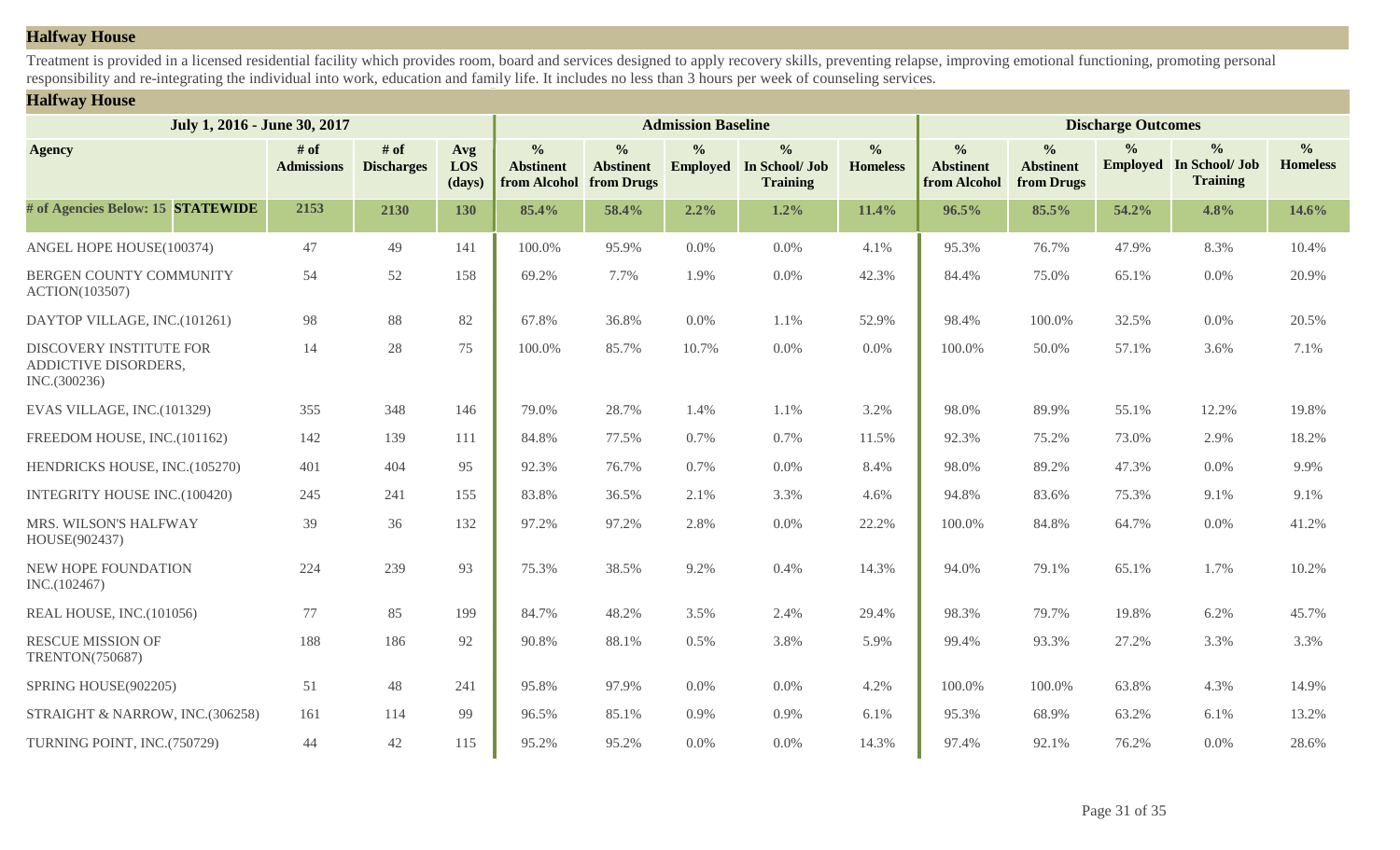## **Long-Term Residential**

Treatment is provided in a licensed residential facility which provides a structured recovery environment, combined with professional clinical services, designed to address addiction and living skills problems for persons with a substance abuse diagnosis who require longer treatment stays to support and promote recovery. It includes no less than 8 hours per week of counseling interventions on at least five separate occasions.

#### **Long-Term Residential**

| July 1, 2016 - June 30, 2017                                           |                             |                             |                      | <b>Admission Baseline</b>                         |                                                 |                                  |                                                    |                                  | <b>Discharge Outcomes</b>                         |                                                 |                                  |                                                    |                                  |
|------------------------------------------------------------------------|-----------------------------|-----------------------------|----------------------|---------------------------------------------------|-------------------------------------------------|----------------------------------|----------------------------------------------------|----------------------------------|---------------------------------------------------|-------------------------------------------------|----------------------------------|----------------------------------------------------|----------------------------------|
| <b>Agency</b>                                                          | $#$ of<br><b>Admissions</b> | $#$ of<br><b>Discharges</b> | Avg<br>LOS<br>(days) | $\frac{0}{0}$<br><b>Abstinent</b><br>from Alcohol | $\frac{0}{0}$<br><b>Abstinent</b><br>from Drugs | $\frac{0}{0}$<br><b>Employed</b> | $\frac{6}{6}$<br>In School/ Job<br><b>Training</b> | $\frac{0}{0}$<br><b>Homeless</b> | $\frac{0}{0}$<br><b>Abstinent</b><br>from Alcohol | $\frac{0}{0}$<br><b>Abstinent</b><br>from Drugs | $\frac{0}{0}$<br><b>Employed</b> | $\frac{0}{0}$<br>In School/ Job<br><b>Training</b> | $\frac{0}{0}$<br><b>Homeless</b> |
| # of Agencies Below: 11 STATEWIDE                                      | 3585                        | 3564                        | 112                  | 84.0%                                             | 40.7%                                           | 2.2%                             | 1.3%                                               | 19.8%                            | 99.7%                                             | 96.2%                                           | 2.0%                             | 4.6%                                               | 13.2%                            |
| CURA, INC.(305300)                                                     | 564                         | 539                         | 93                   | 85.3%                                             | 70.1%                                           | 0.0%                             | 0.2%                                               | 44.0%                            | 99.8%                                             | 93.5%                                           | 0.7%                             | 0.7%                                               | 14.4%                            |
| DAMON HOUSE(306167)                                                    | 222                         | 225                         | 93                   | 93.8%                                             | 68.9%                                           | 0.4%                             | 0.0%                                               | 9.3%                             | 100.0%                                            | 99.5%                                           | 0.4%                             | 0.0%                                               | 0.9%                             |
| <b>DISCOVERY INSTITUTE FOR</b><br>ADDICTIVE DISORDERS,<br>INC.(300236) | 82                          | 76                          | 137                  | 88.2%                                             | 56.6%                                           | 0.0%                             | $0.0\%$                                            | 0.0%                             | 100.0%                                            | 92.3%                                           | 5.3%                             | 0.0%                                               | 15.8%                            |
| <b>GOOD NEWS HOME FOR</b><br>WOMEN(101477)                             | 25                          | 22                          | 61                   | 72.7%                                             | 13.6%                                           | 0.0%                             | 0.0%                                               | 9.1%                             | 100.0%                                            | 90.0%                                           | 4.5%                             | 4.5%                                               | 27.3%                            |
| <b>INTEGRITY HOUSE INC.(100420)</b>                                    | 958                         | 972                         | 110                  | 80.1%                                             | 24.4%                                           | 1.7%                             | 0.6%                                               | 10.2%                            | 100.0%                                            | 97.0%                                           | 0.9%                             | 10.6%                                              | 13.0%                            |
| <b>JOHN BROOKS RECOVERY</b><br>CENTER(300103)                          | 535                         | 548                         | 93                   | 91.1%                                             | 10.0%                                           | 1.3%                             | 0.2%                                               | 13.1%                            | 100.0%                                            | 98.0%                                           | 1.1%                             | 1.9%                                               | 16.3%                            |
| <b>LEGACY TREATMENT</b><br><b>SERVICES(100475)</b>                     | 50                          | 70                          | 88                   | 94.3%                                             | 67.1%                                           | 5.7%                             | 0.0%                                               | 4.3%                             | 95.4%                                             | 87.7%                                           | 8.6%                             | 0.0%                                               | 15.7%                            |
| NEWARK RENAISSANCE HOUSE,<br>INC.(306092)                              | 69                          | 72                          | 160                  | 95.8%                                             | 25.0%                                           | 0.0%                             | 22.2%                                              | 29.2%                            | 98.3%                                             | 96.6%                                           | 0.0%                             | 7.9%                                               | 23.8%                            |
| RECOVERY CENTERS OF AMERICA,<br>LIGHTHOUSE(100751)                     | 48                          | 44                          | 12                   | 54.5%                                             | 25.0%                                           | 52.3%                            | 4.5%                                               | 2.3%                             | 100.0%                                            | 100.0%                                          | 50.0%                            | 2.3%                                               | 2.3%                             |
| <b>RESCUE MISSION OF</b><br>TRENTON(750687)                            | 165                         | 159                         | 53                   | 82.4%                                             | 65.4%                                           | 0.6%                             | 1.9%                                               | 23.9%                            | 100.0%                                            | 94.4%                                           | 0.0%                             | 0.6%                                               | 3.1%                             |
| STRAIGHT & NARROW, INC.(306258)                                        | 823                         | 786                         | 101                  | 80.7%                                             | 49.6%                                           | 2.5%                             | 0.5%                                               | 26.5%                            | 99.8%                                             | 97.7%                                           | 2.0%                             | 4.2%                                               | 15.2%                            |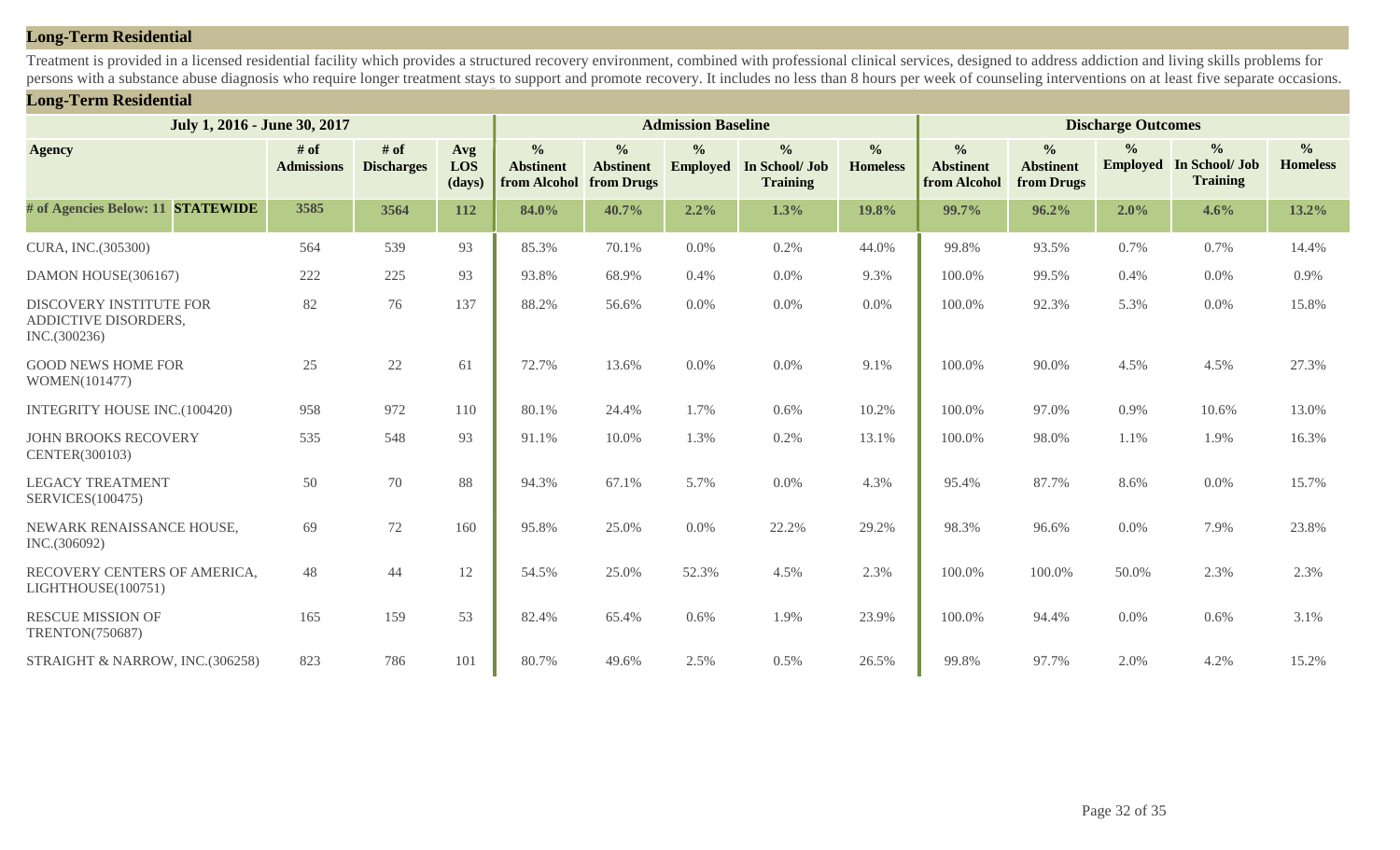## **Short-Term Residential**

Treatment is provided in a licensed residential facility which provides a highly structured recovery environment, combined with professional clinical services, designed to address specific addiction and living skills problems for persons who are deemed amenable to intervention through short-term residential treatment. It includes no less than 12 hours per week of counseling interventions on at least six separate occasions.

#### **Short-Term Residential**

| July 1, 2016 - June 30, 2017                                                       |                           |                             |                      | <b>Admission Baseline</b>                         |                                                 | <b>Discharge Outcomes</b> |                                                                    |                                  |                                                   |                                                 |                                  |                                                           |                                  |
|------------------------------------------------------------------------------------|---------------------------|-----------------------------|----------------------|---------------------------------------------------|-------------------------------------------------|---------------------------|--------------------------------------------------------------------|----------------------------------|---------------------------------------------------|-------------------------------------------------|----------------------------------|-----------------------------------------------------------|----------------------------------|
| <b>Agency</b>                                                                      | # of<br><b>Admissions</b> | $#$ of<br><b>Discharges</b> | Avg<br>LOS<br>(days) | $\frac{0}{0}$<br><b>Abstinent</b><br>from Alcohol | $\frac{0}{0}$<br><b>Abstinent</b><br>from Drugs | $\frac{0}{0}$             | $\frac{0}{0}$<br><b>Employed</b> In School/ Job<br><b>Training</b> | $\frac{0}{0}$<br><b>Homeless</b> | $\frac{0}{0}$<br><b>Abstinent</b><br>from Alcohol | $\frac{0}{0}$<br><b>Abstinent</b><br>from Drugs | $\frac{6}{9}$<br><b>Employed</b> | $\frac{0}{0}$<br><b>In School/ Job</b><br><b>Training</b> | $\frac{0}{0}$<br><b>Homeless</b> |
| # of Agencies Below: 12 STATEWIDE                                                  | 7047                      | 6990                        | 24                   | 66.4%                                             | 21.3%                                           | 15.0%                     | 1.8%                                                               | 12.6%                            | 99.8%                                             | 98.8%                                           | 16.7%                            | 1.7%                                                      | 4.3%                             |
| CARRIER CLINIC(750042)                                                             | 16                        | 20                          | 23                   | 35.0%                                             | 40.0%                                           | 45.0%                     | 0.0%                                                               | 5.0%                             | 100.0%                                            | 100.0%                                          | 42.1%                            | 0.0%                                                      | 5.3%                             |
| CORE HEALTH LLC.(100708)                                                           | 62                        | 50                          | 37                   | 68.0%                                             | 10.0%                                           | 4.0%                      | 2.0%                                                               | 26.0%                            | 100.0%                                            | 97.3%                                           | 2.6%                             | 0.0%                                                      | 10.3%                            |
| CURA, INC.(305300)                                                                 | 168                       | 170                         | 24                   | 69.4%                                             | 29.4%                                           | $0.0\%$                   | 0.0%                                                               | 57.6%                            | 99.4%                                             | 94.6%                                           | 0.0%                             | 0.0%                                                      | 12.9%                            |
| <b>DISCOVERY INSTITUTE FOR</b><br>ADDICTIVE DISORDERS,<br>INC.(300236)             | 512                       | 455                         | 21                   | 69.7%                                             | 26.8%                                           | 17.1%                     | 1.1%                                                               | 5.9%                             | 99.2%                                             | 95.7%                                           | 21.8%                            | 2.7%                                                      | 2.4%                             |
| <b>INTEGRITY HOUSE INC.(100420)</b>                                                | 296                       | 292                         | 27                   | 70.9%                                             | 21.6%                                           | 6.2%                      | 1.7%                                                               | 12.0%                            | 99.7%                                             | 99.0%                                           | 8.3%                             | 1.4%                                                      | 3.1%                             |
| <b>LEGACY TREATMENT</b><br>SERVICES(100475)                                        | 76                        | 80                          | 21                   | 67.5%                                             | 35.0%                                           | 8.8%                      | 0.0%                                                               | 16.3%                            | 98.6%                                             | 84.9%                                           | 15.0%                            | 1.3%                                                      | 7.5%                             |
| MARYVILLE, INC.<br>(WILLIAMSTOWN)(750810)                                          | 1200                      | 1209                        | 19                   | 74.1%                                             | 16.9%                                           | 10.0%                     | 0.5%                                                               | 12.6%                            | 99.9%                                             | 99.7%                                           | 9.5%                             | 0.4%                                                      | 2.7%                             |
| NEW HOPE FOUNDATION<br>INC.(102467)                                                | 1715                      | 1731                        | 25                   | 69.3%                                             | 15.6%                                           | 18.6%                     | 5.0%                                                               | 10.5%                            | 100.0%                                            | 99.3%                                           | 12.4%                            | 3.5%                                                      | 2.6%                             |
| NEW JERSEY ADDICTION<br>TREATMENT CENTER, LLC DBA<br>SUNRISE HOUSE(100745, Closed) | 942                       | 973                         | 19                   | 49.4%                                             | 33.6%                                           | 28.2%                     | 0.9%                                                               | 3.1%                             | 99.9%                                             | 99.6%                                           | 48.7%                            | 1.2%                                                      | 0.1%                             |
| RECOVERY CENTERS OF AMERICA,<br>LIGHTHOUSE(100751)                                 | 16                        | 26                          | 44                   | 65.4%                                             | 15.4%                                           | 30.8%                     | 3.8%                                                               | 7.7%                             | 100.0%                                            | 100.0%                                          | 38.5%                            | 0.0%                                                      | 3.8%                             |
| STRAIGHT & NARROW, INC.(306258)                                                    | 88                        | 83                          | 24                   | 79.5%                                             | 39.8%                                           | 2.4%                      | 1.2%                                                               | 26.5%                            | 100.0%                                            | 95.3%                                           | 2.4%                             | 0.0%                                                      | 14.6%                            |
| TURNING POINT, INC.(750729)                                                        | 1876                      | 1845                        | 19                   | 66.0%                                             | 19.7%                                           | 10.3%                     | 0.6%                                                               | 16.2%                            | 99.8%                                             | 99.4%                                           | 10.5%                            | 1.4%                                                      | 8.0%                             |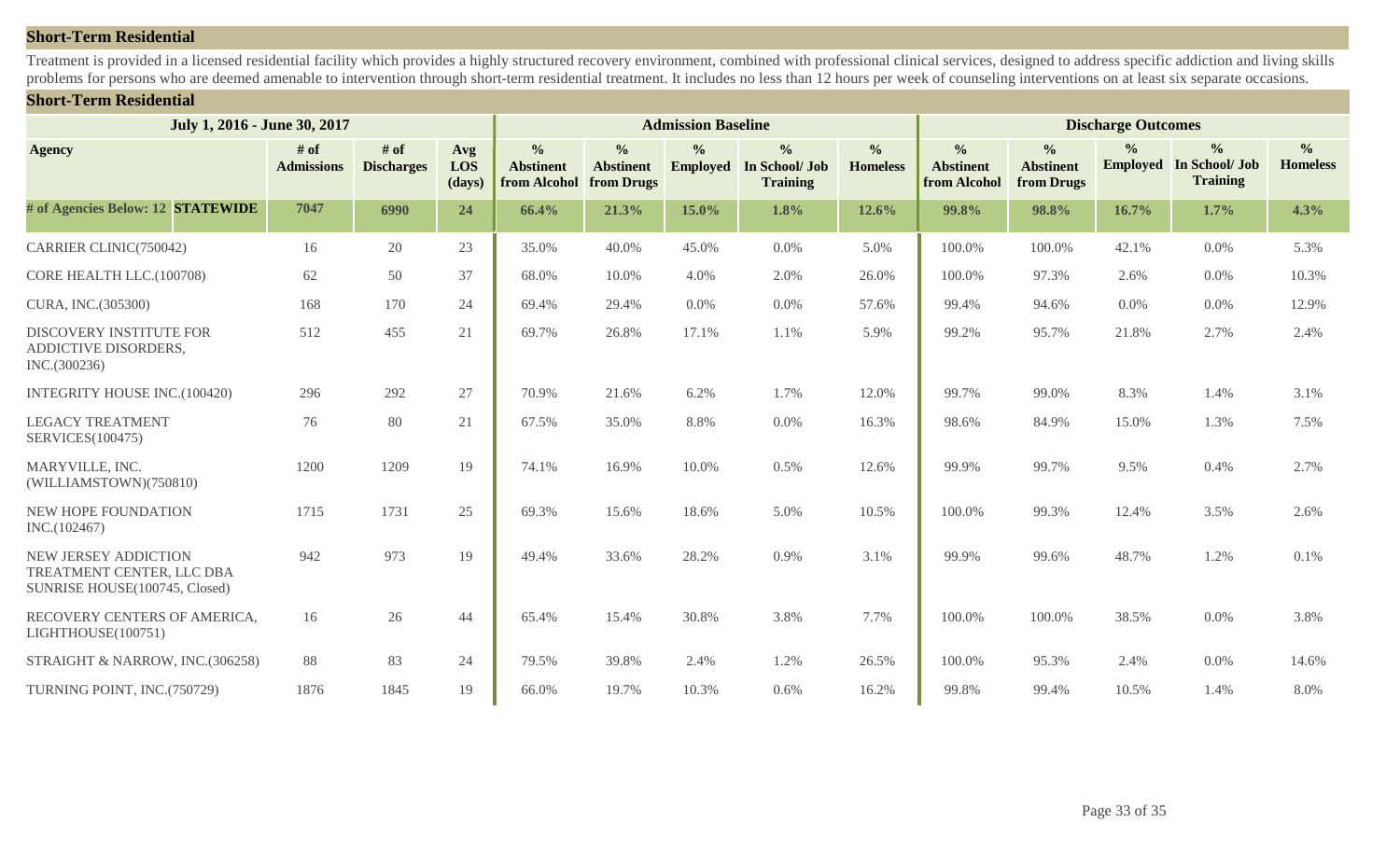#### **Detox-Free Standing Residential**

An organized clinically managed service delivered by trained staff who provide 24-hour supervision, observation and support for patients who are intoxicated or experiencing withdrawal. This level is characterized by its emphasis on peer and social support rather than medical and nursing care.

#### **Detox-Free Standing Residential**

| July 1, 2016 - June 30, 2017                                                       |                           |                             |                             | <b>Admission Baseline</b>                                    |                                   | <b>Discharge Outcomes</b> |                                                                    |                                  |                                                   |                                                 |               |                                                                    |                                  |
|------------------------------------------------------------------------------------|---------------------------|-----------------------------|-----------------------------|--------------------------------------------------------------|-----------------------------------|---------------------------|--------------------------------------------------------------------|----------------------------------|---------------------------------------------------|-------------------------------------------------|---------------|--------------------------------------------------------------------|----------------------------------|
| <b>Agency</b>                                                                      | # of<br><b>Admissions</b> | $#$ of<br><b>Discharges</b> | Avg<br><b>LOS</b><br>(days) | $\frac{0}{0}$<br><b>Abstinent</b><br>from Alcohol from Drugs | $\frac{0}{0}$<br><b>Abstinent</b> | $\frac{0}{0}$             | $\frac{0}{0}$<br><b>Employed</b> In School/ Job<br><b>Training</b> | $\frac{0}{0}$<br><b>Homeless</b> | $\frac{0}{0}$<br><b>Abstinent</b><br>from Alcohol | $\frac{0}{0}$<br><b>Abstinent</b><br>from Drugs | $\frac{0}{0}$ | $\frac{0}{0}$<br><b>Employed</b> In School/ Job<br><b>Training</b> | $\frac{0}{0}$<br><b>Homeless</b> |
| # of Agencies Below: 13 STATEWIDE                                                  | 7545                      | 7091                        | 19                          | 65.7%                                                        | 15.4%                             | 21.4%                     | 0.7%                                                               | 12.2%                            | 99.7%                                             | 99.1%                                           | 18.5%         | 0.8%                                                               | 4.6%                             |
| CARRIER CLINIC(750042)                                                             | 145                       | 148                         | 35                          | 48.6%                                                        | 33.1%                             | 46.2%                     | 0.7%                                                               | 2.8%                             | 100.0%                                            | 100.0%                                          | 43.9%         | 2.2%                                                               | 1.4%                             |
| DISCOVERY INSTITUTE FOR<br>ADDICTIVE DISORDERS,<br>INC.(300236)                    | 423                       | 296                         | 12                          | 62.8%                                                        | 12.2%                             | 33.8%                     | 0.3%                                                               | 5.7%                             | 100.0%                                            | 98.9%                                           | 26.7%         | 0.0%                                                               | 1.1%                             |
| <b>LEGACY TREATMENT</b><br>SERVICES(100475)                                        | 49                        | 49                          | 5                           | 61.2%                                                        | 22.4%                             | 12.2%                     | 0.0%                                                               | 14.3%                            | 86.7%                                             | 75.6%                                           | 8.2%          | 0.0%                                                               | 14.3%                            |
| MARYVILLE, INC.<br>(WILLIAMSTOWN)(750810)                                          | 1210                      | 1202                        | 6                           | 70.2%                                                        | 11.2%                             | 11.4%                     | 0.4%                                                               | 13.5%                            | 99.7%                                             | 99.1%                                           | 9.3%          | 0.2%                                                               | 3.3%                             |
| NEW HOPE FOUNDATION<br>INC.(102467)                                                | 1631                      | 1653                        | 20                          | 71.8%                                                        | 13.5%                             | 3.8%                      | 0.5%                                                               | 8.7%                             | 100.0%                                            | 99.9%                                           | 4.1%          | 0.1%                                                               | 4.3%                             |
| NEW JERSEY ADDICTION<br>TREATMENT CENTER, LLC DBA<br>SUNRISE HOUSE(100745, Closed) | 175                       | 177                         | 20                          | 41.2%                                                        | 35.6%                             | 58.8%                     | 2.3%                                                               | 5.6%                             | 100.0%                                            | 99.4%                                           | 59.2%         | 0.6%                                                               | 0.6%                             |
| RECOVERY CENTERS OF AMERICA,<br>LIGHTHOUSE(100751)                                 | 811                       | 774                         | 17                          | 52.8%                                                        | 21.3%                             | 45.9%                     | 1.2%                                                               | 8.2%                             | 100.0%                                            | 99.7%                                           | 45.0%         | 2.0%                                                               | 4.6%                             |
| STRAIGHT & NARROW, INC.(306258)                                                    | 836                       | 795                         | $7\overline{ }$             | 69.6%                                                        | 6.5%                              | 2.4%                      | 0.3%                                                               | 35.0%                            | 100.0%                                            | 100.0%                                          | 0.9%          | 0.0%                                                               | 15.3%                            |
| SUMMIT BEHAVIORAL HEALTH.,<br>LLC(100890)                                          | 212                       | 140                         | 6                           | 56.4%                                                        | 22.9%                             | 50.0%                     | 2.1%                                                               | 7.9%                             | 98.6%                                             | 97.1%                                           | 44.6%         | 5.8%                                                               | 2.2%                             |
| <b>SUNRISE DETOX - CHERRY</b><br>HILL(100627)                                      | 70                        | 21                          | 172                         | 75.0%                                                        | 10.0%                             | 50.0%                     | 0.0%                                                               | 10.0%                            | 100.0%                                            | 100.0%                                          | 0.0%          | 0.0%                                                               | 0.0%                             |
| SUNRISE DETOX - STIRLING(101896)                                                   | 654                       | 620                         | 13                          | 59.9%                                                        | 28.4%                             | 53.6%                     | 1.6%                                                               | 1.1%                             | 99.3%                                             | 98.7%                                           | 52.1%         | 3.4%                                                               | 0.7%                             |
| <b>SUNRISE DETOX - TOMS</b><br>RIVER(100427)                                       | 264                       | 212                         | 17                          | 69.8%                                                        | 19.3%                             | 48.3%                     | 0.5%                                                               | 4.2%                             | 100.0%                                            | 100.0%                                          | 47.8%         | 0.5%                                                               | 4.4%                             |
| TURNING POINT, INC.(750729)                                                        | 977                       | 962                         | 6                           | 68.5%                                                        | 10.4%                             | 14.2%                     | 0.5%                                                               | 14.9%                            | 99.8%                                             | 99.1%                                           | 3.2%          | 0.1%                                                               | 2.0%                             |